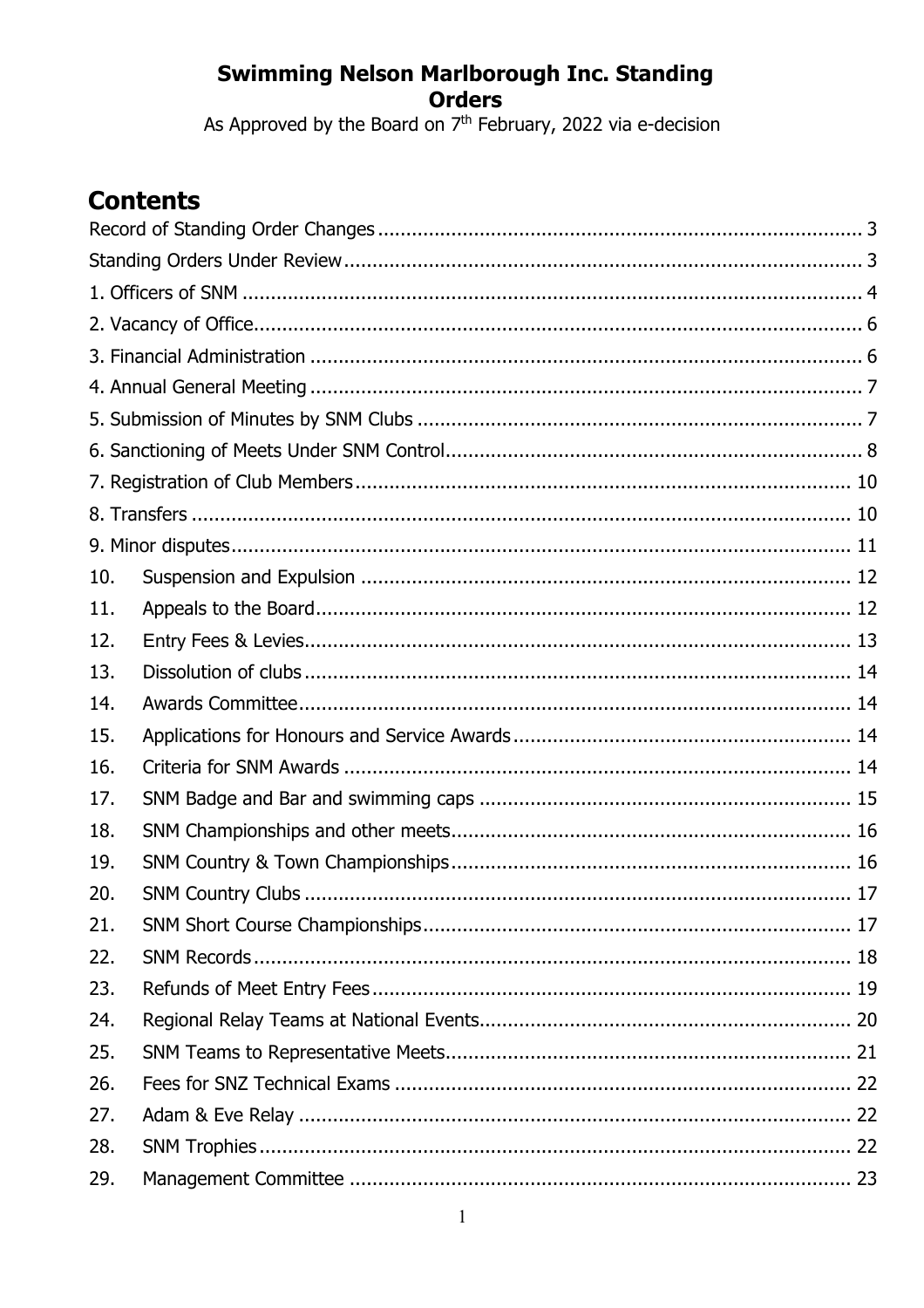As Approved by the Board on 7<sup>th</sup> February, 2022 via e-decision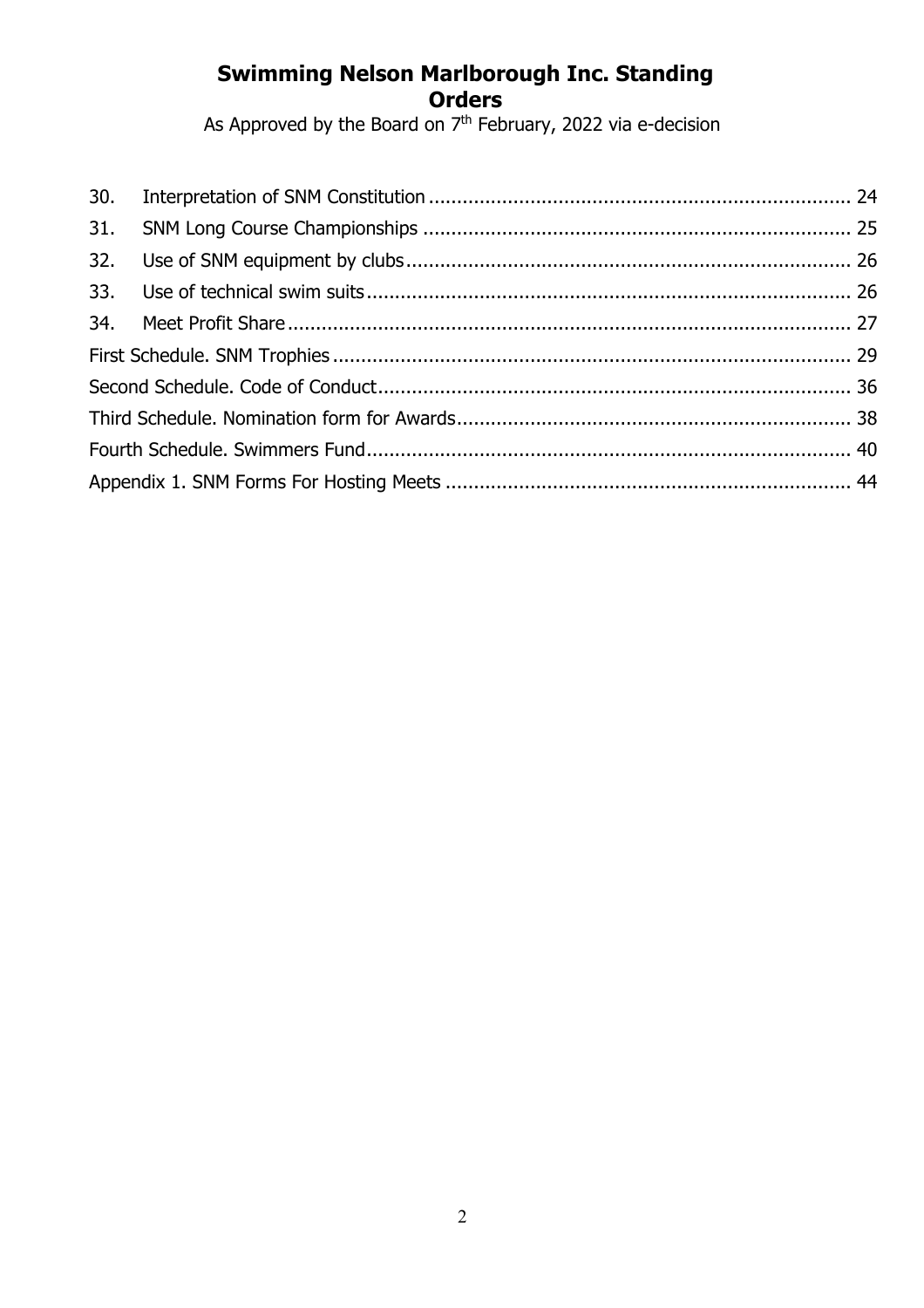As Approved by the Board on  $7<sup>th</sup>$  February, 2022 via e-decision

# **Record of Standing Order Changes**

The Following is a list of changes made to the Standing Orders by the board of SNM.

| <b>Standing</b><br><b>Order</b><br><b>Number</b> | <b>Title</b>                                     | <b>Approved By &amp;Date</b><br>Approved                                                  | <b>Summary of Changes / Action Taken</b>                                                                      |
|--------------------------------------------------|--------------------------------------------------|-------------------------------------------------------------------------------------------|---------------------------------------------------------------------------------------------------------------|
| 3.6                                              | Financial<br>Administration                      | Board Meeting 19/4/21                                                                     | 3.6 Updated Financial Year End. Main Document<br><b>Updated 10/8/21</b>                                       |
| 34. New<br>Entry                                 | <b>SNM Meet Profit</b><br><b>Share</b>           | e-decision, ratified at Board<br>Meeting 9/8/21                                           | New Standing Order. Main Document Updated<br>10/8/21                                                          |
| <b>SFR 15</b>                                    | Swimmers Fund                                    | Board Meeting 21/6/21                                                                     | Date Changes. Main Document Updated 10/8/21                                                                   |
| 14.4                                             | Awards<br>Committee                              | Approved 4/10/21 Board<br>Meeting                                                         | Date Changes to bring into line with Financial Year.<br>Main Document Updated 4/10/21.                        |
| 15.1                                             | Application for<br>Honours and<br>Service Awards | Approved 4/10/21 Board<br>Meeting                                                         | Date Changes to bring into line with Financial Year.<br>Main Document Updated 4/10/21.                        |
| <b>SFR 10</b>                                    | Swimmers Fund                                    | Approval 4/10/21 Board<br>Meeting                                                         | Date Changes to bring into line with Financial Year.<br>Main Document Updated 4/10/21.                        |
| 31                                               | <b>SNM Long Course</b><br>Champs                 | e-Decision By Board 7/10/21                                                               | Date Changes to Clause 1 to align with Swimming<br>Year. Document Updated 6/10/2021.                          |
| 21                                               | <b>SNM Short Course</b><br>Champs                | e-Decision By Board 7/10/21                                                               | Date Changes to Clause 1 to align with Swimming<br>Year. Document Updated 6/10/2021.                          |
| <b>SFR 13</b>                                    | Swimmers Fund                                    | e-Decision By Board 7/10/21                                                               | Added SNM Social Media. Document Updated<br>7/10/21                                                           |
| <b>SFR 15</b>                                    | Swimmers Fund                                    | e-Decision By Board 7/10/21                                                               | New Clause Added. Document Updated 7/10/2021                                                                  |
| 12                                               | <b>Entry Fees &amp;</b><br>Levies                | e-Decision By Board 7/10/21                                                               | Title Updated, new Clauses added for meet Entry<br>Fees and Swimmers Fund Levy. Document Updated<br>7/10/2021 |
| 6                                                | Sanctioning of<br>Control                        | e-Decision by Board 7/2/22,<br>Meets Under SNM To Be Ratified at Board<br>Meeting 21/2/22 | Redrafted after change in SNZ Policy 7. Forms 6A &<br>6B Added in Appendix                                    |

## **Standing Orders Under Review**

The Following is a list of issues currently being addressed by the Board and/or Management Committee

| Standing<br>Order # |                                         | <b>Status</b> | <b>Summary of Changes / Action Required</b>                                         |
|---------------------|-----------------------------------------|---------------|-------------------------------------------------------------------------------------|
| 31                  | <b>SNM Long Course</b><br>Championships | lby           | Awaiting Approval Changes to be discussed and approved by SNM<br>Management & Board |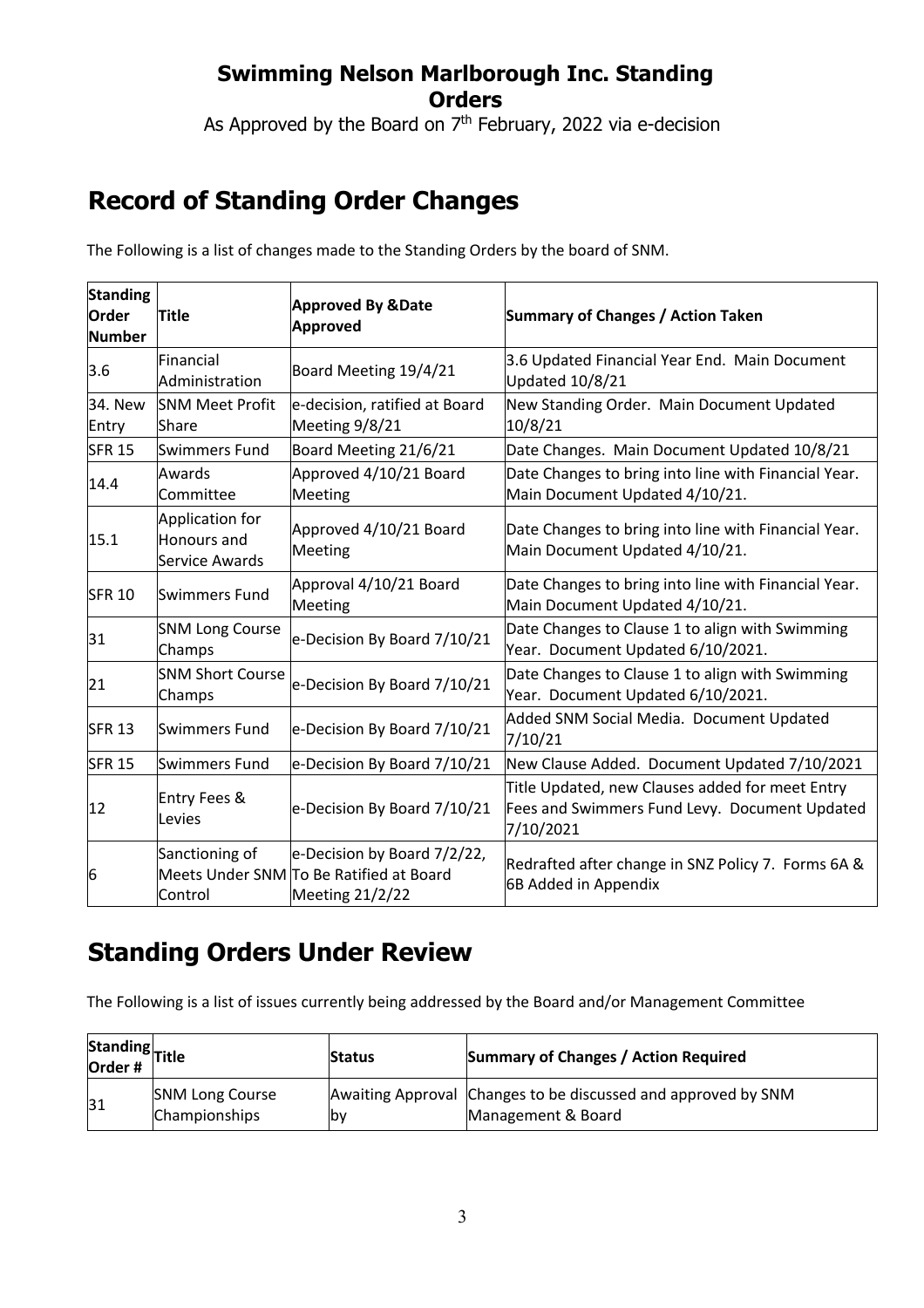As Approved by the Board on  $7<sup>th</sup>$  February, 2022 via e-decision

# **1. Officers of SNM**

#### **1.1 General provisions**

The Board may at its discretion appoint a Convenor of Officials, Technical Committee, Event Organiser, Publicity Officer, Funding Coordinator, Secretary, Treasurer and Regional Registrar.

- 1. Duties and functions of these positions are as described below except as varied by decisions of the Board duly recorded in meeting minutes.
- 2. Such officers need not be members of the Board or members of any Member Club, and may be paid or unpaid as the Board shall determine and, if not a member of the Board, shall have no voting rights at Board meetings.
- 3. The Board may re-name or combine any of the above roles and these rules shall be interpreted as if the rules referred to the name of the officer as used by the Board.
- 4. Such officers shall serve at the pleasure of the Board and may be dismissed by the Board as the Board sees fit.

#### **1.2 Chair of SNM**

- 1. Acts as leader of SNM
- 2. Chairs Board, General and Special General meetings of SNM
- 3. Attends as delegate or observer at the Swimming New Zealand AGM and forums
- 4. Preserves the integrity of the Constitution and Standing Orders of SNM

#### **1.3 Convenor of Officials**

- 1. Chairs meetings of the Technical Committee
- 2. Ensures Technical Committee meets regularly
- 3. Ensures tasks allocated to members of the Technical Committee are completed
- 4. Reports to the Board of SNM on the business of Technical Committee meetings

### **1.4 Technical Committee**

- 1. Approves officials for all SNM meets and events
- 2. Makes recommendations to the Board for Meet Directors at SNM meets and events
- 3. Recruits, trains and certifies SNM Technical Officials
- 4. Establishes and maintains procedures for SNM Technical qualification exams
- 5. Maintains a record of SNM Technical Officials, their qualifications and their attendance at meets
- 6. Ensures compliance with all FINA, SNZ and SNM rules at SNM-sanctioned meets and advises the Board on any matters of interpretation of these rules that arise from time to time.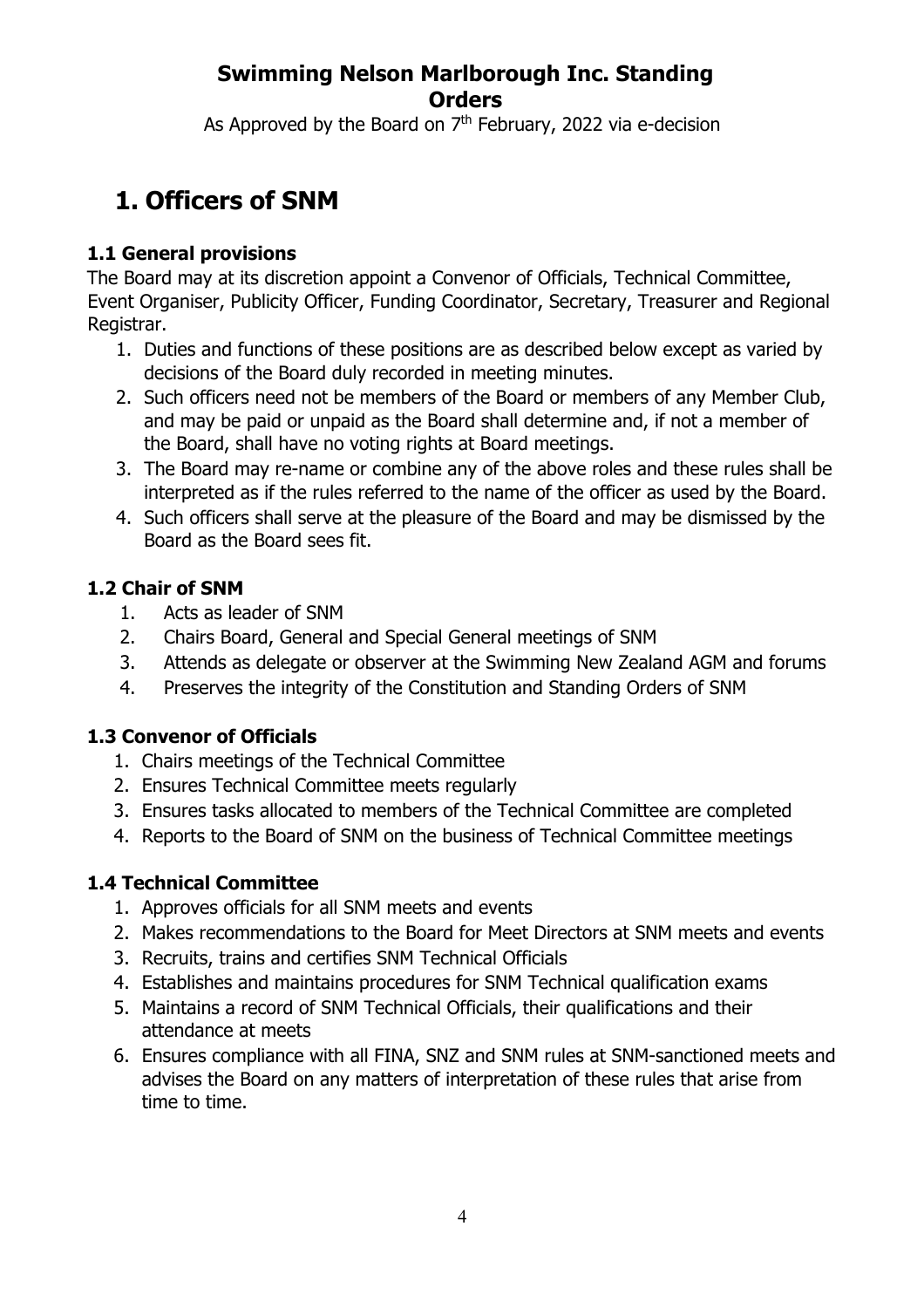As Approved by the Board on  $7<sup>th</sup>$  February, 2022 via e-decision

#### **1.5 Event Organiser (one for each SNM meet or event)**

- 1. Organises and coordinates all aspects of the meet or event, including
	- a. pool booking and preparation
	- b. hospitality and catering
	- c. presentation of awards

#### **1.6 Publicity Officer**

- 1. Establishes and maintains working relationship with local media (radio, print, TV)
- 2. Provides information about upcoming events to the media
- 3. Provides results of swimming events to the media
- 4. Maintains the SNM website
- 5. Seeks opportunities to publicise SNM events

#### **1.7 Funding Coordinator**

- 1. Seeks out avenues of funding for SNM
- 2. Uses annual plans and budgets to apply for funding
- 3. Obtains, completes and submits funding applications on behalf of SNM
- 4. Liaises with the Secretary and Board of SNM on funding possibilities and seeks permission of SNM prior to submitting funding applications
- 5. Reports to the Board on the success or otherwise of funding applications

#### **1.8 Secretary**

- 1. Maintains Board minutes and correspondence
- 2. Serves as the primary point of contact with Swimming NZ, SNM clubs and swimmers, other regions and other organisations.

#### **1.9 Treasurer**

- 1. Makes payments and collects amounts due on behalf of SNM
- 2. Monitors SNM's financial affairs and report to the Board as requested

#### **1.10 Registrar**

- 1. Maintains the SNM database of swimmers' times and SNM records,
- 2. Assists clubs to register all swimmers and other members on SNZ database,
- 3. Assists with the administration of swimming meets including the SNM Championships
- 4. Provides results from SNM-sanctioned swim meets to the SNZ database
- 5. Submits entries of SNM-affiliated swimmers including relays to national and South Island events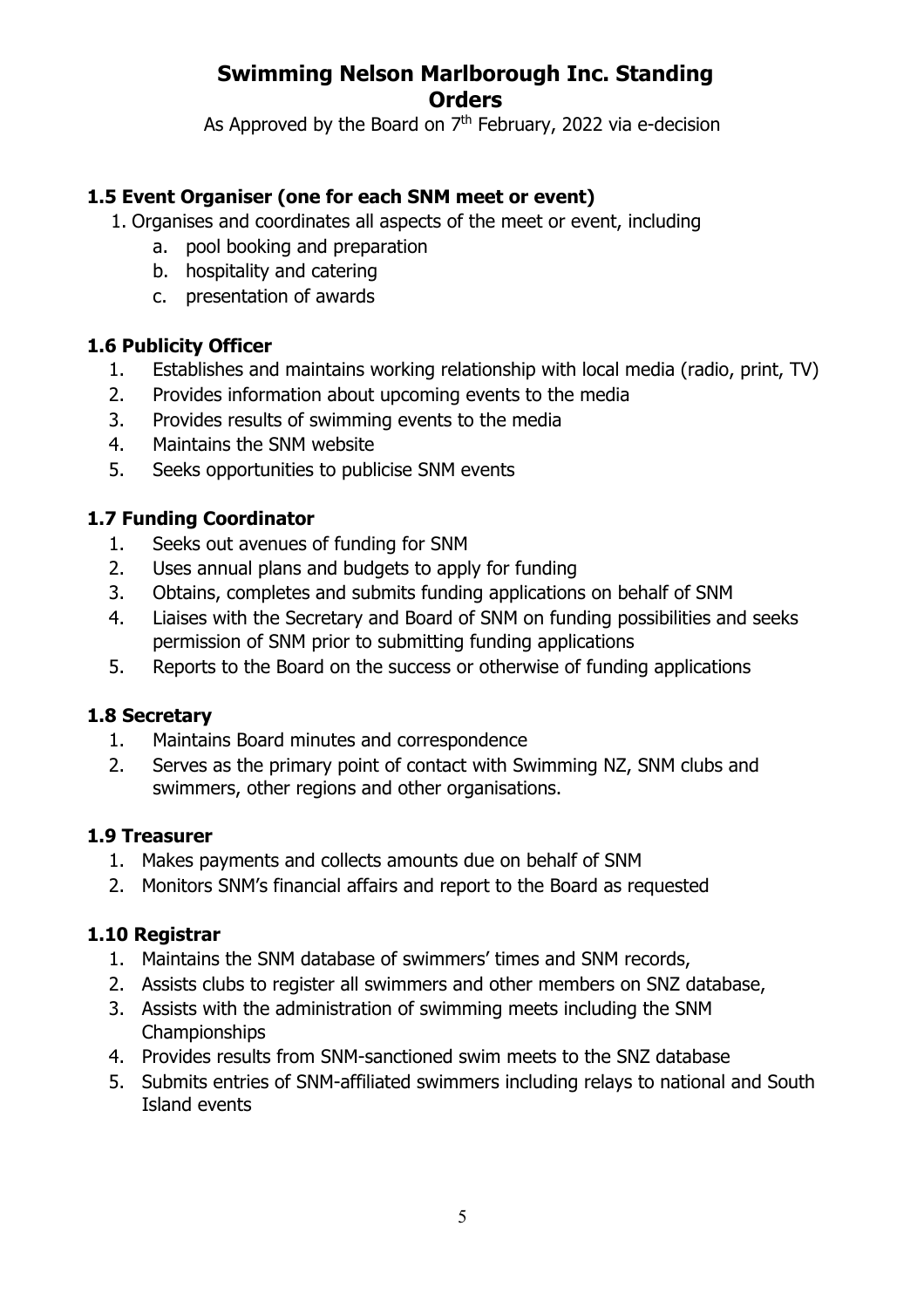As Approved by the Board on  $7<sup>th</sup>$  February, 2022 via e-decision

# **2. Vacancy of Office**

- 1. Any office shall be deemed to be vacant from when the Secretary or Chair receives notice of resignation from the incumbent or from when the position is declared vacant by the Board.
- 2. In the event of a vacancy arising on the Board:
	- (a) The Secretary shall advertise the vacancy to the clubs, seeking nominees from the clubs and giving not less than 28 days for the clubs to respond:
	- (b) At the first Board meeting after the close of nominations, the Board may appoint one of the nominees received or another person who has made them self, available, in accordance with the SNM Constitution.
	- (c) The Board is not required to fill any vacancy, provided that the Board is able to achieve a quorum while the vacancy exists.
- 3. In the event of any other SNM Office becoming vacant:
	- (a) The Secretary shall advertise the vacancy (with accompanying description) to the clubs, seeking nominees from the clubs and giving not less than 28 days for the clubs to respond;
	- (b) At the first Board meeting held after the close of nominations, the Board may appoint an officer from the list of nominations received or from other persons having made themselves available;
	- (c) The Board is not required to fill any vacancy of SNM office.
- 4. The Board may temporarily appoint any person, able to be appointed under the SNM Constitution, to fulfil the duties of any vacant office until such time as the vacancies have been advertised and nominations received.

# **3. Financial Administration**

- 1. The Board shall be responsible for the control and investment of all funds of SNM and the proper administration of all other property of SNM.
- 2. The Board shall approve an annual budget for presentation to the AGM. The budget shall clearly identify the proposed financial expenditure on administration and development programmes for the upcoming financial year
- 3. All monies received by SNM shall be placed to the credit of SNM in the bank or banks approved by SNM and all disbursements of SNM funds shall be made by cheque, signed, or by internet banking authorised, by two persons designated by the Board.
- 4. No expenditure not provided for in the budget shall be paid out from any account of SNM except pursuant to a resolution duly recorded in the minutes.
- 5. The Board may establish a Finance Committee consisting of the Treasurer and at least two other members of the Board and/or Management Committee.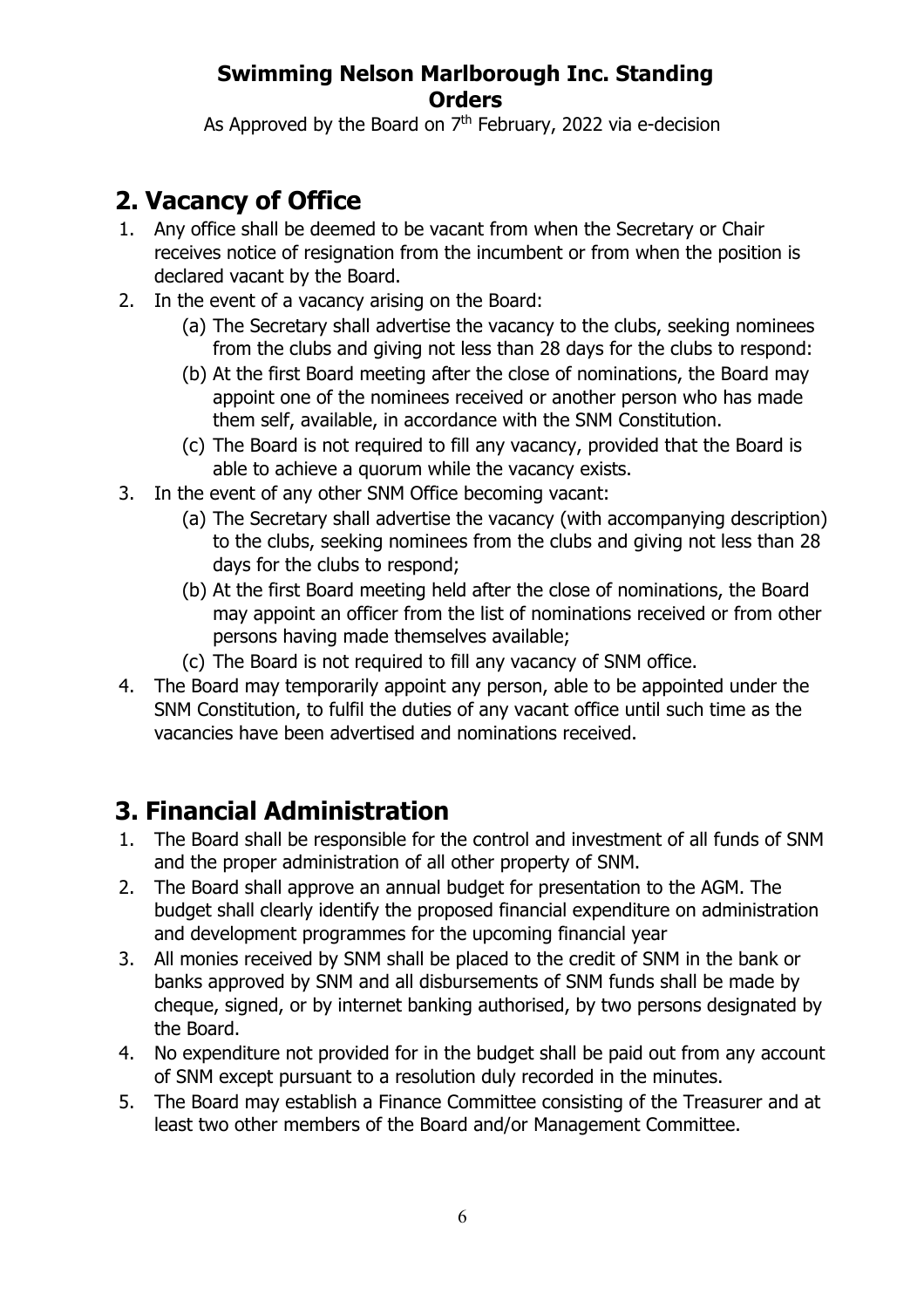As Approved by the Board on  $7<sup>th</sup>$  February, 2022 via e-decision

- a. The Finance Committee may approve payment of invoices up to \$5000 each for expenses that have been previously authorised by a resolution of the Board or Management Committee.
- b. Any payments approved by the Finance Committee must be reported to the next meeting of the Management Committee and recorded in the minutes.
- 6. The financial year of SNM shall be the 12-month period commencing 1 July in any given year and ending 30 June the following year. Notwithstanding this, and except as provided elsewhere in these Standing Orders or the SNM Constitution, all nonfinancial reporting for the annual report shall be for the 12 months ending 30 June, in order to align with the New Zealand swimming year.

# **4. Annual General Meeting**

- 1. The order of business at the Annual General Meeting shall include:-
	- (a) Roll call of Delegates and notice of voting rights
	- (b) Apologies for absence
	- (c) Confirmation of the Minutes of preceding AGM and Matters Arising.
	- (d) Tabling of Annual Reports and Balance Sheets from Clubs.
	- (e) Consideration of SNM Annual Report, Statement of Accounts and Financial Report, and Proposed Budget
	- (f) Election of Board members.
	- (g) Consideration of motions of which notice has been given.
	- (h) Announcement of Service & Honours Awards
	- (i) General Business.
- 2. The order in which business is taken may be varied by the Chairperson for any reason s/he deems fit.
- 3. The Board shall immediately after the Annual General Meeting of SNM furnish to SNZ the required number of copies of the SNM Annual Report and its duly audited Balance Sheet.
- 4. A copy of the SNM Annual Report and its duly audited Balance Sheet shall be forwarded to the Registrar of Incorporated Societies within one week of the conclusion of the AGM.

# **5. Submission of Minutes by SNM Clubs**

1. All clubs affiliated to SNZ through Swimming Nelson Marlborough Inc. are required to send a copy of their minutes of all meetings to the SNM Secretary either via mail or email. Draft minutes must be completed and submitted within one month. Draft copy of the meetings to which they refer.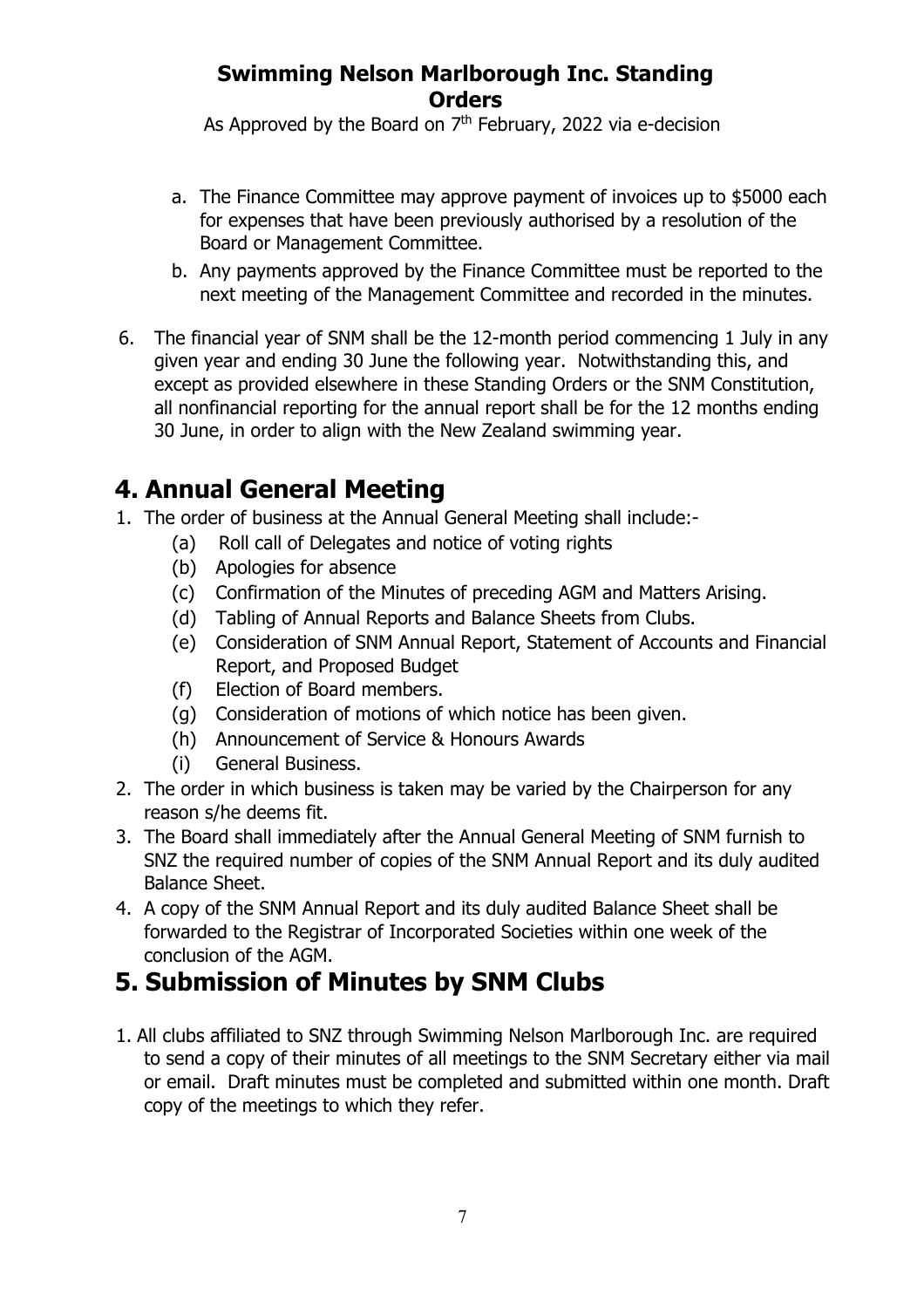As Approved by the Board on  $7<sup>th</sup>$  February, 2022 via e-decision

# **6. Sanctioning of Meets Under SNM Control**

6.1. All Swimming Nelson Marlborough (SNM) Member Clubs wishing to hold a swimming event that;

- (a) Meets SNZ Criteria as set by the SNZ Competition and Event Policy 007 Approved Times, and therefore would be defined as either a Designated or Development Meet, or
- (b) Does not meet the SNZ criteria for either Designated or Development Meet, but will otherwise be hosted by a SNM Member Club,

Shall, prior to the Member Club hosting the event, the Member Club shall apply and receive sanction for the event from SNM, as controlling body of the Sport within the region. If Sanction is not granted by SNM prior to the event, the event should not proceed and any times swum by competitors at that event **can not** be registered on the SNZ Database. Only times swum at either Designated or Development Events can be registered on the SNZ Database.

6.2 The SNM Management Committee (SNMMC) will be responsible for sanctioning all applications to hold events. The Board will reserve the right to override, or act in place of the Management Committee, if it believes the SNMMC has acted outside their assigned brief in setting the Calendar, or are unable to complete the task.

6.3 SNMMC will, after consultation with Clubs and Coaches within the region, call for submissions regarding the holding of meets and following that call, will publish a Calendar of meets to be held during the swimming year (July  $1<sup>st</sup>$  to 30 June the following year. Submissions must be made on the relevant form to the SNM Registrar at and when requested by SNMMC.

6.4 The SNM Calendar shall be made up of Regional and Club Meets as defined by SNZ Policy 007 – Approved Meets, and will consist of Designated & Development Meets as defined by the SNZ Policy and hosted by clubs under the sanction of SNM. SNM Shall appoint 1 or more clubs to co-host each Regional Meet with SNM. For all SNM Regional Events SNM will be the controlling body of the event.

6.5 SNMMC Will publish the yearly Calendar by June 30<sup>th</sup> to meet SNZ Requirements.

6.6 The SNMMC shall review and adjust the timings for the setting of the Calendar at their February Meeting to ensure the process for setting the Calendar is completed by June  $30<sup>th</sup>$ . The following is a suggested timeline that will allow for the calendar to be approved by the SNMMC by their last meeting, at the latest, prior to the SNZ June 30<sup>th</sup> Requirement to submit a yearly Calendar.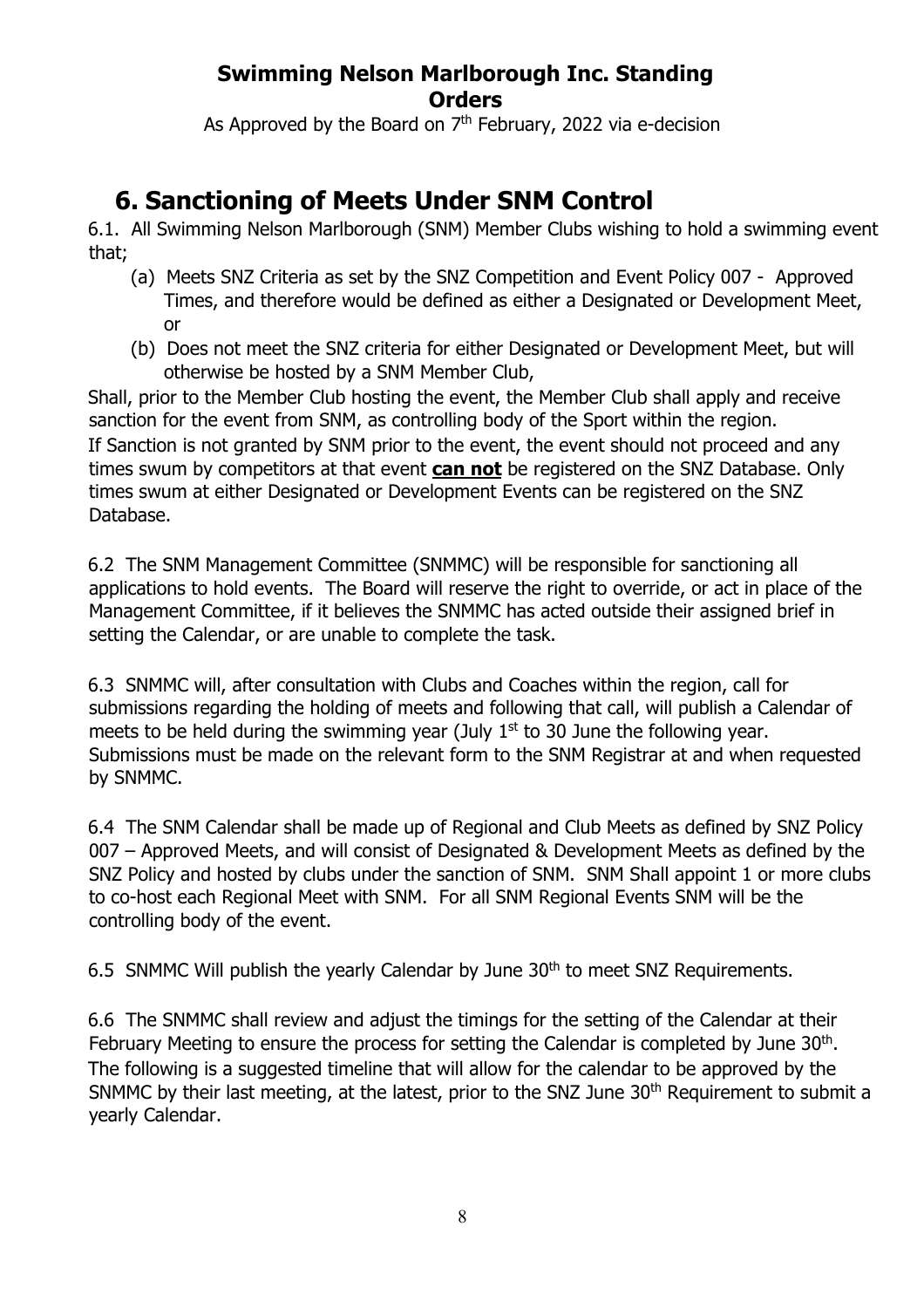As Approved by the Board on  $7<sup>th</sup>$  February, 2022 via e-decision

| February                                    | March                         | April                     |
|---------------------------------------------|-------------------------------|---------------------------|
| • Coaches Feedback Sought.                  | • Feedback from Clubs &       | • SNM Form 6A to be       |
| • SNMMC Discuss Calendar                    | Development Meet              | submitted 7 days prior to |
| at Monthly Meeting.                         | Requests required 7 Days      | <b>SNMMC Meeting.</b>     |
| $\bullet$ 1 <sup>st</sup> Draft of Calendar | Prior to SNMMC Meeting.       | • SNMMC allocate Hosting  |
| Created and sent to Clubs                   | • Proposed Calendar           | rights to Clubs.          |
| for feedback.                               | Finalized and sent to clubs   | • Finalized Calendar      |
| • Clubs provide Feedback                    | for feedback.                 | published.                |
| and submit Development                      | • Clubs submit to host        | • Dates submitted to SNZ  |
| Meet Dates using SNM                        | <b>Designated Meets Using</b> |                           |
| Form 6B                                     | SNM Form 6A                   |                           |

6.7 SNM Forms 6A & 6B should be emailed to snmregistrar@gmail.com

6.8 Clubs not applying using Form 6A will only be considered for hosting rights if no other clubs submit to host a Designated Meet following the correct process.

6.9 Clubs wishing to host Development Meets should apply for meet sanctioning using SNM Form 6B prior to the March SNMMC Meeting. The form must be submitted no later than 7 days prior to the March meeting of the SNMMC.

6.10 Clubs may also apply for a sanctioned Development Meet during the Calendar year by applying to the SNMMC, using SNM Form 6B, no later than 6 weeks prior to the date on which they wish to hold the event. Development Meets requested during an active calendar year should state the purpose the club is wishing to achieve by hosting the event outside of the normal event setting process. Should SNM chose not to sanction the event then the times may not be submitted to the SNZ Database for recognition at any level.

6.11 No Club shall host an event in conflict with either a SNM Designated Event or SNM Approved Development Event.

6.12 Following the publication of the calendar and it's submission to SNZ, no changes shall be permitted, with the exception that the SNMMC may, at it's own discretion, approve a change to the calendar in the event of a conflict with a National or Regional Meet, or another matter that it deems as being a suitable reason for rescheduling the event, and following consultation with all SNM Member Clubs. SNMMC may waive the need to consult with Member Clubs if the change to the Calendar is minor (e.g. a correction of a date) and is unlikely to be of concern to any Member Club.

6.13 SNM may, at it's own discretion, impose such conditions as are appropriate to the level of competition and to ensure SNZ and SNM rules are adhered to.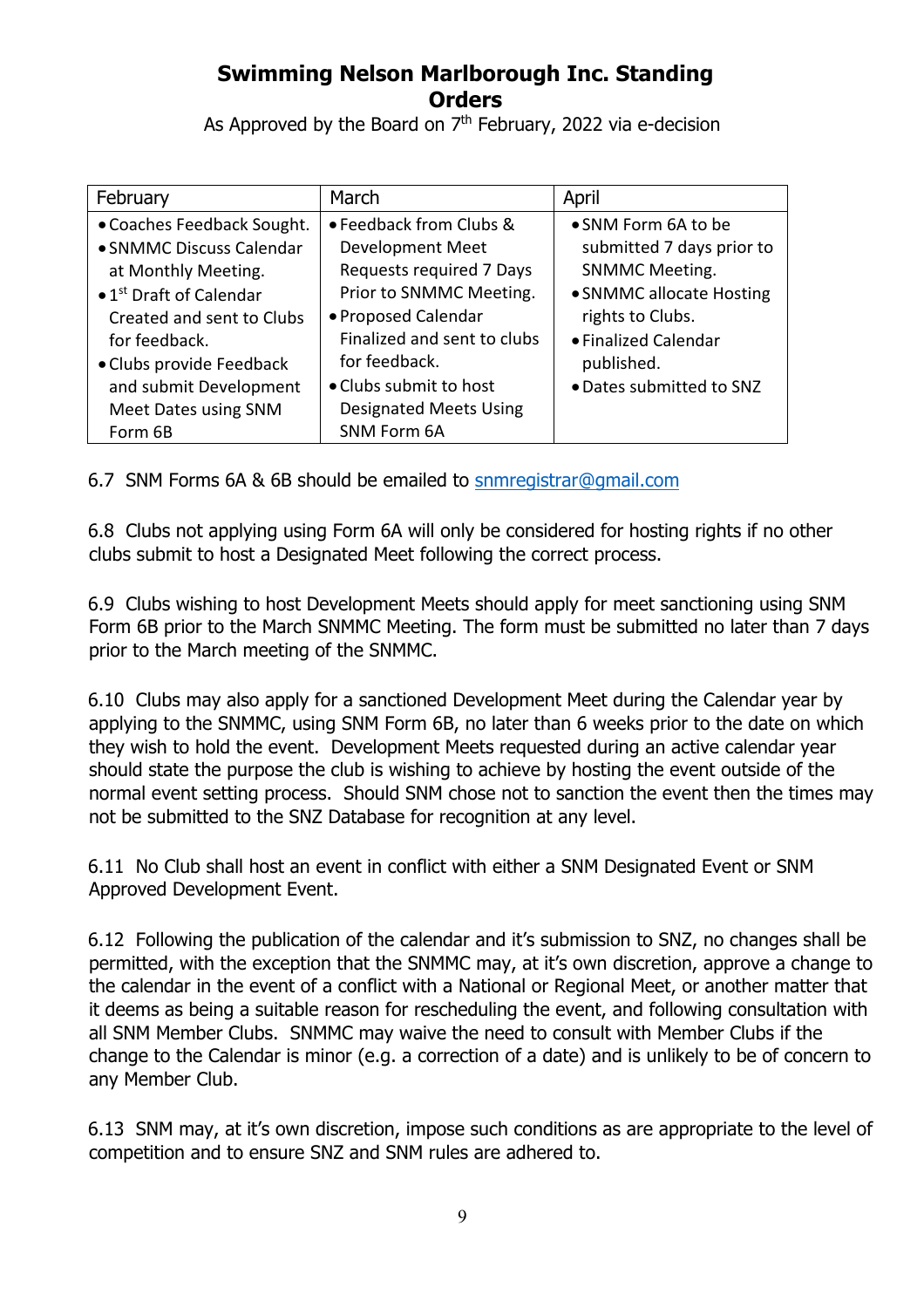As Approved by the Board on  $7<sup>th</sup>$  February, 2022 via e-decision

# **7. Registration of Club Members**

- 1. Any person that joins a club at any time during the year must be registered to SNM and entered on the SNZ database by the club
- 2. Any swimmer that competes in inter-club, regional, national or international competitions shall be registered as a competitive swimmer (SNZ Rule 31)
- 3. An inter-club competition is defined by SNM as "… a swimming carnival or competition at which members of clubs in addition to members of the promoting club compete; or any carnival or competition organised by SNM, or by any person or body under SNM permit at which members of more than one club compete."
- 4. Any other swimmer shall be registered as club-only;
- 5. At Inter-Club and Regional competitions, unregistered swimmers may compete against registered swimmers in a relay race, but in no other race. Such competitions may include races up to 50m, but no others, in which unregistered swimmers may compete against each other.
- 6. Any official, coach or administrator belonging to a club shall be registered accordingly and pay the administrator levy;
- 7. A person shall be considered registered when their club has advised the Registrar or Treasurer) of SNM of the members desire to register; that club shall then be liable to payment of the relevant level of subscription and any other levy imposed by SNM or SNZ within thirty days;
- 8. Registration shall continue until the member resigns or is expelled in accordance with the rules of SNM and/or SNZ;
- 9. Any person who is or has been a member of an affiliated club wishes to join any other club must have their transfer endorsed by their former club, the club they wish to transfer to and finally by SNM before they can become members of the new club. If they are already registered with SNM then no further subscription shall be payable to SNM.

# **8. Transfers**

- 1. Transfers of members between Clubs and Regional Associations shall be subject to these Standing Orders and the provisions of SNZ rules governing transfers.
- 2. Applications for transfer shall be forwarded to the Registrar by the club of the member wishing to transfer. The Registrar shall have the authority to approve the transfer if the applicant has met all provisions for transfer that SNM and/or SNZ may from time to time impose.
- 3. If any application for transfer does not meet the requirements for transfer it shall be referred to the Board, who shall have the authority to endorse or refuse such application.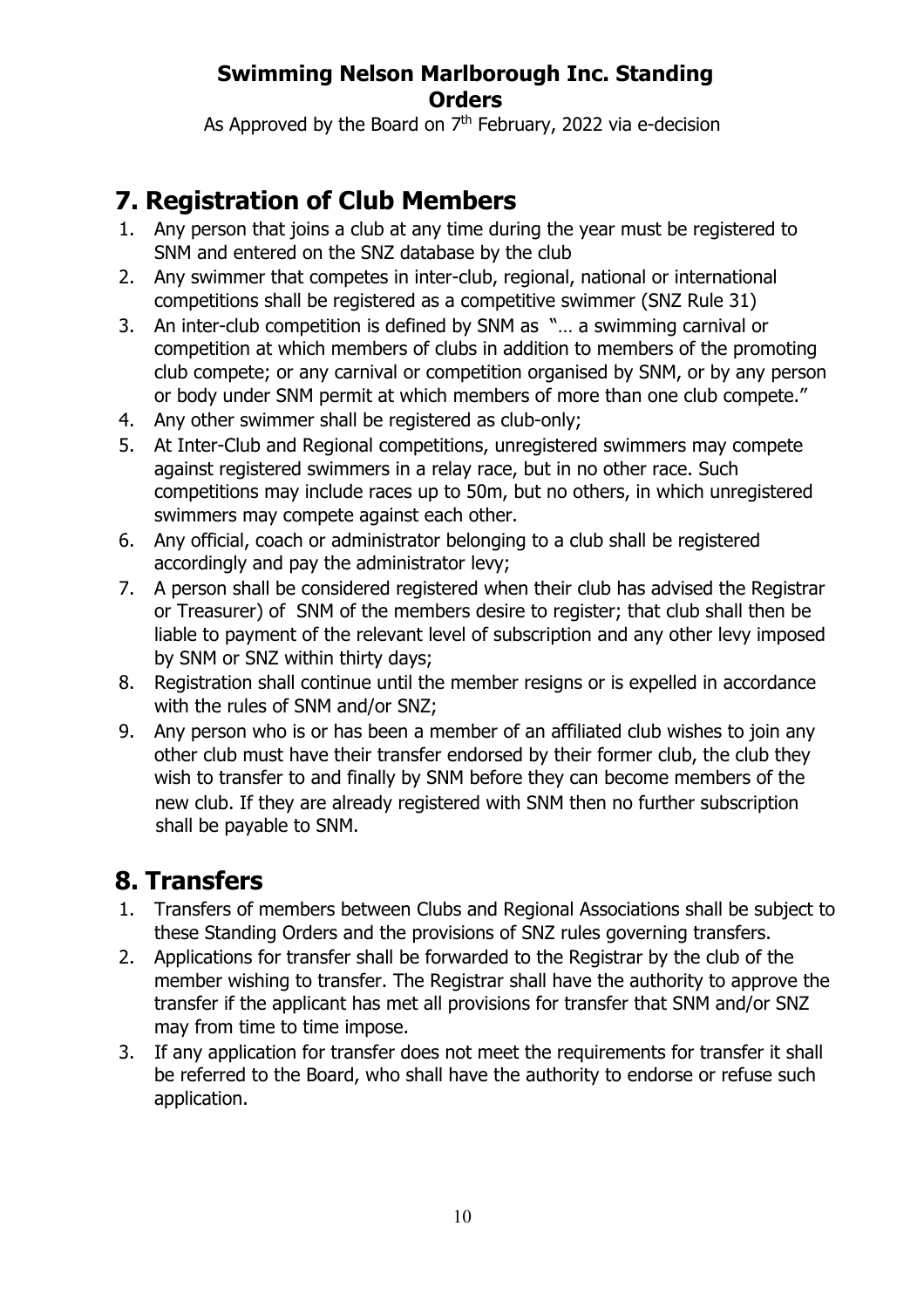As Approved by the Board on  $7<sup>th</sup>$  February, 2022 via e-decision

# **9. Minor disputes**

- 1. Where a dispute arises between any member(s) or club(s), the Board encourages a commonsense resolution. The procedure for complaints is as follows:
	- a) A person with a concern or complaint shall bring the incident to the attention of the member(s) or club(s) manager concerned, for them to address at the time the incident occurred. If they do not address this satisfactorily then the complainant should inform the meet director. If they do not address it satisfactorily then provide the details to SNM including names of all parties involved and any witnesses. These details will be confidential to those parties involved.
	- b) All Board members shall refrain from commenting on or expressing an opinion on the merits of a complaint unless and until such time as the matter comes before the Board for a determination. This also applies to situations that may give rise to a complaint. Any Board member who has commented on an incident that has led to a complaint, or who has a conflict of interest or the appearance of a conflict of interest for whatever reason, shall excuse themselves from any further part of proceedings concerning the complaint.
	- c) The Board will acknowledge the complaint and determine whether the matter requires a SNM Board member to investigate. If a Board member is appointed to investigate, they may enquire with the parties separately or arrange a meeting between parties. If the matter involves a coach then the Board member is to also notify the coach's employer the details of the complaint.
	- d) Any party to a complaint is able to have a support person attend any meeting or any interview conducted by the Board member. Notes will be taken at the meeting or interview and confirmed by those present that they reflect the topics discussed and any agreed outcomes. If agreement is not reached between parties, the findings of the investigation and/or notes of meetings will be discussed in confidence at a Board meeting. The findings of the Board will be sent in writing to all parties.
	- e) If any party is dissatisfied with the Board's decision they shall have the right to refer the matter to mediation by a mediator appointed by the Australian and New Zealand Sports Law Association Inc. The party referring the matter to mediation shall bear the costs of mediation and other costs shall lie where they fall, unless the mediator decides otherwise.
	- f) If the dispute is not resolved at mediation then any party may appeal to the Sports Tribunal of New Zealand. Decisions and awards by the Tribunal shall be final and binding on all parties.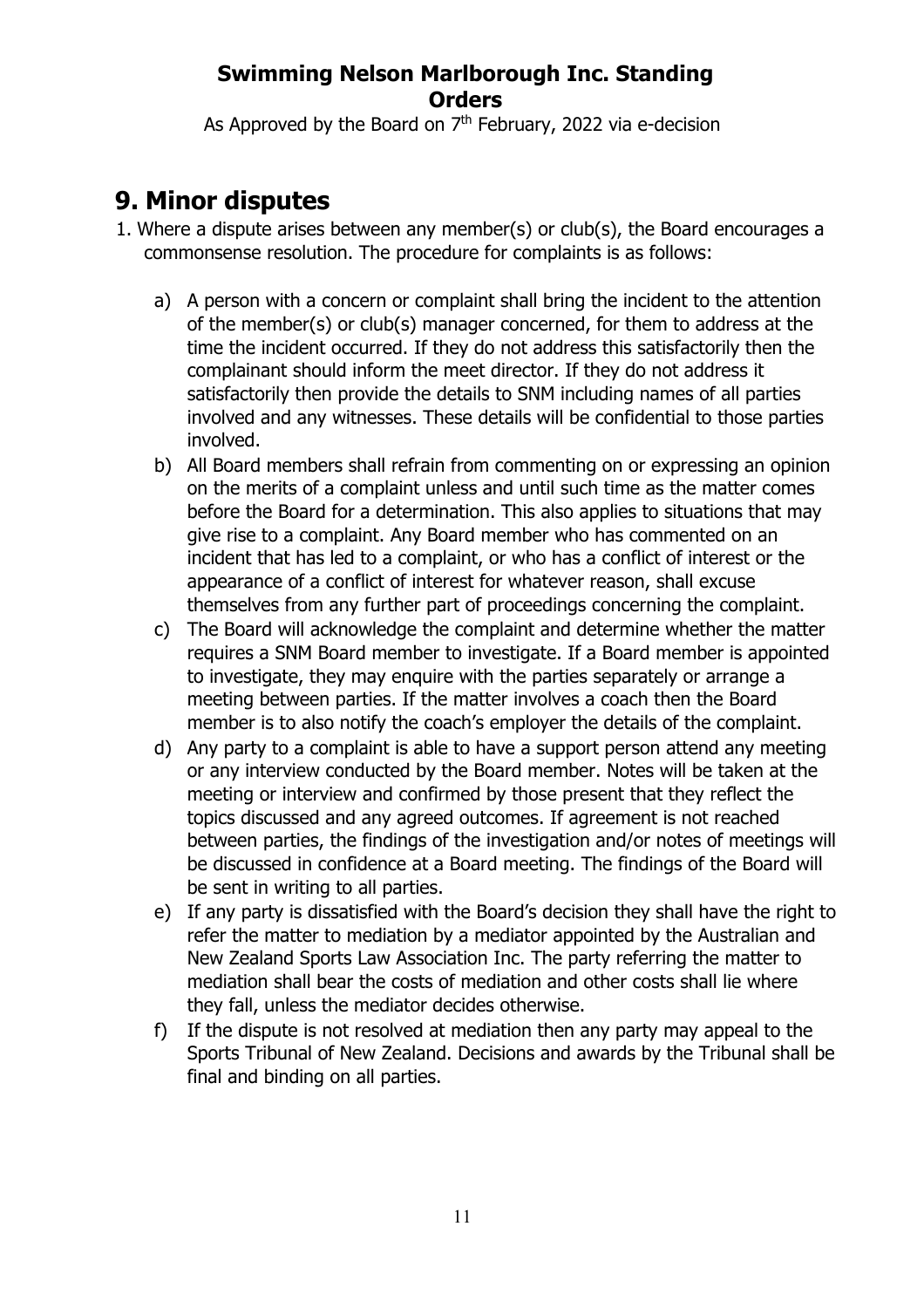As Approved by the Board on  $7<sup>th</sup>$  February, 2022 via e-decision

# **10. Suspension and Expulsion**

- 1. A Member or a Club who does any act, or omits to do any act, which brings the sport of swimming into disrepute, or who violates any rule or bylaw of FINA, SNZ, SNM or his Club shall render such Member and/or Club liable to be fined, suspended or expelled by the Board.
- 2. If any Member or Club is fined, suspended or expelled by the Board of SNM, the Member or Club shall have a right of appeal as set out in Rule 32 and the rules of SNZ.
- 3. Any Member or Club who is fined shall be suspended if the fine is not paid in full within 28 days of the fine being imposed pursuant to rule 29 herein without the right to prior notification, defence or appeal. Suspension under this clause shall be lifted as soon as the fine is paid in full.
- 4. Any member or Club who is suspended or expelled shall forfeit all membership privileges and shall not be liable for a refund, either in full or any part, of any fees, levies or subscriptions and shall not be relieved of any debt owing to SNM.
- 5. During any period of suspension of any Club, swimmers who remain Members of that Club will be ineligible to compete in events conducted under the rules of SNZ.
- 6. During all deliberations on disciplinary matters the Board shall at all times observe the principles of natural justice.
- 7. Notice of a proposal to fine, suspend or expel a Club or member shall be given in writing to the Club or member setting forth explicitly the charge preferred and notifying the time and place of hearing.
- 8. Notice of fine, suspension or expulsion shall at once be given in writing by the Secretary to the Club or Member and the Secretary shall, at the same time, notify SNZ in writing of any decision to suspend or expel any Member or Club.
- 9. A suspended Club or Member may appeal in accordance with Rule 32.
- 10. Subject to the provisions of Rule 13 and the Rules of SNZ a Member of a suspended Club may with the permission of SNM apply to any other Club for membership.

# **11. Appeals to the Board**

- 1. Any Member or Club shall be entitled to appeal to the Board against any decision of any Club which involves suspension, expulsion, imposition of a penalty, or in some other way materially and/or detrimentally affects a Member or a Club.
- 2. To be entitled to appeal the appellant shall within 28 days of the date of the decision the appellant wishes to appeal against, give notice in writing to the Secretary of:
	- (a) the details of the decision appealed against
	- (b) the date of that decision and the person or body who made it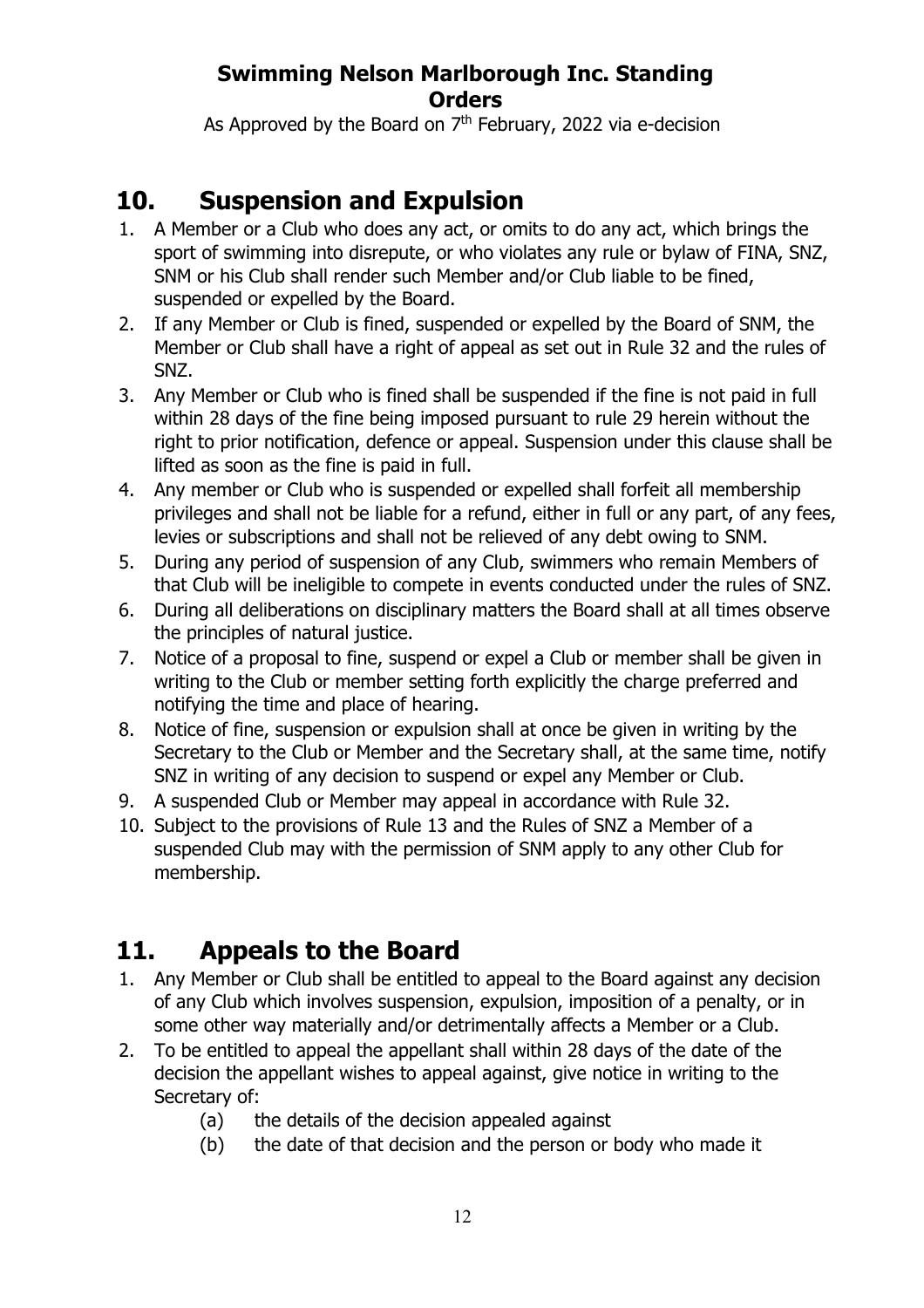As Approved by the Board on  $7<sup>th</sup>$  February, 2022 via e-decision

(c) the grounds of the appellant's appeal and shall lodge with the Secretary any applicable appeal fee as may be prescribed by the Board from time to time.

- 3. The Secretary shall within seven days of receipt refer the notice of appeal to both the Board and the person or body against whose decision the appeal is made.
- 4. The filing of such an appeal to the Board shall operate as a stay of the decision pending the determination of the appeal by the Board.
- 5. The Board shall regulate its own procedures for the adjudication of any appeal including prescribing to the parties its requirements as for evidence and submissions, and the date, time and place of hearing. The Board will at all times observe the principles of natural justice.
- 6. The Board will at the conclusion of the appeal have the unfettered discretion to either in whole or part confirm, amend, overturn or substitute any decisions of its own for that appealed against.
- 7. The parties shall be notified in writing of the decision of the Board as soon as reasonably practicable after that appeal decision is made.
- 8. Any party to a decision of an appeal to the Board shall have the right to appeal further as prescribed by the rules of SNZ.

# **12. Entry Fees & Levies**

- 1. SNM may prescribe levies to be paid by Members of SNM, which shall be in addition to any subscription levy imposed by SNZ.
- 2. SNM Shall, at their discretion, set Event Entry Fees for all SNM Hosted Events.
- 3. SNM shall levy clubs an annual equipment levy of \$5 per year for every competitive and club swimmer who is registered at any time during the swimming year, effective starting the 2016-17 swimming year. In the case of a swimmer who transfers to another club during the year, including to or from a club in another region, the levy shall be paid by the first SNM club that registers the swimmer in a given year.
- 4. SNM Shall include, as part of the setting of the Event Entry Fees for SNM Hosted Events a charge of \$1 per event entered, by an individual swimmer as funding towards the Swimmers Fund. The Board shall decide the timing of the payment to the swimmer's fund either at the conclusion of the event, or as a lump sum payment as part of the end of season Meet Profit Share Calculation. (SNM Hosted Events are SNM Long & Short Course Championships, SNM Country & Town, and any other Designated Meets as decided by the Board either themselves or by recommendation from the Management Committee).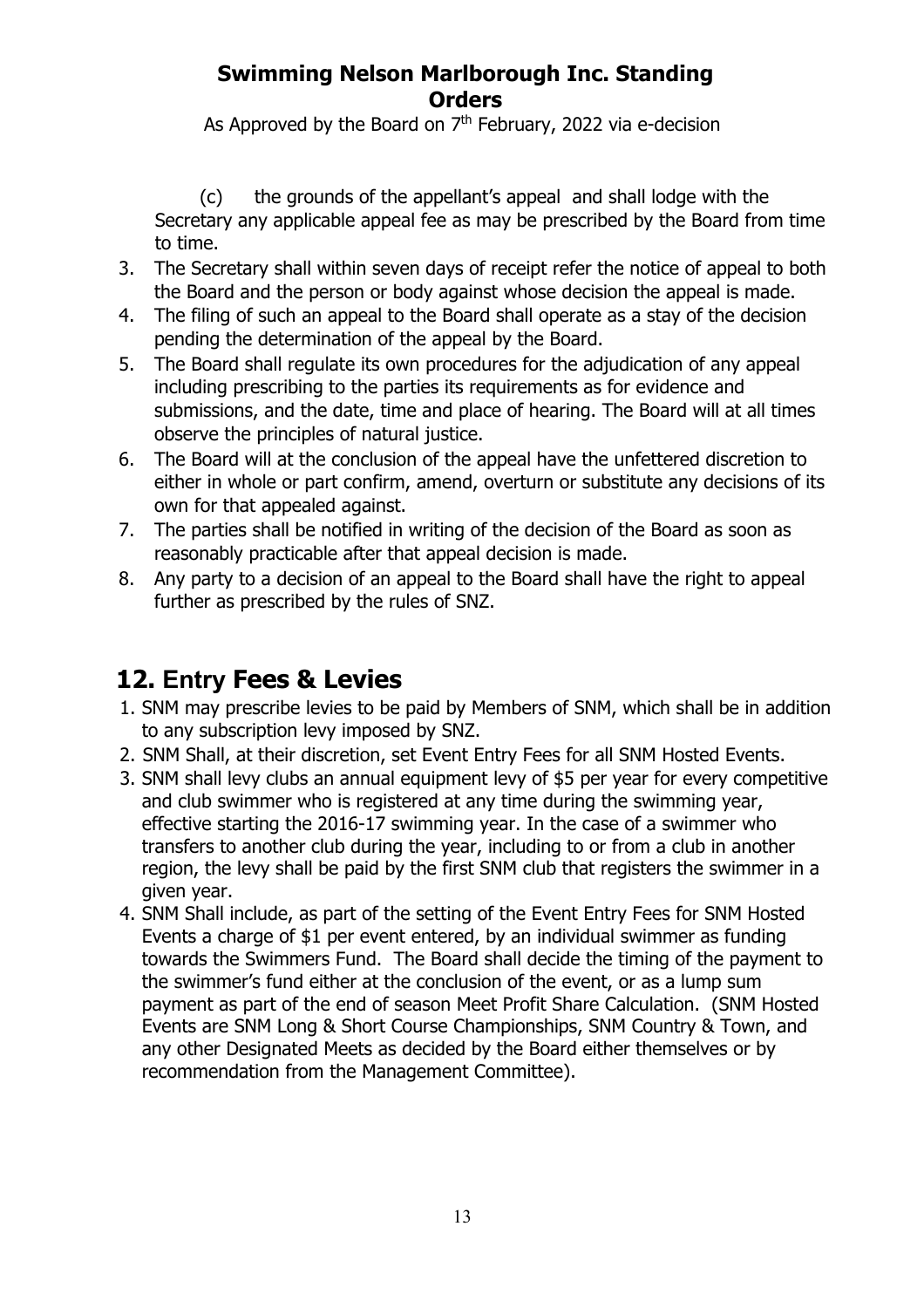As Approved by the Board on  $7<sup>th</sup>$  February, 2022 via e-decision

# **13. Dissolution of clubs**

- 1. In the event of the dissolution of a Club, or in the event of a Club through any other cause ceasing to exist, the funds and property thereof, after the discharge of all its liabilities shall, in the absence of a specific rule to the contrary in the rules of such Club, be handed to SNM to be disposed of as SNM shall determine.
- 2. In no event shall the surplus assets of a Club be divided amongst the members thereof nor shall the members of the Club have any beneficial interest therein.

# **14. Awards Committee**

- 1. There shall be an Awards Committee consisting of the Chairperson of SNM Management Committee and three other members appointed by the Board.
- 2. Members shall be appointed for terms of two years and shall be eligible for reappointment.
- 3. All members shall be a member of a Member Club or a Life Member of SNM.
- 4. The Awards Committee shall meet once in each year during the month of August or September to consider all applications for Life Membership, Honours, Service Awards and/or Recognition Certificates.
- 5. The Committee shall at the same time give consideration to any person who in their opinion has rendered the necessary service to SNM even if such person is not the subject of an application.
- 6. The Committee shall have delegated authority from the Board to grant honours and awards as it sees fit, taking into consideration the criteria established by the Board. They shall report all such Honours and Awards to the next Annual General Meeting and to the Secretary.

# **15. Applications for Honours and Service Awards**

- 1. Applications for Life Membership, Honours or Service Awards and/or Recognition Certificates must be received by the Awards Committee before the last day of July in any year.
- 2. The Secretary shall in each year remind all Clubs, in writing, of the closing date for such applications shall forward all applications received to the Awards Committee.
- 3. The AGM shall consider all recommendations by the Awards Committee and may grant or refuse the award, the recommendation of the Awards Committee notwithstanding.

# **16. Criteria for SNM Awards**

1. There shall be a SNM Recognition Certificate which may be awarded to any person who in the opinion of SNM has rendered meritorious service to SNM or a club in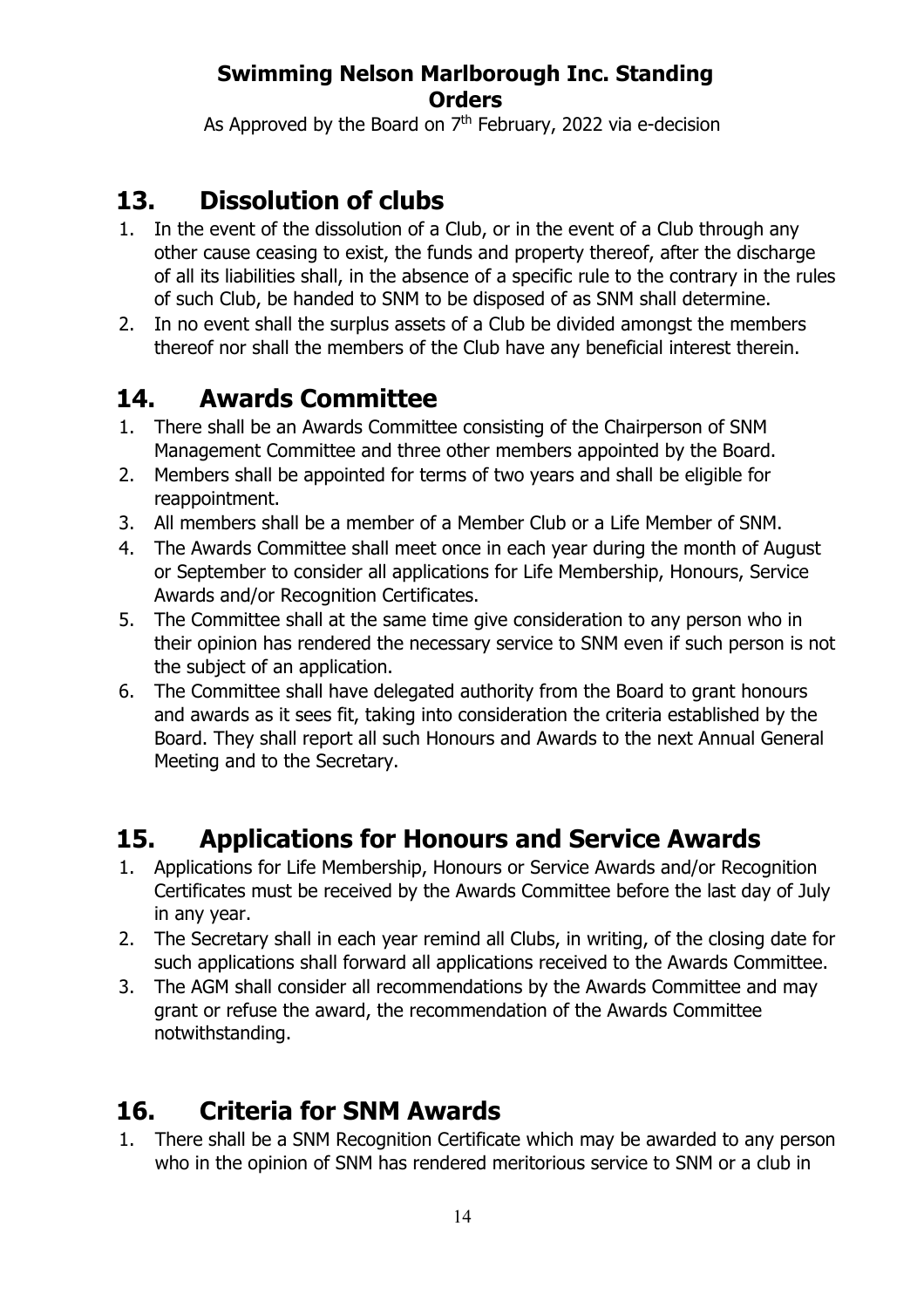As Approved by the Board on  $7<sup>th</sup>$  February, 2022 via e-decision

volunteer positions, e.g. official, committee member, roles on other committees, but does not meet the criteria for an SNM Service Award.

- 2. There shall be a SNM Service Award which may be awarded to any person who in the opinion of SNM has rendered outstanding service to SNM.
- 3. There shall be a SNM Honours Award which may be awarded to holders of the SNM Service Award who in the opinion of SNM have rendered further outstanding service to SNM at least up to the standard under which the Service Award was made.
- 4. SNM may elect to Life Membership or award a Lifetime Service Award to any person who in the opinion of SNM has rendered meritorious service over a long period of time.
- 5. A candidate for Life Membership may be nominated by SNM or by a Club in writing setting out fully the grounds on which such nomination is made.
- 6. SNM shall pay any subscription or levy due to SNZ on behalf of each Life Member
- 7. A Life Member of SNM shall not, unless otherwise qualified, have the right to vote on matters before SNM, but shall have the right to speak.

# **17. SNM Badge and Bar and swimming caps**

- 1. The award of the right to wear the SNM Badge and Bar shall be made as of right to:
	- a. Life Members, who shall be presented and entitled to wear a Life Members Badge provided by SNM. The Bar shall have the word "Life".
	- b. Holders of the SNM Honours Award, who shall be presented with a Badge and Bar. The Bar shall have the word "Honours".
	- c. Holders of the SNM Service Award, who shall be presented with a Badge and Bar. The Bar shall have the word "Service".
	- d. The Chairperson of SNM during his or her term of office, shall be entitled to wear a

Badge and Bar with the word "Chairperson" on the Bar. At the completion of their term of office, the Chairperson shall be entitled to wear a Badge and Bar with the words "Past Chairperson".

- 2. Providing the following conditions are met, and by resolution of SNM, SNM registered swimmers shall be awarded and entitled to wear a SNM Representative Badge with the words "Swimming Nelson Marlborough":
	- a. the swimmer qualifies and competes at the New Zealand Age Group, New Zealand Open or New Zealand Short Course swimming championships; OR
	- b. the swimmer qualifies and competes in 5 of the following meets (any combination of these meets including multiple attendance at any single meet shall suffice): NZ National Juniors, South Island Championships, New Zealand Division II; OR
	- c. the swimmer has been awarded a SNM Country and Town Representative Badge, and competes in 4 of the meets listed in Standing Order 17(2)(b).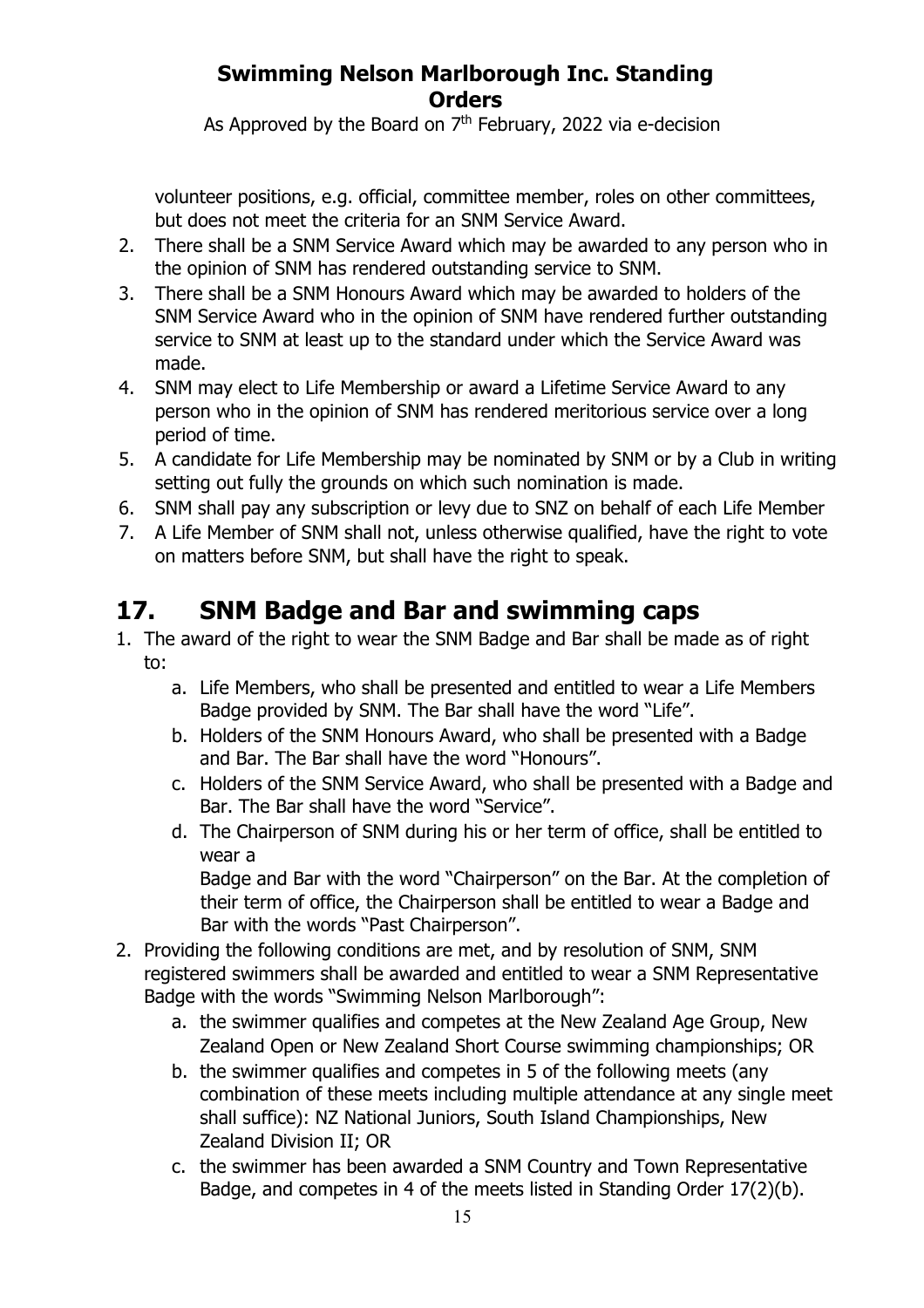As Approved by the Board on  $7<sup>th</sup>$  February, 2022 via e-decision

- 3. Any SNM registered swimmer who qualifies and competes as an SNM representative in the South Island Country and Town Club Championships on 3 occasions shall, by resolution of SNM, be awarded and entitled to wear a Badge. The Badge shall be distinct from the SNM Representative badge.
- 4. A swimmer shall be awarded each badge once only, on the first occasion of the swimmer meeting the relevant Badge eligibility criteria.
- 5. Any SNM registered swimmer entitled to wear a Badge shall be awarded a Bar for each year that the swimmer meets the relevant Badge eligibility criteria (including the first year that the Badge is awarded).
- 6. Any competitor from a club affiliated to SNM who qualifies for and competes at a NZ Age Group, NZ Opens, NZ Short Course, NZ Juniors, NZ Division II, South Island Champs or South Island Country & Town competition shall, on the first such occasion, be awarded an SNM representative cap, and thereafter may purchase at cost another SNM cap for participation at subsequent said competitions.

## **18. SNM Championships and other meets**

- 1. SNM may conduct annually such Championships and other meets as it shall determine. These shall be conducted under the rules of FINA and SNZ except as amended by Standing Orders of SNM. The Championship events shall be those prescribed by SNM from time to time.
- 2. In lieu of conducting the Championship itself, SNM may delegate the right to conduct such championships to a Club or Clubs. SNM reserves the right to exercise full control over SNM Championship events whether conducted by SNM or by a Club.
- 3. SNM Championships and other meets sanctioned by SNM may include preliminary heats and timed finals with both males and females competing in the same race, at the discretion of the entity organising the meet.

# **19. SNM Country & Town Championships**

- 1. The SNM Country and Town Club Championships shall be held not less than fourteen days prior to the South Island Country and Town Club Championships
- 2. Subject to the criteria in Rules 42.6 and 42.7 the following Members shall be eligible to compete on an equal basis at the SNM Country and Town Club Championships:
	- (a) Any swimmer registered with an SNM Country Club
	- (b) Any swimmer registered with any other SNM affiliated Club.
- 3. Any other swimmer registered to SNZ or any other FINA member shall be eligible to compete as a visiting swimmer, subject to such restrictions as SNM may from time to time impose.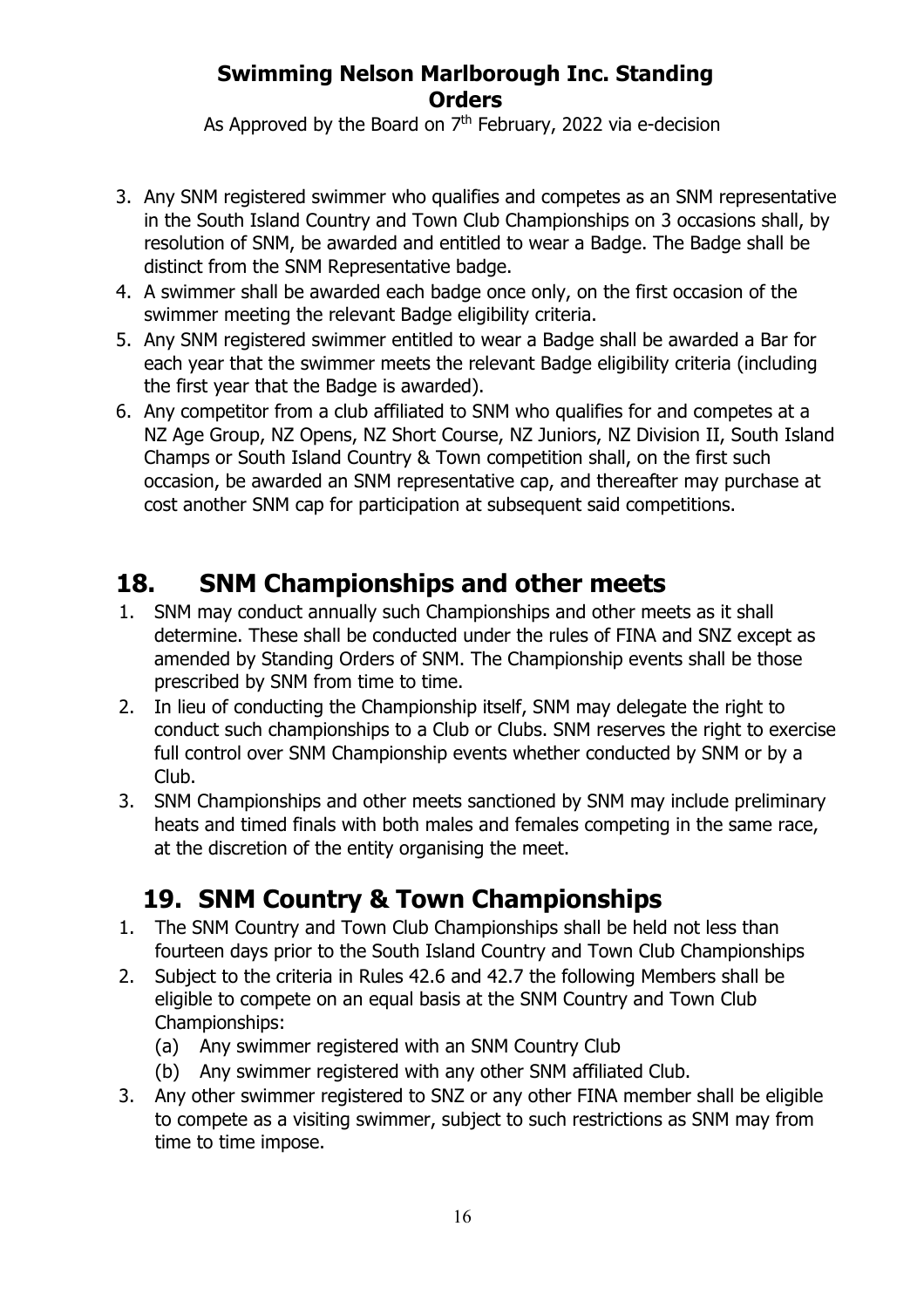As Approved by the Board on  $7<sup>th</sup>$  February, 2022 via e-decision

- 4. The programme, age groups and events for the SNM Country and Town Club Championships shall be as near as practicable to the programme for the South Island Country and Town Club Championships.
- 5. The SNM Country & Town Championships shall include 200 Freestyle events for 11 year-old Boys & Girls. This ensures that all the age groups have 5 events in which they can contest for the Life Members Cup for Best Country Club Swimmer.
- 6. The Crest Cup and Life Members Cup shall only be presented to SNM Country Clubs and SNM Country Club Swimmers respectively.

# **20. SNM Country Clubs**

- 1. A SNM Country Club shall be any Club whose main pool is located more than 10 kilometres from Council Chambers of Nelson and Blenheim but still within the boundaries of SNM.
- 2. A Country Club Swimmer shall be any member registered through an SNM Country Club as a Competitive Swimmer.

# **21. SNM Short Course Championships**

- 1. SNM shall organise each year a short course meet to be held between 1 July and 30 June the following year, on a date set by the Board or Management Committee.
- 2. Except as otherwise determined by the Management Committee, events shall include a full programme of events, including 800 and 1500m freestyle, and such relays as the Management Committee considers appropriate.
- 3. Age groups for scoring and records shall be as follows: 10 & Under, 11-12, 13-14, 15 & Over.
- 4. The following trophies shall be awarded to the top swimmers in each age group:
	- (a) (Anonymous) Boys 10 & Under
	- (b) Hall Family Trophy Girls 10 & Under
	- (c) Lile Family Trophies—11-12 year old boys and girls
	- (d) Hagan Family Trophies —13-14 year old boys and girls
	- (e) McMath Cups —15 years & over, boys and girls
- 5. The Management Committee shall determine the eligibility criteria and points system to be used to determine the winners of the trophies and shall announce these in the meet flier.
- 6. Medals shall be awarded for the first three placings in each event. In the event of a tie for a placing, equal medals shall be awarded, and the next place(s) not awarded. Ribbons shall be awarded for the remaining places up to the number of lanes used, e.g. 10 places if a 10-lane pool.
- 7. The swimmer who breaks a SNM record by the biggest percentage margin will receive a cash prize of \$100.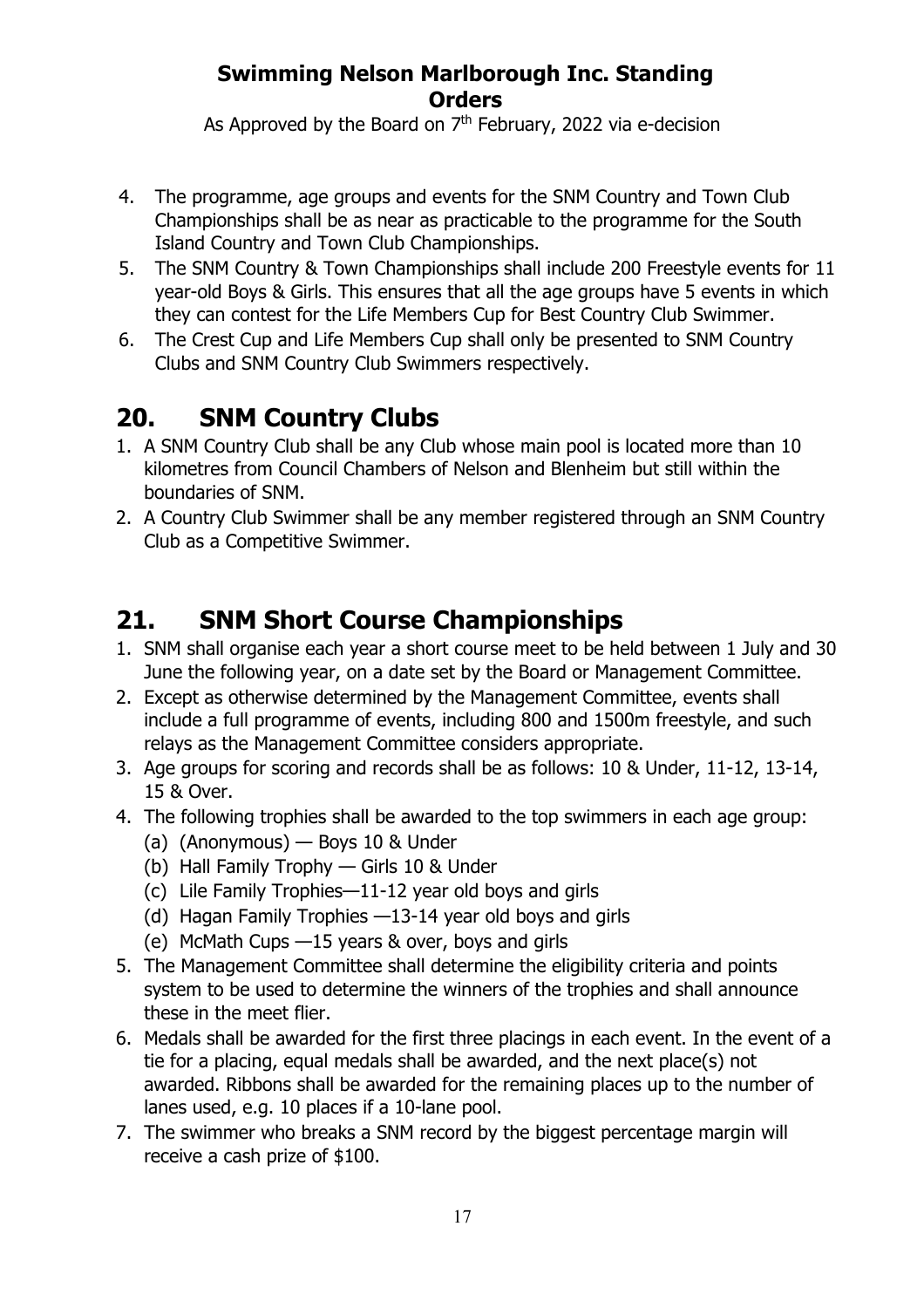As Approved by the Board on  $7<sup>th</sup>$  February, 2022 via e-decision

- 8. A trophy will be awarded to the best overall boy and best overall girl, as determined by number of points scored. In the event of a tie, the winner shall be the swimmer who has broken a meet record by the biggest percentage margin. Failing that, equal prizes shall be awarded.
- 9. Only swimmers registered with SNM member clubs shall be eligible for trophies for top swimmers in each age group.
- 10.**Visiting Swimmers** from outside the SNM region may enter and compete but shall not be eligible to win any cup or title. Should a visiting swimmer finish first, second or third in an event, he or she shall receive a visitor's medal and standard medals shall be awarded to the top three SNM swimmers. If more than two visiting swimmers qualify for the final in any one event, only the top two visiting qualifiers shall contest that final.

## **22. SNM Records**

- 1. Providing the competition rules of FINA, SNZ and SNM are complied with, records may be recognised as set out in this rule.
- 2. No performance by a swimmer shall be recognised as a SNM Record until SNM has resolved it to be so recognised.
- 3. Particulars of any SNM Record shall be recorded in the SNM minutes. The Registrar shall keep a list of SNM records and shall from time to time revise such lists in such a manner as SNM shall direct.
- 4. The Registrar shall use electronic results files from meets to determine when a SNM Record has been equalled or broken, provided that the results file is supplied to the Registrar within sixty days of the completion of the meet.
	- (a) For meets held under SNM control it is the meet recorder's responsibility to supply the meet results to the Registrar
	- (b) For Club teams competing outside of SNM boundaries it is the responsibility of the Club to supply the results to the Registrar
	- (c) It is the Registrar's responsibility to get results for SNM swimmers competing at national events
- 5. SNM Open records may be established by any SNM swimmer swimming in any race in any grade, at any meet held under FINA, SNZ or SNM rules provided the minimum standard of technical officiating is met.
- 6. SNM records may be established in a swimmer's own age group at any meet held under SNZ rules provided the minimum standard of technical officiating is met.
- 7. For the purpose of SNM Age Group Records, the swimmer's age group shall be determined by their age as at the first day of the meet in which they establish a new record.
- 8. Notwithstanding anything else in this Standing Order, to be eligible to set a record, a swimmer must be competing as a SNM-registered swimmer. For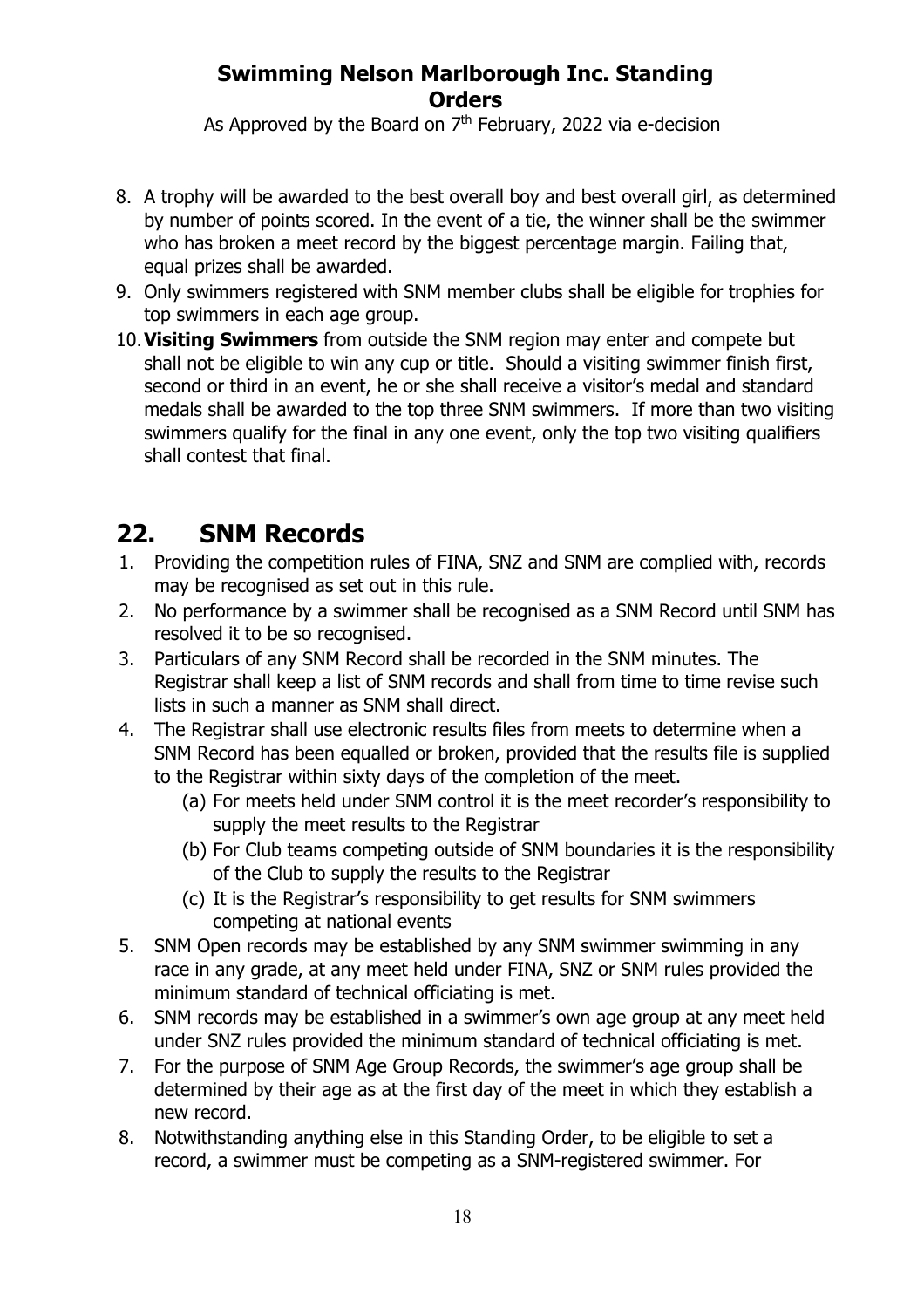As Approved by the Board on  $7<sup>th</sup>$  February, 2022 via e-decision

example, a swimmer with dual nationality who temporarily represents another country cannot set a SNM record while representing that other country.

- 9. Any club applying for a SNM record that has been broken at a Club Championships or a Club Carnival must provide, upon request from the Registrar, a full list of key officials – Referee, Starter and at least three Inspectors of Turns, all to be National or Regional qualified – and the time slip or Team Manager file as proof of time.
- 10. SNM records can only be broken by swimmers that are currently resident in the region or have resided here for at least 1 year and continue to be registered with the region.
- 11. For a new Long Course event the fastest time recorded in heats or final on the first occasion of competition shall be declared the record and a certificate awarded accordingly. No record for such new event shall be recognised previously.
- 12. For a new Short Course event the equivalent Long Course event record shall become the standard time which must be bettered before a record can be recognised, except where there is no equivalent Long Course event in which circumstance the provisions of Clause 9 shall apply.
- 13. Records shall be established and maintained for relay events prescribed in the First Schedule to these Rules and swum at the SNM Championships.
- 14. A certificate of new records, signed by the Chairman and Registrar of SNM and showing the event, time taken, date and place of competition, shall be issued to a swimmer who establishes a SNM Record.
- 15. A swimmer equalling a record shall not be issued with a certificate but details of the achievement shall be entered in the record book.
- 16. Records can only be established in pools of regulation standard.
- 17. Long Course Records will be recognised only where the times are swum in registered pools of 50 metres or 55 yards in length. For the purposes of applying for SNM Long Course records, any times swum in 55 yard pools may be accepted.
- 18. The following events shall be recognised for SNM Records, for each gender in each of the following age groups: 10 & Under, 11 years, 12 years, 13 years, 14 years, 15 years, 16 years, 17 years, 18 years, and Open.

|                   | 50 metres                                                          | 100 metres                                                                              | 200 metres                                                                      | 400<br>metres   | 800<br>metres | 1500<br>metres |
|-------------------|--------------------------------------------------------------------|-----------------------------------------------------------------------------------------|---------------------------------------------------------------------------------|-----------------|---------------|----------------|
| All age<br>groups | Freestyle<br>Backstroke<br><b>Breaststroke</b><br><b>Butterfly</b> | Freestyle<br><b>Backstroke</b><br><b>Breaststroke</b><br><b>Butterfly</b><br>IM-SC only | Freestyle<br><b>Backstroke</b><br><b>Breaststroke</b><br><b>Butterfly</b><br>IΜ | Freestyle<br>IΜ | Freestyle     | Freestyle      |

## **23. Refunds of Meet Entry Fees**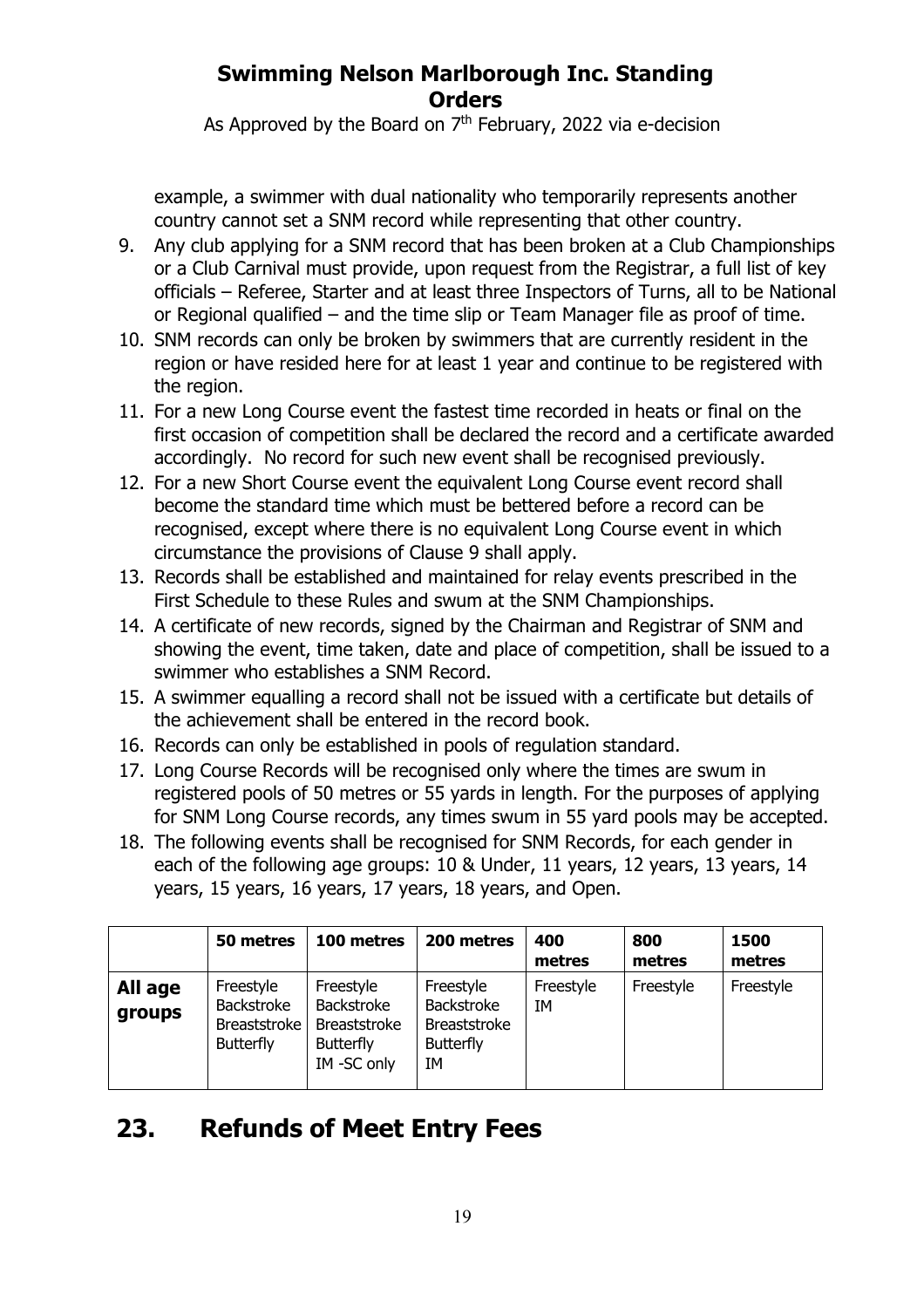As Approved by the Board on  $7<sup>th</sup>$  February, 2022 via e-decision

- 1. Where a request for refund of SNM meet entry, fees is accompanied by a valid medical certificate, the Treasurer will refund the entry fees automatically
- 2. Where any club or swimmer applies for a refund of entry fees to a SNM controlled event, the application for refund must be received within fourteen (14) days of the final day of the competition. Applications received after fourteen (14) days shall be ineligible for consideration.
- 3. Other applications for refunds shall be decided by the Board, whose decision is final.

# **24. Regional Relay Teams at National Events**

Swimming Nelson Marlborough seeks to maximise the opportunity for swimmers to compete in regional relays at New Zealand and South Island meets, as relays are an opportunity to compete as a team and build camaraderie between clubs. This policy applies to regional relay teams at all swimming competitions where there is an opportunity to enter relay teams representing Swimming Nelson Marlborough.

### **Relay teams: Prior to the meet**

- 1. Club recorders, when submitting entries for a meet that includes regional relays, shall advise the SNM Registrar of any swimmers who do not wish to swim in regional relays or who will not be attending some sessions and are therefore not available to swim certain relays.
- 2. SNM will generally enter up to three relay teams per event provided there are sufficient swimmers of the correct age group and gender.
- 3. The SNM Registrar, or other person designated by SNM, will select swimmers to fill each relay team based on the fastest team that is eligible and available, as determined by the Registrar assisted by Team Manager software, except –
	- (a) The Registrar may in some cases select a swimmer instead of a faster swimmer who is already entered in another relay in order to provide opportunity for as many swimmers as possible to compete in regional relays, provided doing so does not unduly jeopardise the chances of a team making a final or winning a medal.
	- (b) The Registrar may choose not to select a swimmer eligible to "swim up" in an older age group, even if he or she would be the next fastest swimmer, if doing so would displace a swimmer in the higher age group or unduly jeopardise the chances of a team in the swimmer's own age group.
- 4. The Registrar shall, if time allows, send a provisional list of all individual and relay entries to club recorders for confirmation.
- 5. Club recorders, upon receipt of the provisional list of entries, shall
	- (a) Confirm whether individual entries are correct;
	- (b)Indicate any swimmers who are not available to swim in relays for which they have been selected; and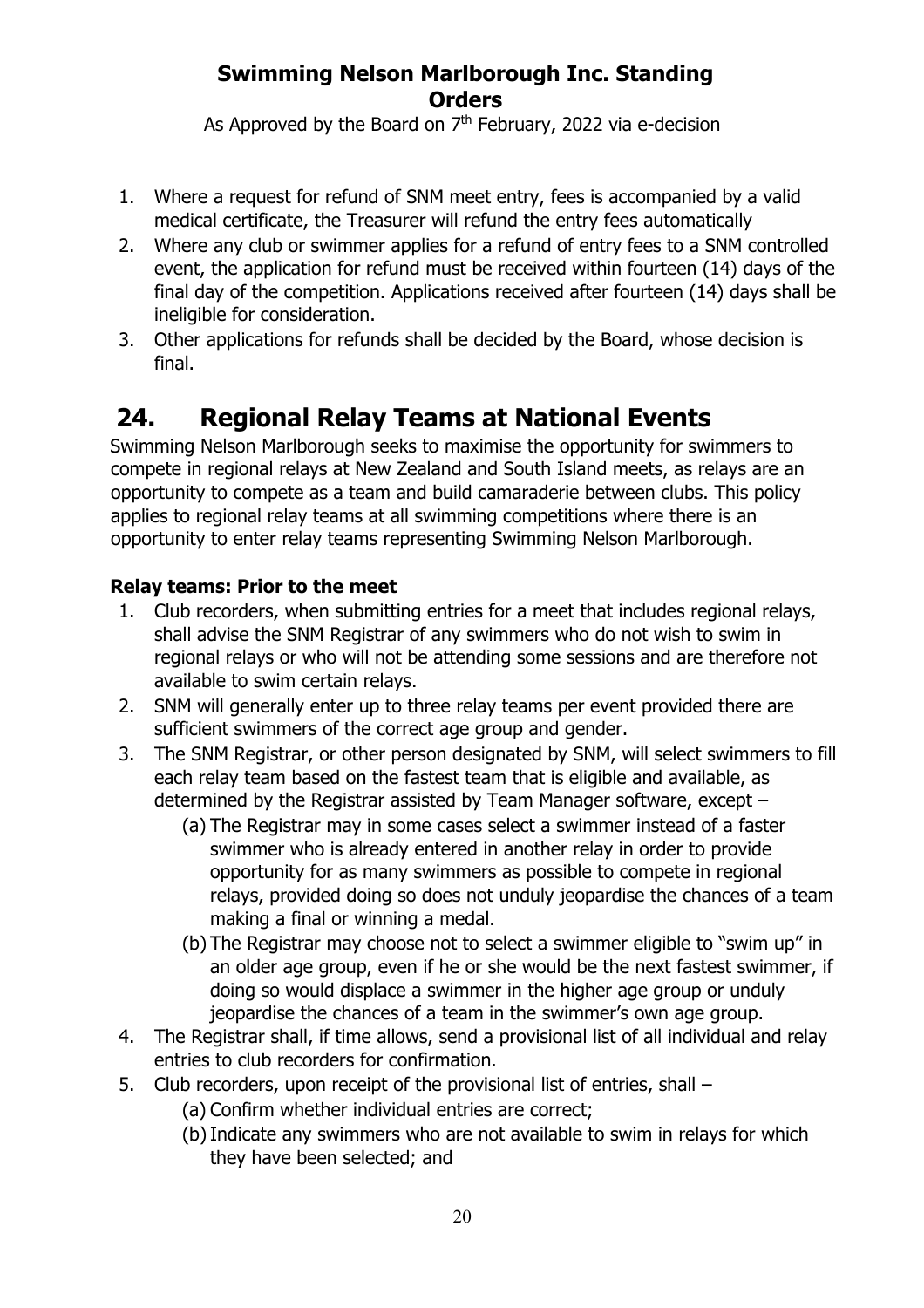As Approved by the Board on  $7<sup>th</sup>$  February, 2022 via e-decision

- (c) Advise the Registrar by the date requested of any corrections to entries and any swimmers not available to swim in relays for which they have been selected.
- 6. SNM shall pay the entry fees for all regional relay teams, i.e. teams swimming as SNM teams (not club relay teams). [Note: The policy of SNM paying for regional relay entries is subject to change, as SNM is reviewing its financial strategy.]
- 7. Clubs should make best endeavours to book accommodation close enough to the competition venue that travel time and distance are not a factor in deciding whether to compete in regional relays.

#### **At the meet**

- 8. Swimmers who have been selected for a regional relay are expected to swim to their best ability in representing their club and region, and in support and respect for the other team members who have also been selected.
- 9. The Regional Team Manager has the ability and full discretion to adjust relay teams at the swimming meet in accordance with the rules of the meet. Before doing so, the Regional Team Manager shall consult with team managers, coaches and swimmers wherever possible.
- 10. Any swimmer who is experiencing medical or other issues that could jeopardise their own health or their ability to participate in a relay shall promptly notify their team manager and/or coach, who shall promptly advise the Regional Team Manager. Medical reasons for withdrawal are subject to confirmation by a medical certificate if requested.
- 11. If a swimmer withdraws from a relay for reasons other than medical reasons, and the Regional Team Manager decides the appropriate course of action is to withdraw (scratch) the relay entry, the club of the swimmer shall refund to SNM the cost of the entry and the fine (if any) for late scratching.
- 12. The circumstances of any regional relay withdrawal should be included in the regional manager's report to the next SNM board meeting.

## **25. SNM Teams to Representative Meets**

- 1. SNM may consider proving or seeking funding for teams attending one of the following meets: NZ Opens; NZ Age Groups; NZ Short Course Nationals; Div II Nationals; NZ Youth & Opens; Junior Nationals; South Island Champs; South Island Country & Town Championships.
- 2. SNM will only seek funding to support teams to these meets (or other meets of similar stature) where all arrangements are centrally coordinated and where clubs agree to any conditions SNM shall set for each trip. Such conditions may include sharing all travel, accommodation and food arrangements as well as wearing of SNM uniform.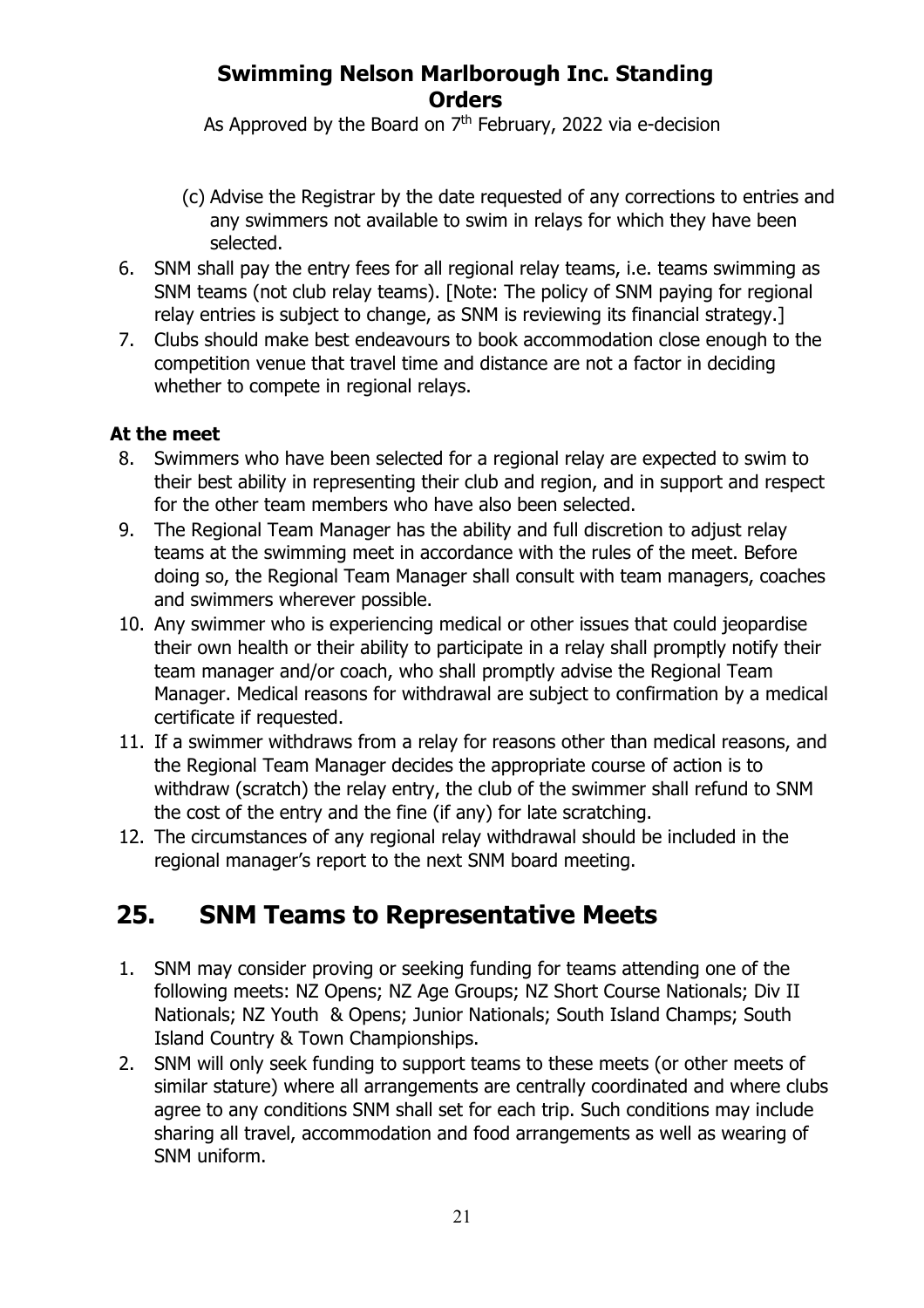As Approved by the Board on  $7<sup>th</sup>$  February, 2022 via e-decision

3. Any clubs that do not agree to conditions as decided by SNM shall be ineligible for funding provided by or gained by SNM.

# **26. Fees for SNZ Technical Exams**

1. SNM will reimburse registered officials for the national examination fee upon qualification being gained. Officials will be required to pay their own examination fees but will have them reimbursed by SNM upon satisfactory completion of qualification.

## **27. Adam & Eve Relay**

- 1. Adam & Eve Relay is to be swum as the last event of SNM Age Groups Championships.
- 2. The event is restricted to SNM swimmers only.
- 3. To be eligible for this relay, a swimmer must have completed the 50m Freestyle event during the Age Group Championships Meet.
- 4. The fastest eight (or a lesser number equal to the number of lanes) boys & girls are paired together as follows:

| Boys 1 <sup>st</sup> fastest | Girls $8th$ fastest |
|------------------------------|---------------------|
| $2nd$ $"$                    | 7th "               |
| $3rd$ "                      | $6th$ "             |
| $4th$ "                      | $5th$ "             |
| 5th "                        | $4^{\text{th}}$ "   |
| 6th $"$                      | $3rd$ "             |
| $7th$ "                      | $2nd$ "             |
| $8th$ "                      | $1st$ "             |

Fastest boy and 8<sup>th</sup> fastest girl in Lane 1. Each swimmer swims 50 metres freestyle.

## **28. SNM Trophies**

- 1. SNM trophies cannot be won outright and remain the property of SNM.
- 2. SNM Trophies for individuals shall be retained by the presentee's club for the duration of the award.
- 3. The club of the winner of a trophy shall organise the engraving of the names of winners on all SNM trophies and SNM shall reimburse clubs the cost of such engraving.
- 4. The presentee's club may display the SNM trophies and shall be responsible for the safe return of the trophies to the next presentation.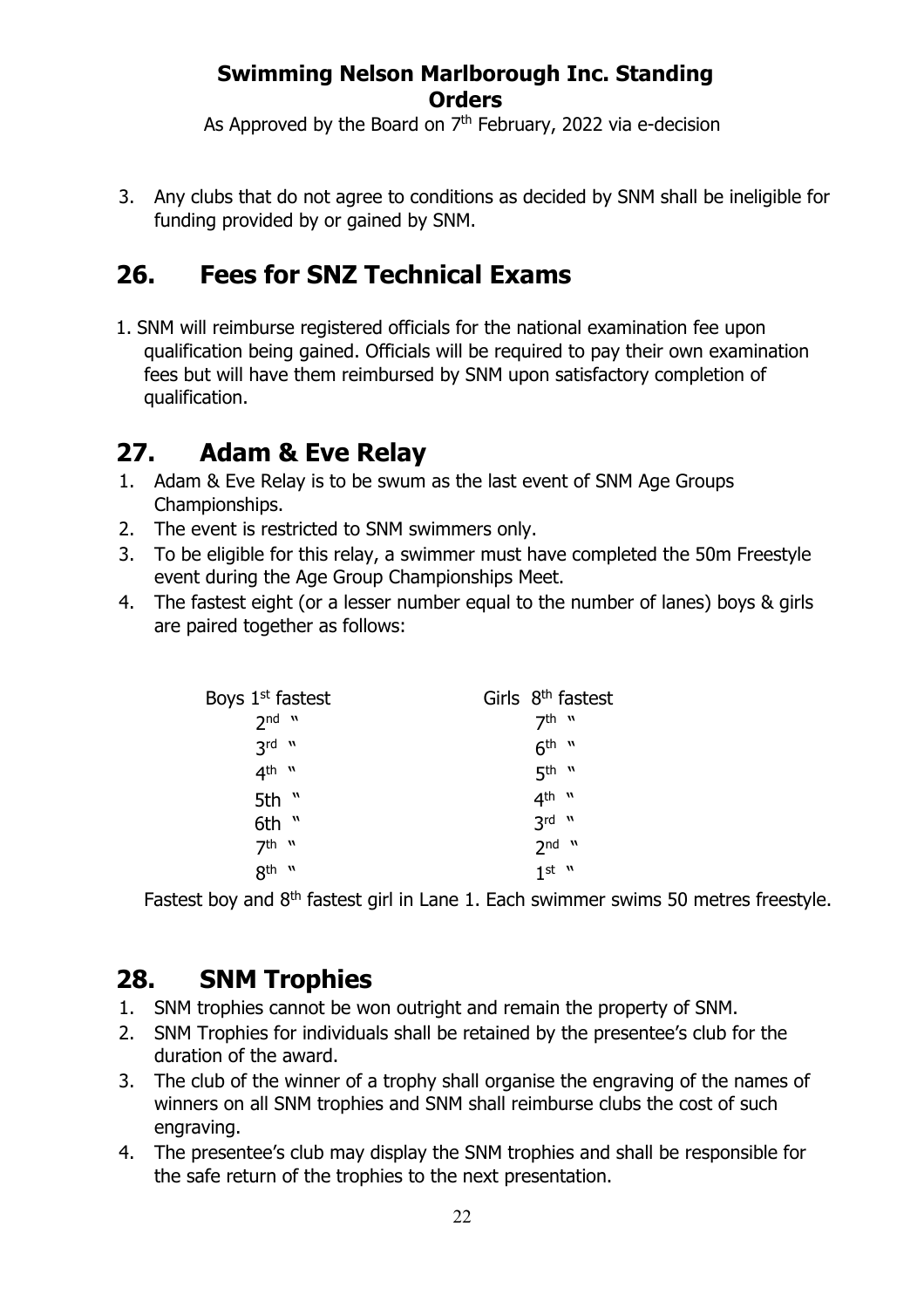As Approved by the Board on  $7<sup>th</sup>$  February, 2022 via e-decision

- 5. Any SNM Trophy not presented is to be returned and held by the SNM Registrar or Secretary or other person designated by SNM.
- 6. Criteria for SNM Trophies are as specified in the First Schedule to these Standing Orders.

## **29. Management Committee**

- 1. The Board shall appoint a Management Committee to carry out the operational functions and duties of SNM.
- 2. The Management Committee shall consist of the following SNM officers and others:
	- a. Registrar
	- b. Treasurer or designee
	- c. A member of Technical Committee
	- d. Publicity Officer
	- e. Funding Coordinator
	- f. A Board member to ensure good communication between the Committee and the Board
	- g. Other persons appointed by the Board
- 3. SNM Board members may serve on the Management Committee without restriction.
- 4. The Board may appoint a person to Chair the Management Committee or may invite the Committee to elect its own chair, who shall serve until the first meeting after the next AGM or until removed by the Board, whichever occurs first.
- 5. Each club is entitled to have at least one member on the Management Committee to maintain good communication between clubs and SNM.
- 6. Subject to any SNM standing orders, policies and other directions from the Board, the Management Committee shall have the following duties and functions under delegated authority from the Board:
	- a. In consultation with clubs and coaches, develop and approve the annual SNM swim meet calendar and any changes, including the sanctioning of meets hosted by clubs
	- b. Host SNM regional and South Island meets or delegate this responsibility to one or more clubs, including appointment of a Meet Director and Event Coordinator for each such meet
	- c. Provide and promote pathways for the development of swimmers and coaches
	- d. Oversee the duties of the Registrar, Publicity Officer, Funding Coordinator, and Technical Committee
	- e. Liaise with the Treasurer to ensure SNM operations are financially sound
	- f. Authorise expenditure only within parameters established by the Board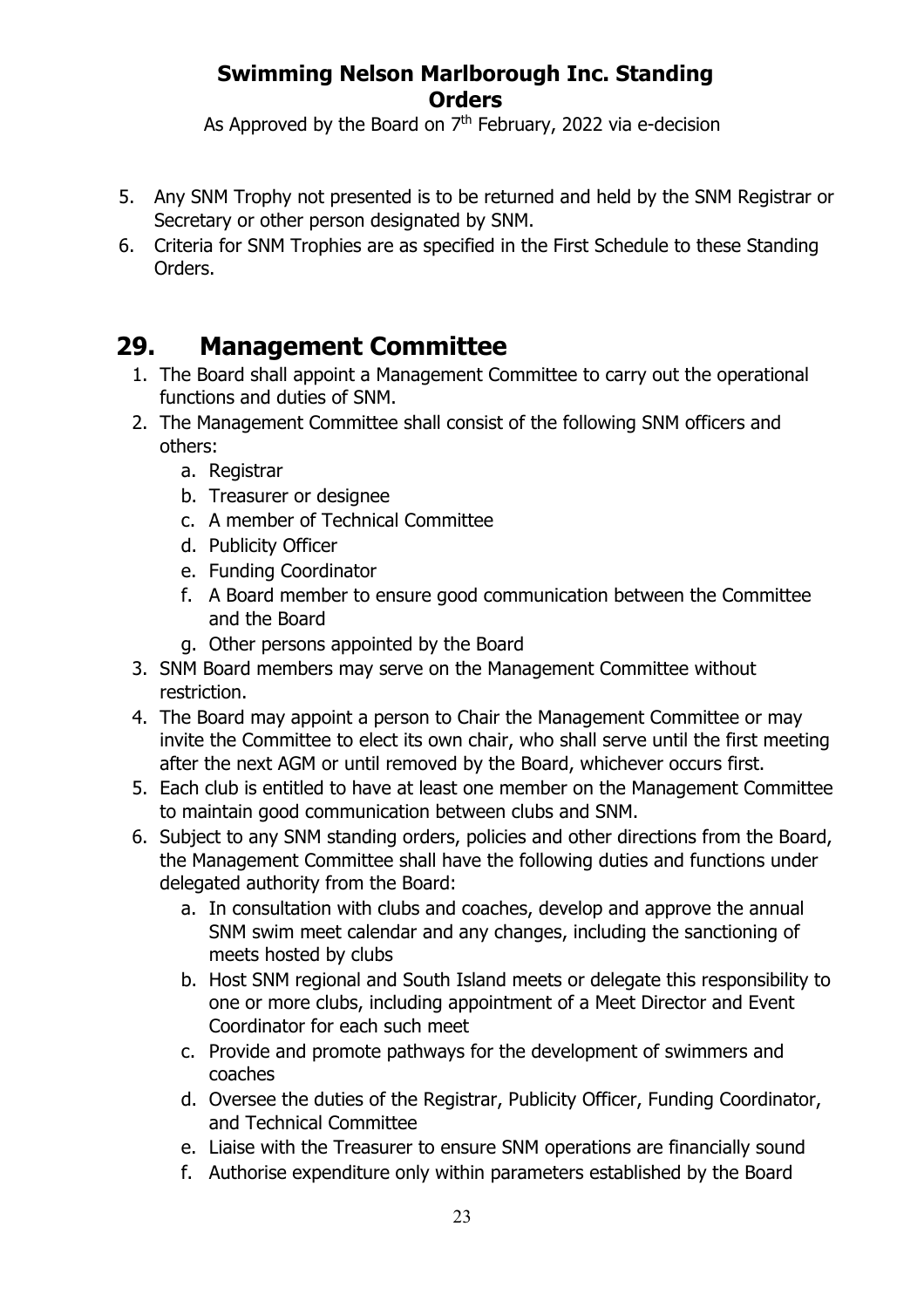As Approved by the Board on  $7<sup>th</sup>$  February, 2022 via e-decision

- g. To apply for grants and seek sponsorship for events
- h. Implement strategies to achieve Key Performance Indicators (KPIs) adopted by the Board and report to the Board on progress
- i. Confirm new SNM records
- j. With the Awards Committee, confer SNM Awards
- k. Through the Registrar, ensure that clubs register all members on the SNZ database
- l. Appoint regional team managers for SNM teams attending South Island and National meets
- m. Select regional relays for SNM teams attending South Island and National meets
- n. Oversee the use and maintenance of timing gear and other physical assets owned by SNM
- o. Compile information for the Annual Report, for approval by the Board
- p. Carry out other duties, functions or tasks assigned by the Board
- 7. Decisions of the Committee shall be by simple majority; the Chair shall have a casting vote in the event of a tie.
- 8. A quorum shall consist of more than 50% of the committee members.
- 9. The Management Committee shall record and maintain minutes of its meetings and provide these to the Board as soon as is practicable following each meeting, without waiting for confirmation of the minutes by the committee. Once confirmed, the minutes shall be made available to the swimming community via the SNM website.

# **30. Interpretation of SNM Constitution**

At a Special General Meeting of SNM held on 6 December 2014 to adopt a new regional constitution developed by Swimming New Zealand, the members of SNM passed the resolutions in paragraph (2) concerning the interpretation of certain clauses of the new constitution.

- 1. For the avoidance of doubt, specific clauses of the SNM constitution shall be interpreted as follows:
	- a) Clause  $8.3$  For the time being, the option in  $8.3(a)$  shall apply (i.e. all Board members shall be elected by the AGM) unless and until the Member Clubs determine by resolution at a general meeting to use the option in 8.3(b).
	- b) Clause  $8.7(a)$  A Board member's term of office shall be three years unless the member is filling a casual vacancy or the member retires as required to achieve the rotation of Board members, as specified in clause 8.7(d).
	- c) Clause 8.7(c) Since the 2014 AGM has already been held, existing SNM Board members shall be counted as having served one term each as of the conclusion of the 2015 AGM.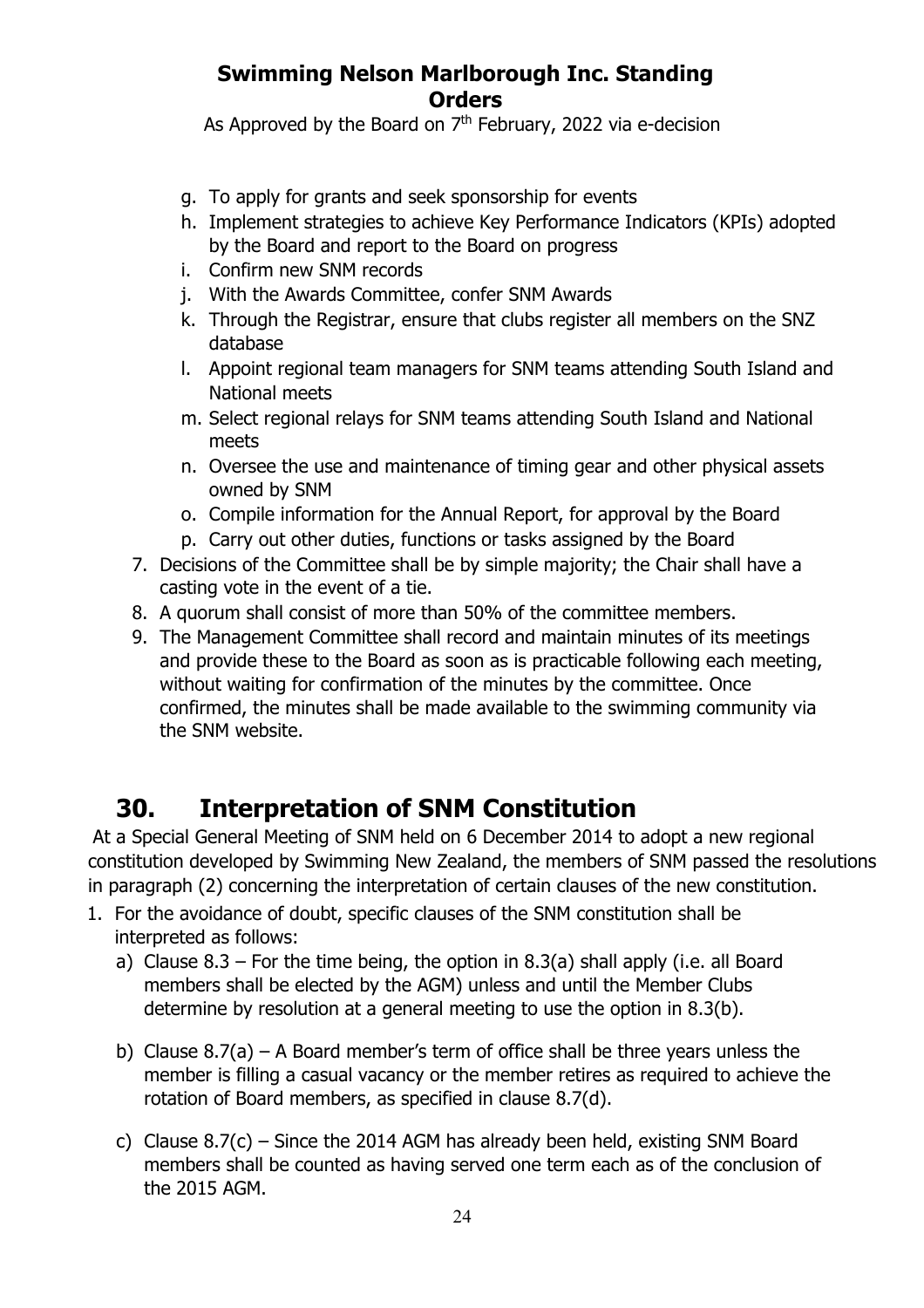As Approved by the Board on  $7<sup>th</sup>$  February, 2022 via e-decision

d) Clause  $8.7(d)$  – The number of Board members to retire at any given AGM shall be the number necessary to create two vacancies on the Board, taking into account any casual vacancies or members retiring after having been appointed to casual vacancies, except that in any case Board members shall retire if they have completed their three-year term.

# **31. SNM Long Course Championships**

- 1. SNM shall organise each year a Long Course meet to be held between 1 July and 30 June the following year, on a date set by the Board or Management Committee.
- 2. The meet shall be held in a long course pool and called the SNM Long Course Championships unless a long course pool is not available or is deemed by the Board or Management Committee to be unsuitable, in which case the meet shall be called the SNM Age Group Championships.
- 3. The meet shall be open to SNZ-registered competitive swimmers from any region. Only swimmers registered with SNM member clubs shall be eligible for age group trophies.
- 4. The meet shall include a full programme of individual events, including 800m and 1500m freestyle, and the following relays:
	- (a) Mixed 12x50m medley for the Laurie Cup
	- (b) Mixed 8x50m freestyle for the Bacon Cup
	- (c) Women's 4x100m freestyle for the Ton Boulton Cup
	- (d) Men's 4x100m freestyle for the Worker's Co-op Shield
	- (e) Mixed 2x50m freestyle Adam and Eve
	- (f) such other relays as the Management Committee considers appropriate.
- 5. Age groups for scoring and prizes shall be 9 & Under, 10, 11, 12, 13, 14, 15 & Over.
- 6. The following trophies shall be awarded for the top swimmers in each age group: (a) Gane Family Cups—9 years & under, boys and girls
	- (b) Margaret Young Cups—10 year old boys and girls
	- (c) Baigent-Holland Family Cups—11 year old boys and girls
	- (d) Durrant Family Trophy—12 year old boys and girls
	- (e) Trevurza Family Cups—13 year old boys and girls
	- (f) Pattison Family Cups—14 year old boys and girls
	- (g) Rukuwai Family Cups—15 years & over, boys and girls
- 7. Except as provided for elsewhere in these Standing Orders, the Management Committee shall determine the criteria and points system for these trophies. All trophies are subject to Standing Order 28.
- 8. Medals shall be awarded for the first three swimmers from SNM member clubs in each event, in each age group for each gender. In the event of a tie, equal medals shall be awarded and the next place(s) not awarded. A visitor from another region who finishes in the top three places in an event shall be awarded a visitor's medal.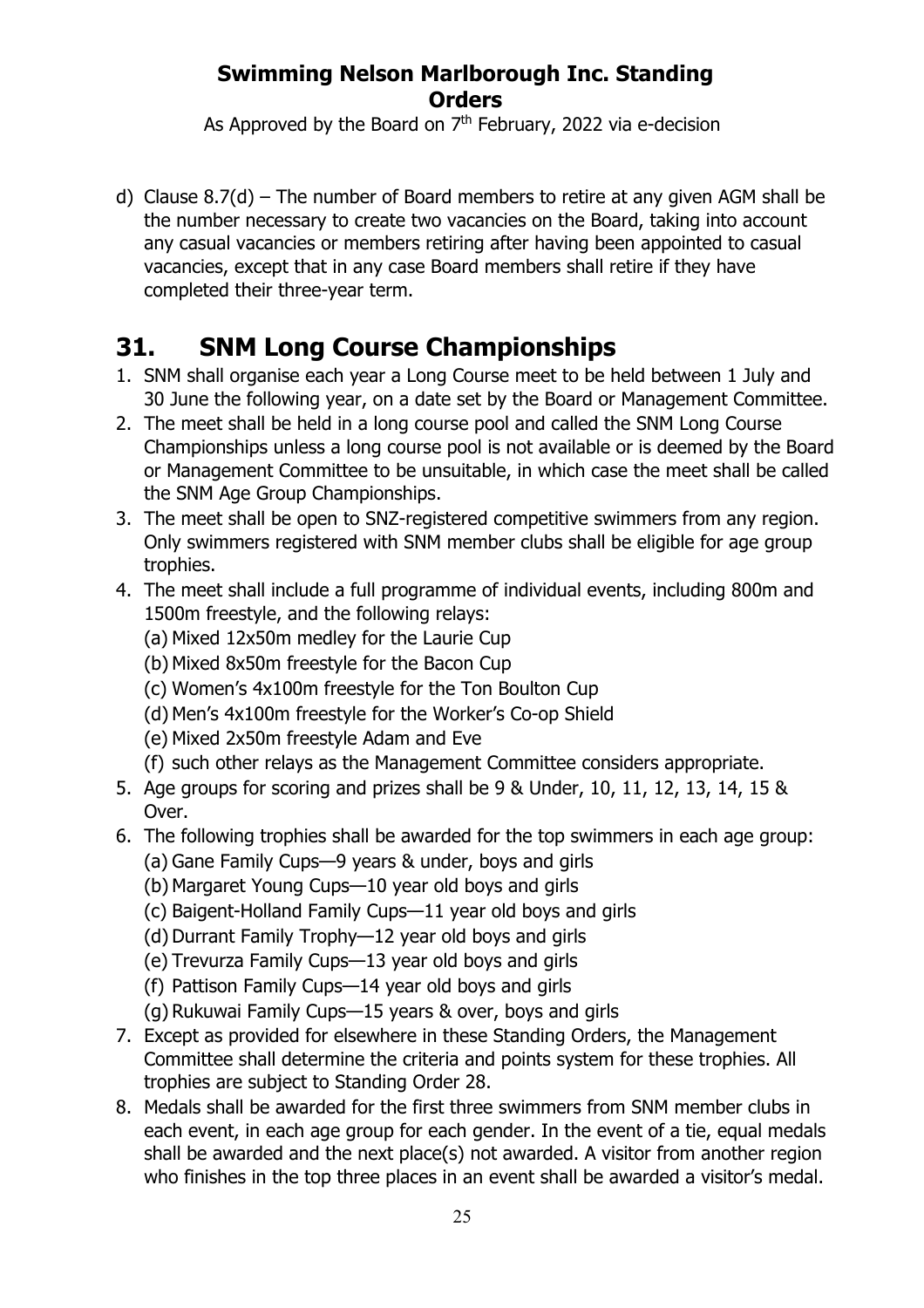As Approved by the Board on  $7<sup>th</sup>$  February, 2022 via e-decision

# **32. Use of SNM equipment by clubs**

- 1. The SNM Management Committee will appoint a member of the Board or Management Committee as Equipment Coordinator to oversee use and maintenance of the timing gear and other equipment.
- 2. The timing gear may be used by any swimming club affiliated to Swimming Nelson Marlborough that has signed an agreement as specified in clause 4. The gear may not be used by any entity or person not affiliated to SNM as the insurance will not be valid.
- 3. Decisions on use of the gear shall be made by the SNM Board or such person or committee designated by the Board.
- 4. Clubs wishing to use the gear shall sign an agreement specifying that the club agrees to:
	- a) Make sure that the SNM Equipment Coordinator is aware of the gear's whereabouts at all times that the gear is under the club's responsibility and promptly return it to SNM if requested by the Equipment Coordinator.
	- b) Report any loss or damage to the SNM Equipment Coordinator, Secretary and Chairman as soon as it is discovered.
	- c) Pay any and all insurance excesses and all other costs not covered by SNM insurance to rectify any loss or damage to the gear while it is being used, transported or stored under the responsibility of the club.
	- d) Obtain and maintain valid software licenses to operate Meet Manager in conjunction with the timing gear.
	- e) Designate, and advise SNM of, a club member who will be responsible for ensuring proper care of the gear during installation in the pool, use and dismantling (including washing down and drying all gear after use), and for communication with the SNM Equipment Coordinator.
	- f) Arrange for safe transport and storage of the gear to the satisfaction of the Board.
- 5. Agreements by clubs shall be renewed annually or more often when there is a change in the club member responsible for care of the gear.

# **33. Use of technical swim suits**

1. As of 1 January 2019, swimmers aged 12 years or under (hereafter in this clause "junior swimmers") shall not be allowed to wear a Technical Swim Suit at any SNM sanctioned event, including both club and regional meets.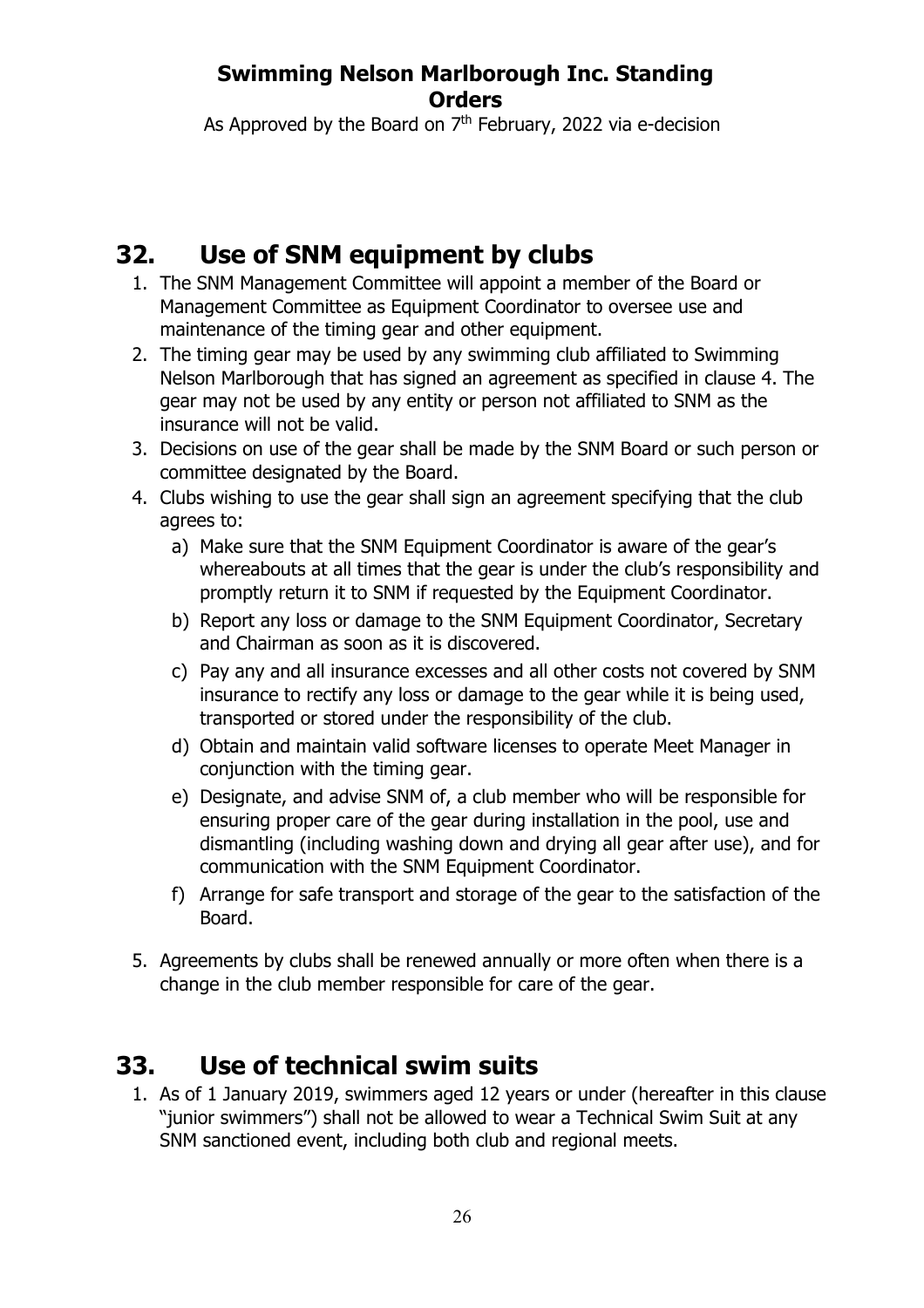As Approved by the Board on  $7<sup>th</sup>$  February, 2022 via e-decision

- 2. A Technical Swim Suit is one that has bonded seams, kinetic tape or meshed seams. Any suit that does not have all stitched seams shall be deemed a technical suit and subject to this standing order.
- 3. If a junior swimmer wearing a technical swim suit appears at marshalling or in the start area at an event, the Marshall or any technical official shall advise the Referee. The swimmer may elect to change into a different swimsuit but the race will be started without regard for whether the swimmer is ready. The Referee shall inspect the swim suit and, if it is confirmed to be a technical suit, shall disqualify the swimmer and not allow them to start the race.
- 4. A junior swimmer wearing a technical suit may be disqualified retrospectively, i.e. after swimming an event, only if the Referee examines the swimwear before the swimmer has an opportunity to change to a different swim suit. Such disqualification shall apply to that event only.

# **34. Meet Profit Share**

The Board of Swimming Nelson Marlbourgh (SNM) have agreed to a profit share agreement (PSA) to be made with Member Clubs charged with hosting the following events:

SNM Country & Town;

SNM Long Course Championships;

SNM Short Course Championships;

Any Event hosted as part of the Mako's Region or on behalf of SNZ. i.e. South Island Short Course Championships, South Island Country & Town.

Under the PSA SNM will calculate the Net Profit from the above meets and at the end of the year shall distribute the combined Net Profit on a basis of 50% to be retained by SNM, and 50% to be divided between the member clubs hosting the above events based on the number of sessions that club hosted.

For example, if there is  $1 \times 5$  session meet hosted by Club A,  $1 \times 4$  session meet Hosted by Club B, and 1 x 2 session meet hosted by Club C, Club A will receive a 5/11 share of the combined net profit, Club B a 4/11 share and so forth.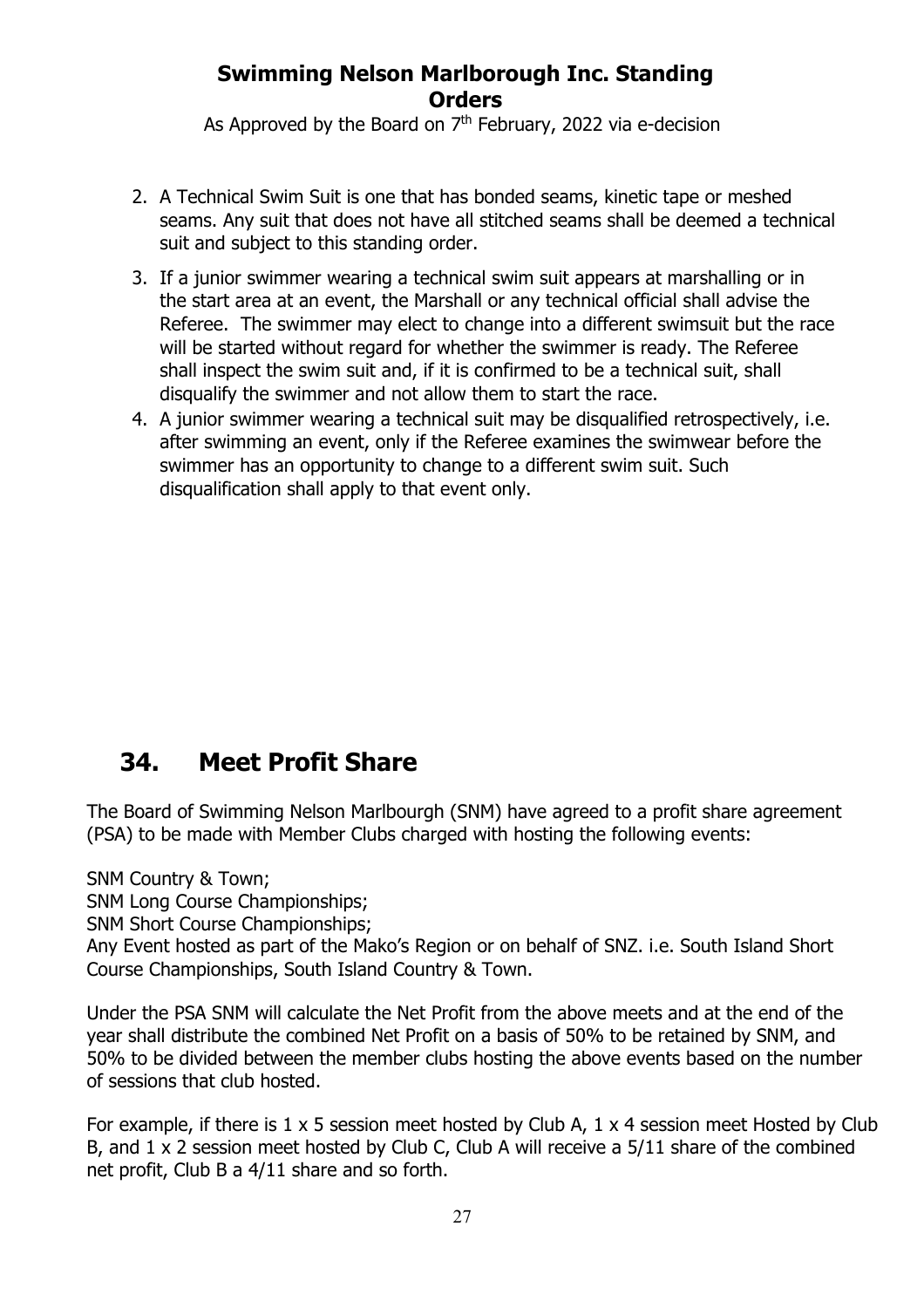As Approved by the Board on  $7<sup>th</sup>$  February, 2022 via e-decision

The calculation for the apportionment of funds will be made by SNM following the completion of the last event to be held in the SNM Calendar Year (1 July to 30 June the following year), and will be presented to the Board for approval at their next meeting following the final event. Upon approval of the payment by the board, member clubs will be notified and the funds will be transferred to the relevant clubs within 30 days of the Boards decision.

As part of the final calculation the Board have agreed that:

- Any funding received for pool hire during the year will be apportioned across all meets based on the number sessions in the meet.
- Any funding received for Medals or Ribbon's during the year will be apportioned across all meets based on the number of Medals or Ribbons awarded at the meet.
- Any funds received after settlement of the PSA and prior to the start of the following Financial Year, will be considered as funds contributing to the next Financial Period and be included as part of the Following Years calculation.

In the event that following the calculation of the combined Net Profit, a net loss was made on running the above events no payment will be made by SNM to the member clubs. SNM will not seek to recover any costs from Member Clubs hosting these events except in the case of gross negligence by the organizing club that has led to a loss of income.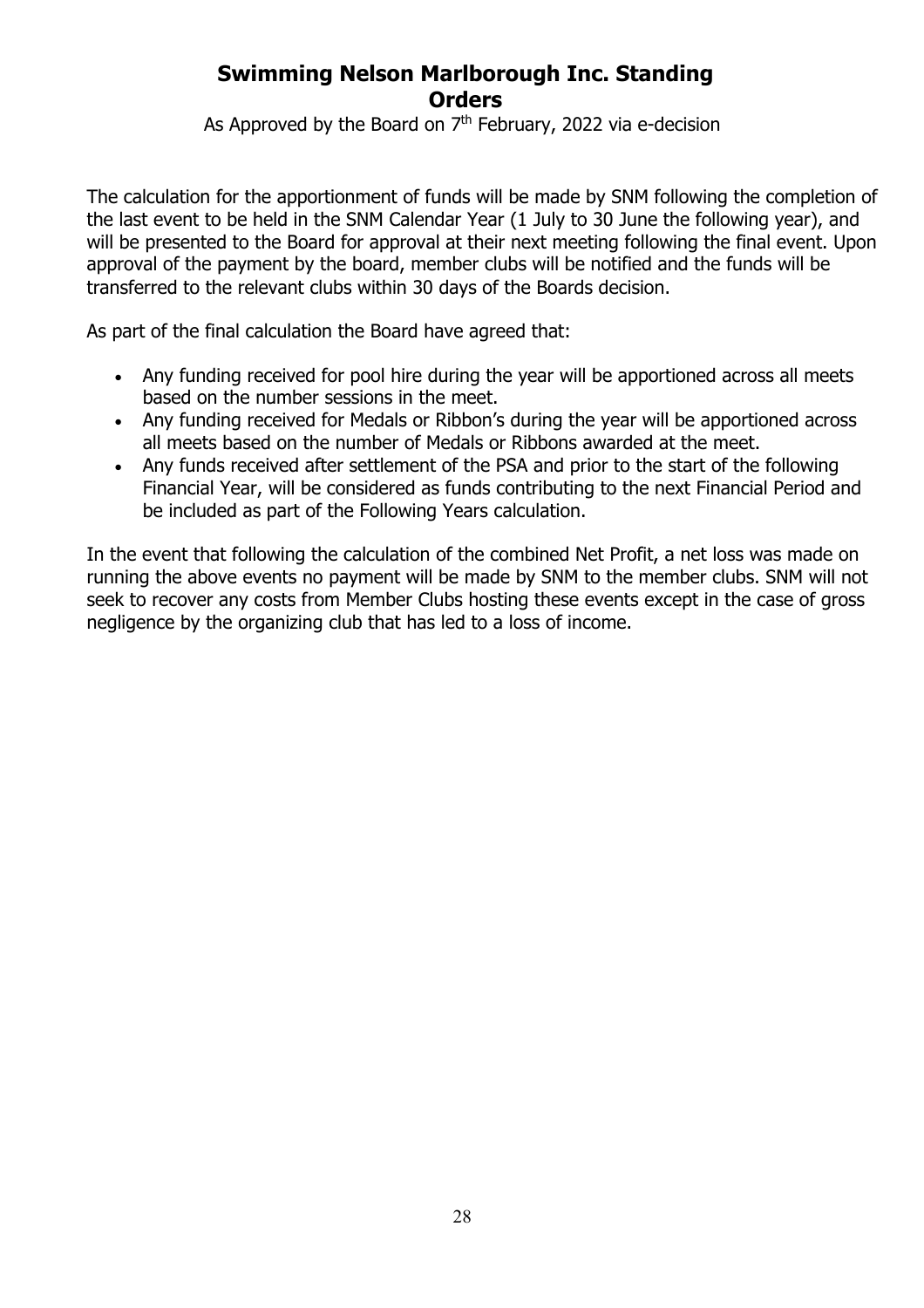As Approved by the Board on  $7<sup>th</sup>$  February, 2022 via e-decision

# **First Schedule. SNM Trophies**

### **SNM CHAMPIONSHIP TROPHIES**

#### **T2 J.R. BUCHANAN INTER CLUBS POINTS TROPHY**

- T2.1 To be competed for annually at the SNM Long Course Championships between all clubs affiliated to SNM.
- T2.2 Competition to be based on the results in the SNM Championships for swimming, diving, synchronised swimming and water polo.
- T2.3 Relay events shall count for this trophy, with scoring the same as for individual events.

| Place          | 6<br>Lanes     | 7<br>Lanes     | 8 Lanes | 10<br>Lanes    |
|----------------|----------------|----------------|---------|----------------|
| 1              | 16             | 22             | 28      | 28             |
| $\overline{2}$ | 11             | 16             | 22      | 22             |
| 3              | 7              | 11             | 17      | 17             |
| $\overline{4}$ | 4              | 7              | 13      | 13             |
| 5              | $\overline{2}$ | 4              | 10      | 10             |
| 6              | 1              | $\overline{2}$ | 8       | 8              |
| $\overline{7}$ |                | 1              | 6       | 6              |
| 8              |                |                | 4       | 4              |
| 9              |                |                |         | $\overline{2}$ |
| 10             |                |                |         | 1              |

T2.4 Points to be allotted for finals only, as follows:

## **T3 INTER-CLUB HANDICAP POINTS COMPETITION**

- T3.1 For the Y.M.C.A. Cup.
- T3.2 To be awarded annually to the Club gaining most points in the Inter-Club Handicap Points Competition at the SNM Age Group Championships.
- T3.3 The competition to be based on points achieved in the J. R. Buchanan Cup competition excluding all points scored in relays.
- T3.4 The winner to be decided by the following system:
- (a) Calculate each clubs entries as a percentage of the total of all entries.
- (b) Divide this into the J.R. Buchanan Cup points achieved by the Club.
- (c) The Club achieving the highest score is the winner.
- (d) Scratchings to be regarded as an entry for the purposes of clause (a).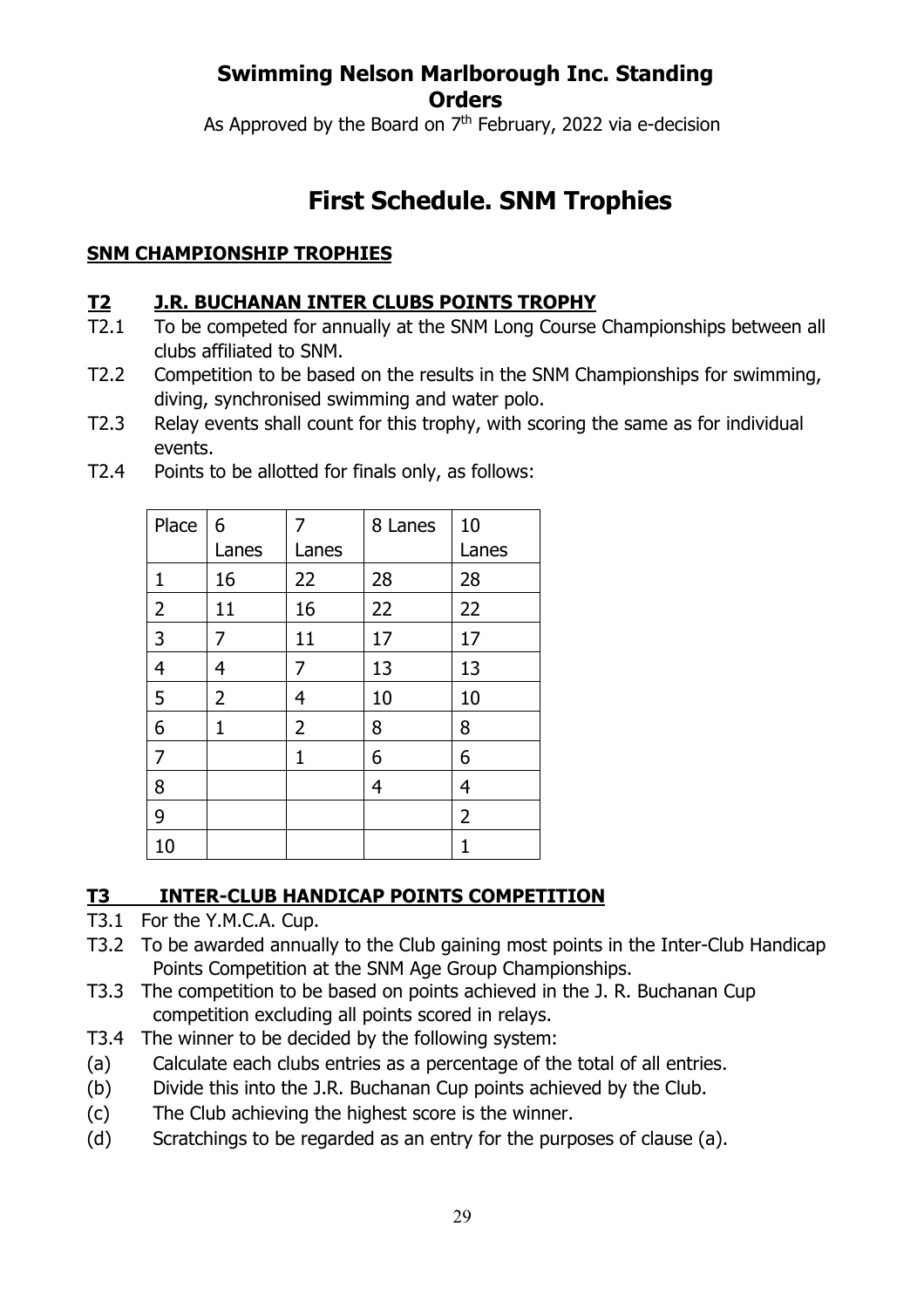As Approved by the Board on  $7<sup>th</sup>$  February, 2022 via e-decision

### **T4 BEST ALL ROUND SWIMMER AT THE SNM CHAMPIONSHIPS**

- T4.1 For the "Marie Saul Cup" presented by Mrs Marie Saul, first lady President of SNM 1982.
- T4.2 To be awarded annually to the best all round swimmer in the SNM Championships.
- T4.3 Open to all swimmers registered with SNM.
- T4.4 Based on all individual events in the SNM Swimming Championships.
- T4.5 Contenders must compete in at least seven Championship events and those must include all four strokes, or three different strokes and the individual medley.
- T4.6 The winner to be decided by the following points system:
- (a) Convert the SNM Open Records as at the commencement of the first day of the championships to tenths of seconds.
- (b) Convert event times achieved to tenths of seconds.
- (c) Times achieved to be divided by the SNM Open record time for the event. (Girls time by girls record-boys time by boys record)
	- (d) Calculations to be taken to three decimal places.
- (e) Total the seven lowest event points for each contender, provided that these seven events include at least one event for each stroke as specified in T4.5.
- (f) The swimmer with the lowest points total is the winner.
- T4.7 The winner in each year shall hold the trophy until the next occasion of presentation.

### **T5 DURRANT FAMILY CUPS**

### **For 2 trophies presented by the Durrant Family in 1986 – 1 boy & 1 girl**

- T5.1 To the best 12 year old swimmer at Swimming Nelson Marlborough Championships
- T5.2 To be selected on placings achieved in final events.
- T5.3 Points to be allocated for finals as per Rule T2.5.
- T5.4 Events where swimmers swim up an age group shall not be counted.

### **T6 MARGARET YOUNG TROPHY**

### **For 2 trophies presented by Margaret Young, Secretary, in 2002 – 1 boy & 1 girl**

- T6.1 To the best 10 years swimmer at Swimming Nelson Marlborough Championships.
- T6.2 To be selected by placings achieved in final events.
- T6.3 Points to be allocated for finals as per Rule T2.5.
- T6.4 Events where swimmers swim up an age group shall not be counted.
- T6.5 Events to be contested are 50m free, fly, back, breast; 100m free, back, breast and fly; 200 free and 200 individual medley.

### **T7 PATTISON FAMILY CUPS (presented 2008)**

### **For 2 cups presented by Jos & Margaret Pattison – 1 boy & 1 girl** T7.1

To the best 14 year old swimmers at Swimming Nelson Marlborough Championships.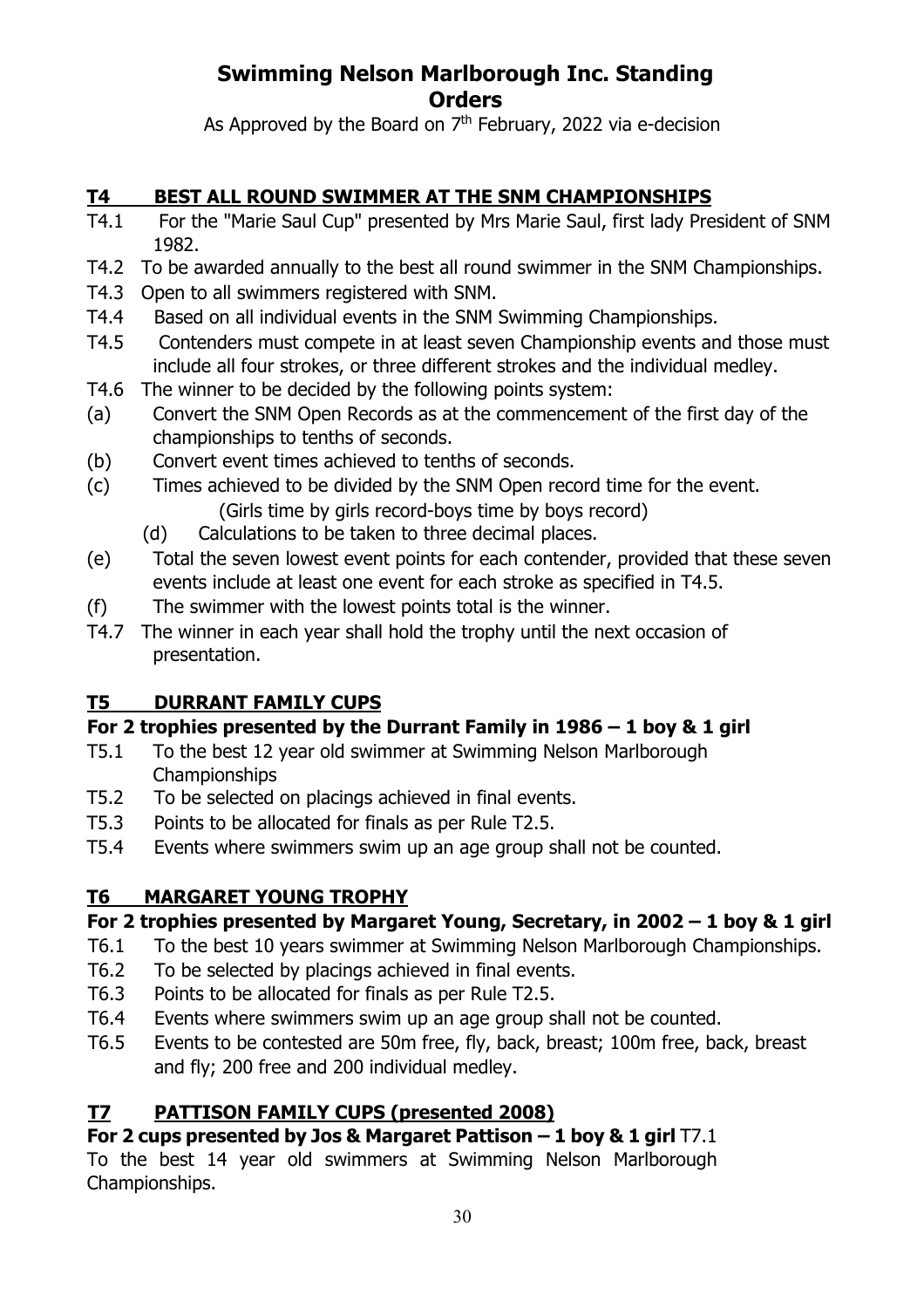As Approved by the Board on  $7<sup>th</sup>$  February, 2022 via e-decision

- T7.2 To be selected based on total points achieved in finals events.
- T7.3 Points to be allocated for finals as per rule T2.5.
- T7.4 Events where swimmers swim up an age groups shall not be counted.
- T7.5 Events to be contested are:
	- 50m, 100m, 200m, 400m, 800m, 1500m free.
	- 50m, 100m, 200m, back, breast and fly.

200m and 400m individual medley.

### **T8 J G BACON MEMORIAL CUP**

### **Presented by Mrs. Howorth - Blenheim on 17th December 1956**

- T8.1 The cup to be competed for annually between teams representing the Marlborough and Nelson provinces.
- T8.2 The contest shall be a medley relay and shall be swum at the SNM Open Championships.

Each team shall consist of 4 female and 4 male swimmers -one male and one female to each stroke, backstroke, breaststroke, butterfly and free-style. The order of swimming shall be the female swimmer followed by the male swimmer in each stroke.

- T8.3 Each swimmer shall swim two lengths of the pool, excepting that when the contest is held in a pool longer than 33 1/3metres each swimmer shall then swim one length only.
- T8.4 The cup shall be held by either the Blenheim or Nelson Clubs on behalf of their province for twelve months.
- T8.5 In the event of there being no competition in any one year the cup is to be returned to SNM by the holders.

### **T9 WORKERS CO-OP SHIELD**

- T9.1 To be held in conjunction with the SNM Championships
- T9.2 For mens 4 a-side free-style relay
- T9.3 To be competed for annually by all Clubs affiliated to SNM.
- T9.4 The distance of this event is 400m.

### **T10 THE TON BOULTON CUP**

- T10.1 For Ladies 4 a-side free-style relay.
- T10.2 Rules to be the same as for the Workers Co-op Shield.

### **T11 THE LAURIE CRABB CUP**

- T11.1 To be held in conjunction with the SNM Championships.
- T11.2 For Inter-Club Age-Group Medley Relay.

Rule SW9:2 in a Medley Relay the stroke order is:-

- All three swimmers shall complete backstroke, then
- All three swimmers shall complete breaststroke, then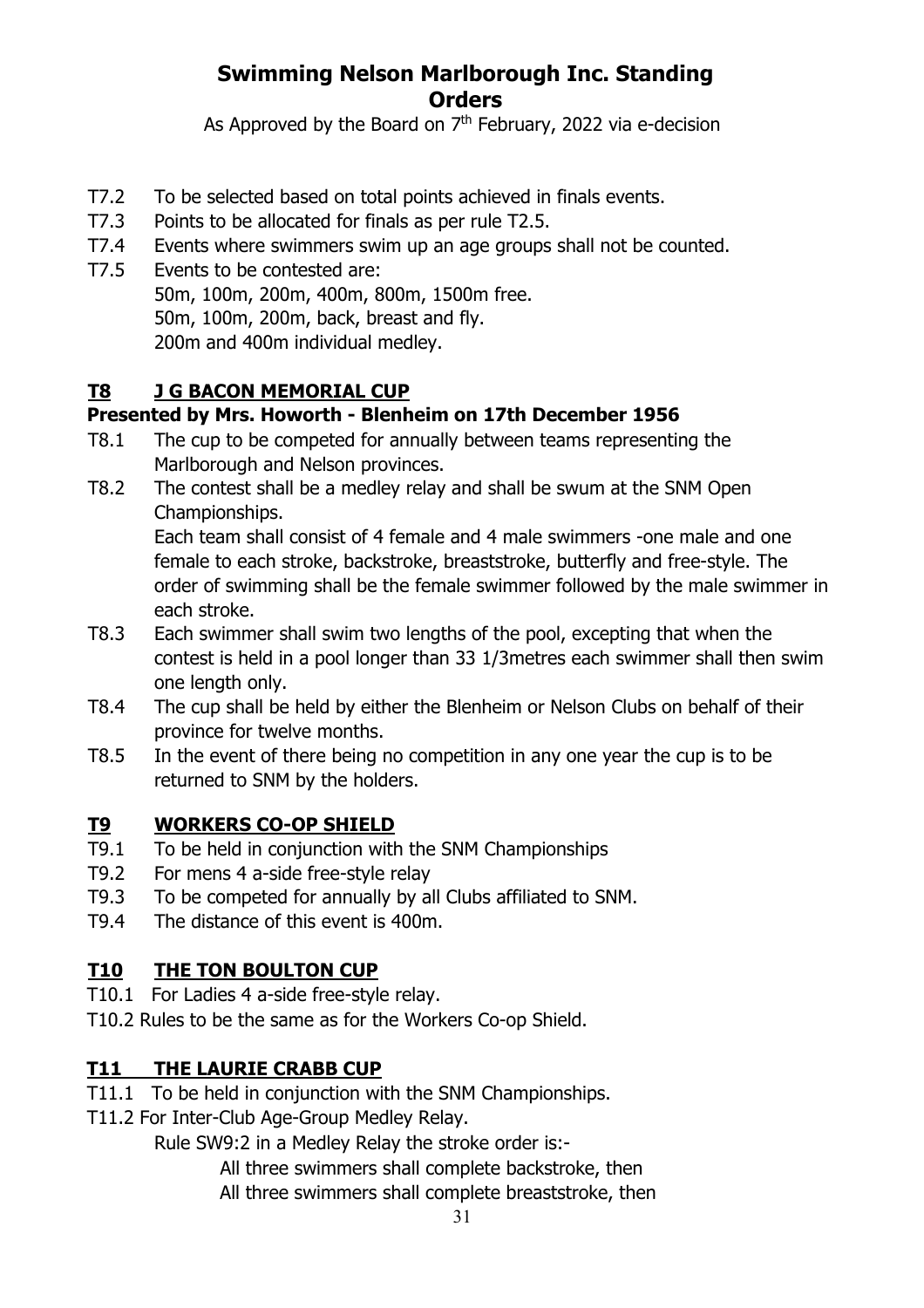As Approved by the Board on  $7<sup>th</sup>$  February, 2022 via e-decision

All three swimmers shall complete butterfly, then

All three swimmers shall complete freestyle to complete the relay.

T11.3 For each stroke, a team shall have a swimmer in each of three age groups: 11 Years & Under, 13 Years & Under, 15 Years & Under. Each team shall comprise 6 boys and 6 girls.

T11.4 The distance of this event is 600m. Each swimmer shall complete 50m.

#### **SNM COUNTRY CLUB TROPHIES**

### **T12 CREST CUP**

T12.1 The "Crest Cup" shall be awarded for the inter-club points competition at the Country Clubs Championships. This is to be based on the system used for the J.R. Buchanan Cup. **This Trophy can only be presented to a Country Club.** 

#### **T13 BEST ALL ROUND AGE GROUP SWIMMER IN THE COUNTRY AND TOWN CLUBS CHAMPIONSHIPS**

- T13.1 For the "Life Members" Cup presented by Ted Hockey 1982.
- T13.2 To be awarded annually to the Best All Round Country Club Swimmer competing in the SNM Country and Town Club Championships.
- T13.3 Open only to all Country Clubs swimmers registered with SNM.
- T13.4 Based on points for finals of individual events scored using Hy-tek Single Year Age Group Points
- T13.5 Events where swimmers swim up an age group shall not be counted.
- T13.6 Contenders must complete events in all four strokes (medley not counted as a stroke)
- T13.7 The winner shall be the swimmer with the highest total Hy-tek points from their top six events.

T13.8 The winner in each year shall hold the Trophy until the next occasion of presentation.

### **SNM DECATHLON**

#### **T14 GEORGE ASTON CUP (for SNM Decathlon competition)**

- T14.1 The Competition to be completed in one day in two sessions not less than two hours apart, each not exceeding two hours.
- T14.2 Competition is open to all men and women registered swimmers of SNM who have qualified for at least two strokes in the SNM Open Championships prior to the date set down for entries to close.

32

- T14.3 The Trophy shall be competed for over the following events:
	- a. 200 breaststroke b. 100 butterfly c. 200 freestyle
	- d. 100 backstroke e. 400 medley f. 200 butterfly

- 
- g. 100 breaststroke h. 200 backstroke i.100 freestyle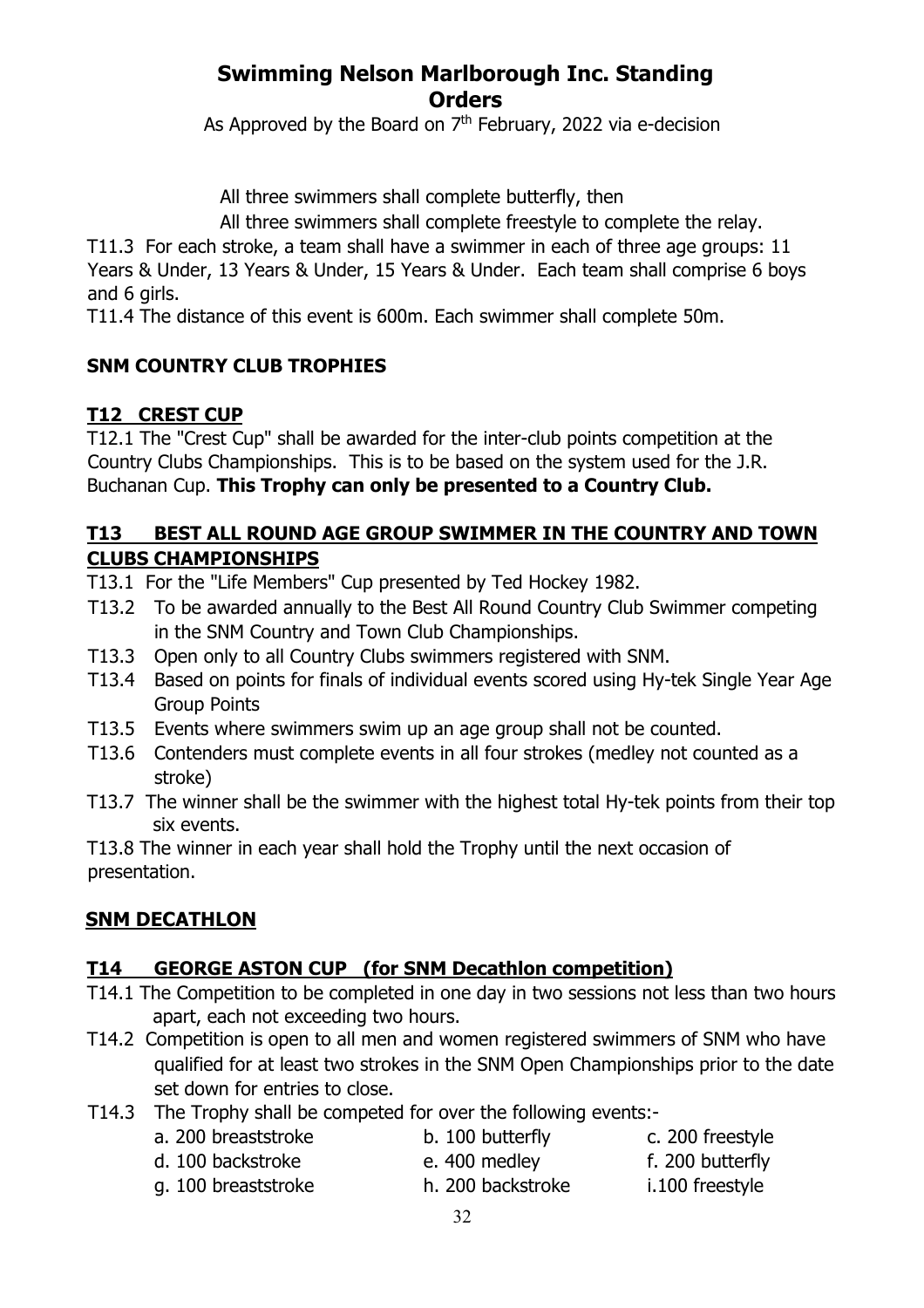As Approved by the Board on  $7<sup>th</sup>$  February, 2022 via e-decision

- j. 800 freestyle
- T14.4 The Trophy shall be competed for under the following regulations:-
	- (a) All events to be scratch races.
	- (b) Competitors must compete in all events.
	- (c) Lanes for the first event shall be allocated and in so far as it is possible swimmers will be allocated a different lane in each subsequent event.
	- (d) In the event of heats being necessary there shall be no final.
- T14.5 Points shall be allocated for each event based on the time swum by the individual swimmer being rated on the current SNZ Points Tables. When the Decathlon is swum in a short course pool, the short course tables shall be used. When the Decathlon is swum in a long course pool, the long course tables shall be used.

#### SNM DECATHLON CUPS

T14.6 There shall be two trophies to be known individually as the 'SNM Decathlon Cup', one each for the top male and top female competitors at the annual SNM Decathlon Championship.

T14.7 Points shall be allocated for each event based on the time swum by the individual swimmer being rated against the equivalent SNM Open Record using the following formula:

Points= (SNM Record/Time Swum) 3 x 1000.

- T14.8 When the Decathlon is swum in a short course pool, the SNM short course records shall be used. When the Decathlon is swum in a long course pool, the SNM long course records shall be used.
- T14.9 All other competition rules shall be as Rule T14 (George Aston Cup) and SNM Standing Orders.

### **SWIM OF THE YEAR**

#### **T15 BELSHAM TROPHY**

#### **Presented by Mr. and Mrs. Jack Belsham 1976-77**

- T15.1 The award shall be presented to a registered member of SNM who has been resident in SNM for the entire year and who in the opinion of the selection committee achieved the most meritorious performance in any of the four disciplines of the sport –competitive swimming, water polo, diving, synchronised swimming. The year shall be defined as from 1 June to 31 May
- T15.2 The Board shall appoint a selection committee, in the absence of which the Committee shall consist of SNM Chairman and SNM Registrar.
- T15.3 The Selection Committee shall award the Trophy to the competitor who, in the case of swimming, has during the year achieved the highest number of FINA points for a single swim, or in the case of diving or synchronised swimming has achieved a time or points nearest on percentage to the winner of the equivalent event in a National Open Championship for the year in question. Water polo players shall be considered on how nearly they qualify for selection in a National Open Team and/or subsequent performance at that level.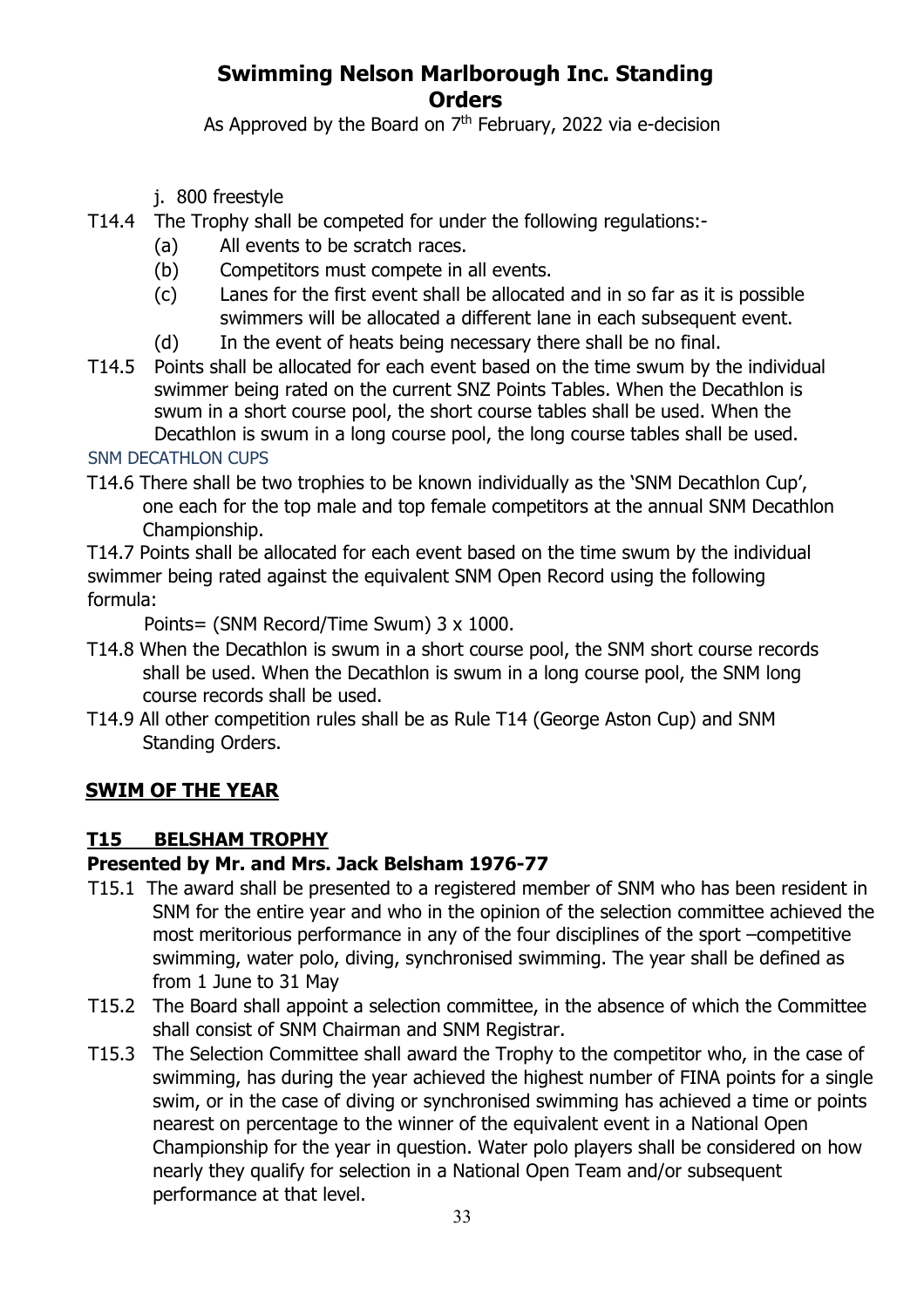As Approved by the Board on  $7<sup>th</sup>$  February, 2022 via e-decision

T15.4 The Belsham Trophy may be won on a maximum of three occasions. Such competitor shall receive and be entitled to retain a suitably engraved miniature to be provided by SNM.

#### **SWIMMER OF THE YEAR**

#### **T16 WENDY FRYER CUP**

#### **Presented in 2014 by Stephen and Alice Fryer in memory of Wendy Fryer** T16.1.

The Wendy Fryer Cup shall be presented to the SNM Swimmer of the Year.

- T16.2. The winner shall be the swimmer who, during the year, accumulates the most points according to the criteria in Table T16. For events without prelims and finals, a swimmer achieving a top 10 finish shall be considered a finalist. The year shall be defined as the twelve months ending 30 June.
- T16.3. To be eligible, a swimmer must be a registered member of an SNM club and resident in the SNM area for the entire year.
- T16.4. The winner shall hold the cup for one year and have it engraved with the winner's name and year, the cost of which is to be reimbursed by SNM, and shall receive and retain a miniature trophy to be provided by SNM.
- T16.5. The Selection Committee shall consist of the SNM Chairperson and SNM Registrar.
- T16.6. The Wendy Fryer Cup may be won by the same swimmer on a maximum of three occasions.

|                                     | $1^{\rm st}$ | 2 <sub>nd</sub> | 3rd | <b>Finalist</b> |
|-------------------------------------|--------------|-----------------|-----|-----------------|
| <b>Regional results (per event)</b> |              |                 |     |                 |
| SNM Age Groups (LC)                 | 200 100      |                 | 50  |                 |
| SNM Winter Meet (SC)                | 200 100      |                 | 50  |                 |
| Regional Age Group record           | 100          |                 |     |                 |
| Regional Open record                | 200          |                 |     |                 |
| <b>National results (per event)</b> |              |                 |     |                 |
| <b>Juniors</b>                      | 800 500      |                 | 400 | 300             |
| NAGs                                | 800 500      |                 | 400 | 300             |
| Opens                               | 1000 800     |                 | 600 | 500             |
| NZ Age Group record                 | 1500         |                 |     |                 |
| NZ Open record                      | 2500         |                 |     |                 |
| Zonal team selection                | 500          |                 |     |                 |

Table T16. Points for achievements, for determining winner of Wendy Fryer Cup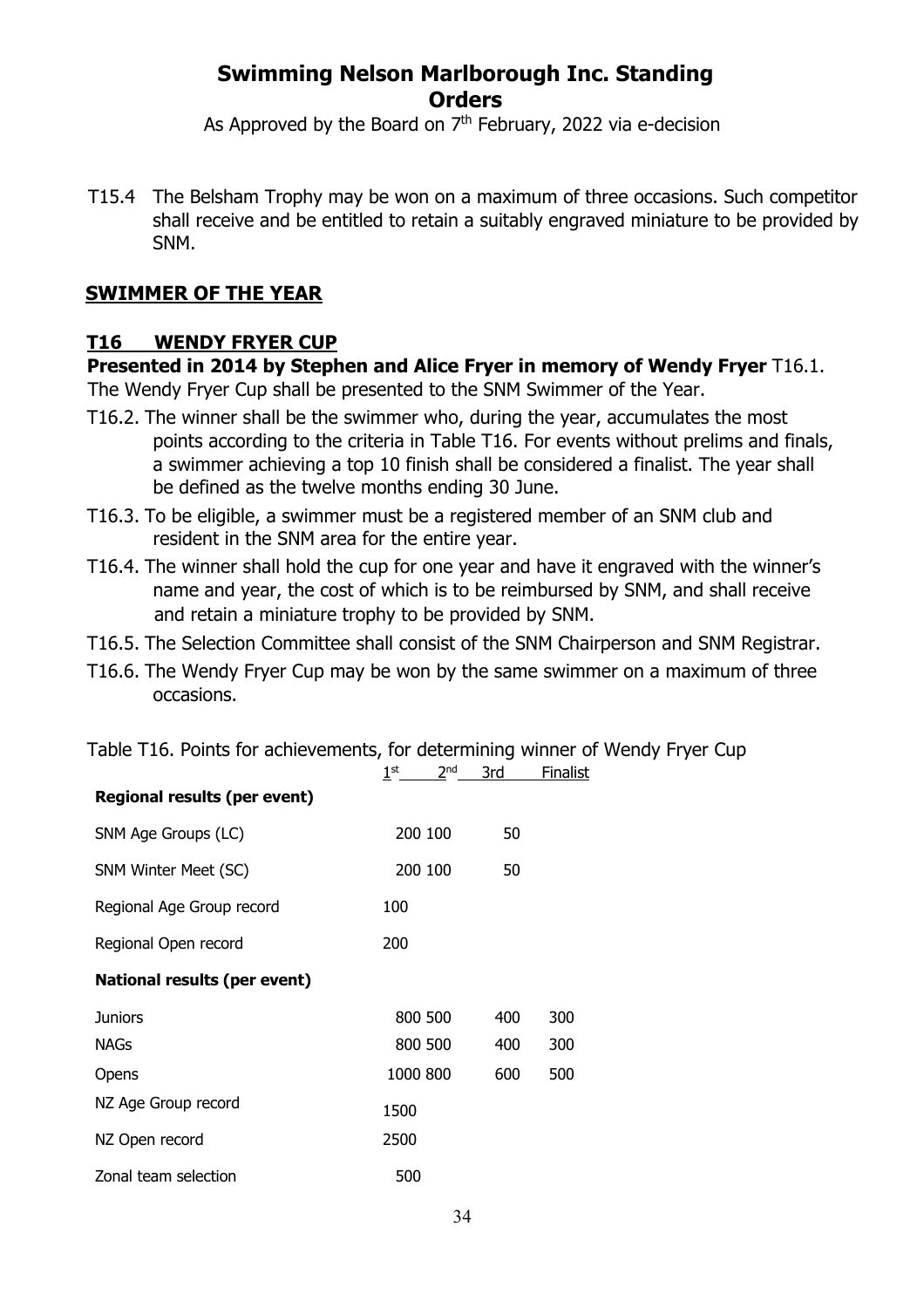As Approved by the Board on  $7<sup>th</sup>$  February, 2022 via e-decision

### **OTHER DISCIPLINES**

### **T17 RHONDA COLLINGS TROPHY**

#### **Presented by the Collings Family of Blenheim in 1978.**

- T17.1 The competition is open to all registered divers of SNM.
- T17.2 The trophy to be awarded annually to the diver who records the highest aggregate Judge's Points in the SNM Open and Age Group Diving Championships.
- T17.3 Should any diver succeed in winning the Trophy for three years in succession, he/she shall receive and be entitled to retain a suitably inscribed miniature.
- T17.4 The winner in each year shall hold the trophy until the next occasion of presentation.

### **T17T18 BEST ALL ROUND DIVER AT THE SWIMMING NELSON MARLBOROUGH DIVING CHAMPIONSHIPS**

See T17

#### **T19 BEST ALL ROUND SYNCHRONISED SWIMMER AT THE SWIMMING NELSON MARLBOROUGH CHAMPIONSHIPS**

- T19.1 For the Marion Coombs Cup.
- T19.2 Open to all Synchronised Swimmers registered with the SNM.
- T19.3 The Trophy to be awarded annually to the Synchronised Swimmer who records the highest aggregate judges points plus the routine score in the SNM Open and Age Group championships.

T19.4 The Winner in each year shall hold the Trophy until the next occasion of presentation.

### **T20 BEST ALL ROUND WATER POLO PLAYER OF THE YEAR**

20.1 To be decided on the basis of how nearly the contender qualifies for selection in the National Senior Representative team and subsequent performance at that level.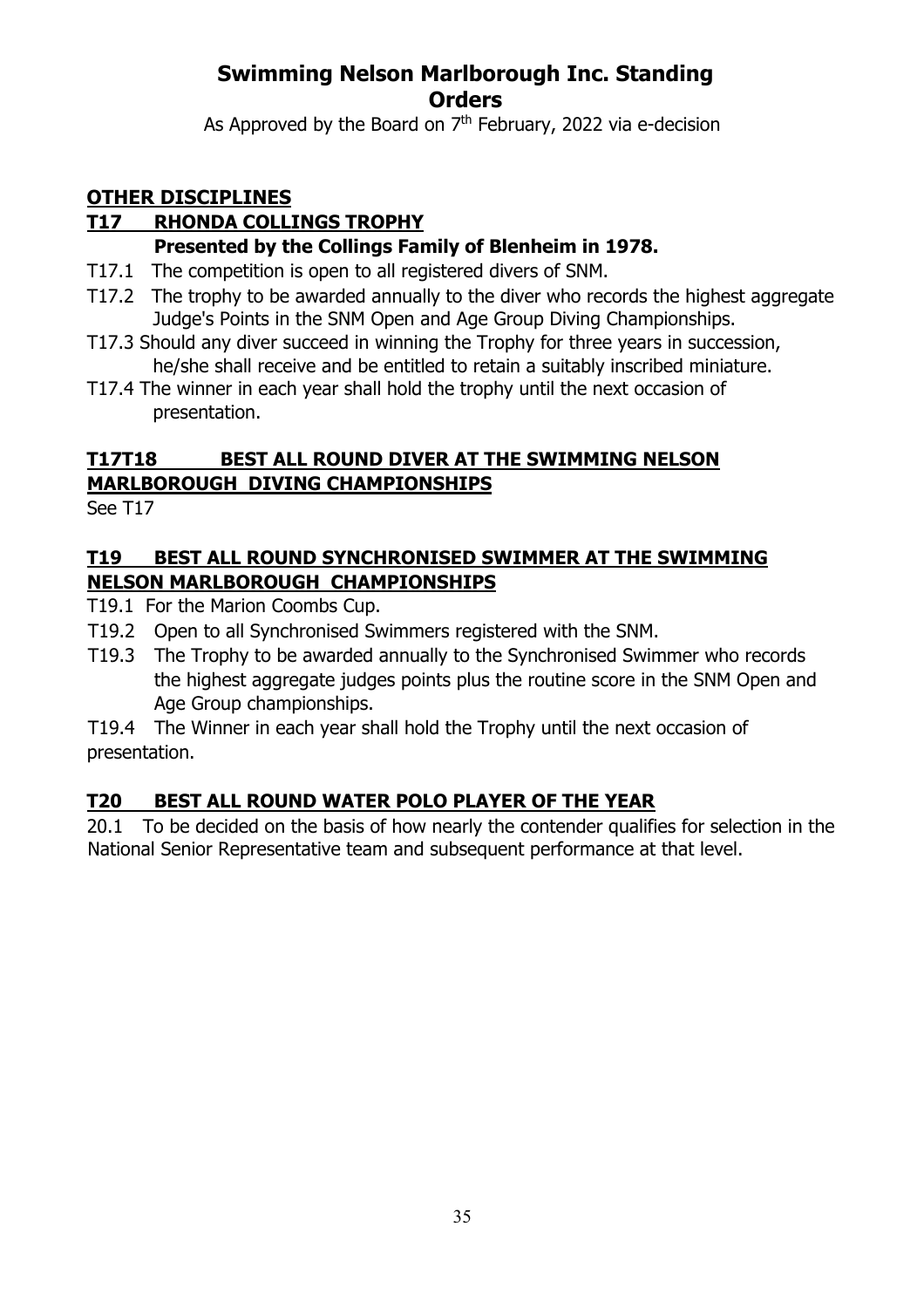As Approved by the Board on  $7<sup>th</sup>$  February, 2022 via e-decision

# **Second Schedule. Code of Conduct**

### **CODE OF CONDUCT FOR SNM MEMBERS AND ASSOCIATED PERSONS AT SNM CONTROLLED EVENTS**

#### **Competitors shall:**

| CO <sub>1</sub> | Abide by the rules of the sport and the bodies which govern the sport (FINA,     |
|-----------------|----------------------------------------------------------------------------------|
|                 | Swimming New Zealand and Swimming Nelson Marlborough Inc.);                      |
| CO <sub>2</sub> | Wear suitable attire when competing and when attending presentation              |
|                 | ceremonies (the appropriate attire for presentations will be team uniform        |
|                 | with no towels or headgear);                                                     |
| CO <sub>3</sub> | Act in manner which demonstrates true sportsmanship and recognises the           |
|                 | talents and abilities of other competitors;                                      |
| CO <sub>4</sub> | Abide by the lawful and proper directions of meet, affiliated club and SNM       |
| officials;      |                                                                                  |
| CO <sub>5</sub> | Refrain from the use of illegal and/or intoxicating substances while at any      |
|                 | NSMS and/or affiliated club events;                                              |
| CO <sub>6</sub> | Refrain from any behaviour that may be considered by a reasonable person         |
|                 | to be abusive, offensive and/or harassing, whether it be physical, verbal or     |
|                 | emotional in nature;                                                             |
| CO <sub>7</sub> | Avoid any act that is illegal or may be considered by a reasonable person to     |
|                 | be immoral;                                                                      |
| CO <sub>8</sub> | Respect other people's property and privacy;                                     |
| CO <sub>9</sub> | Represent themselves, their club and their sport in a manner that brings         |
|                 | credit to themselves, their club and their sport.                                |
|                 | <b>Supporters and Team Officials shall:</b>                                      |
| CO10            | Encourage competitors to abide by the rules of the sport and the bodies          |
|                 | which govern the sport (FINA, Swimming New Zealand and Swimming Nelson           |
|                 | Marlborough Inc.);                                                               |
| CO11            | Respect the right of competitors to compete according to their own ability       |
|                 | and talents;                                                                     |
| CO12            | Respect the rights and responsibilities of competitors to the appropriate        |
|                 | affiliated club or meet official politely and correctly;                         |
| CO13            | Refrain from the use of illegal and/or intoxicating substances while at any      |
|                 | SNM and/or affiliated club competitions;                                         |
| CO14            | Refrain from any behaviour that may be considered by a reasonable person         |
|                 | to be abusive, offensive and/or harassing, whether it be physical, verbal or     |
|                 | emotional in nature;                                                             |
| CO15            | Avoid any act that is illegal while acting in any capacity under the auspices of |
|                 | SNM.                                                                             |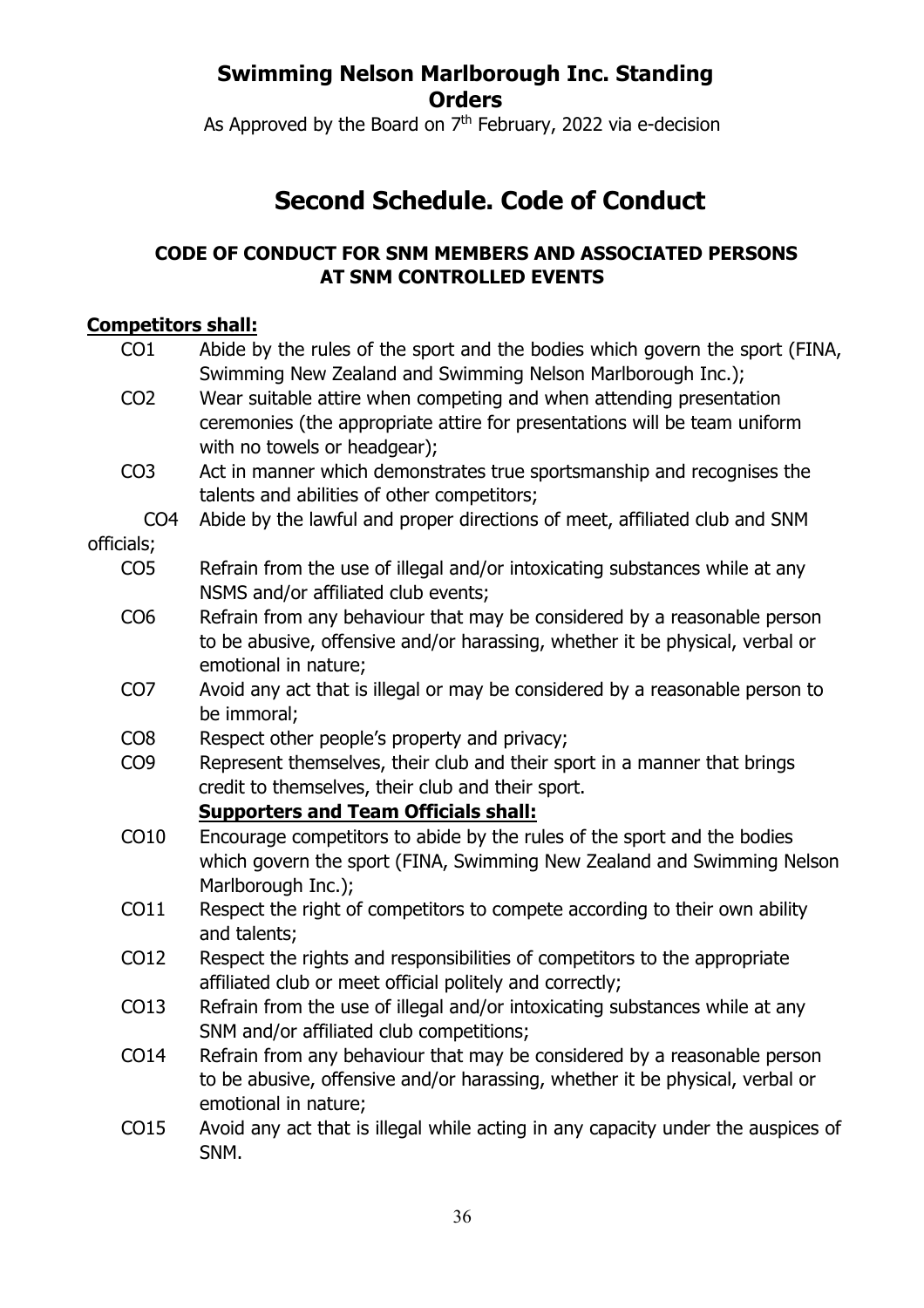As Approved by the Board on  $7<sup>th</sup>$  February, 2022 via e-decision

#### **Officials shall:**

- CO16 Abide by the rules of the sport and the bodies which govern the sport (FINA, Swimming New Zealand and Swimming Nelson Marlborough Inc.);
- CO17 Act impartially, fairly and independently;
- CO18 Wear appropriate attire for the level and stature of the meet at which they are officiating;
- CO19 Respect the right of competitors to compete according to their own ability and talents;
- CO20 Ensure the fairness of the competition to the competitors;
- CO21 Refrain from the use of illegal and/or intoxicating substances while at any SNM and/or affiliated club competitions;
- CO22 Refrain from any behaviour that may be considered by a reasonable person to be abusive, offensive and/or harassing, whether it be physical, verbal or emotional in nature;
- CO23 Avoid any act that is illegal while acting in any capacity under the auspices of SNM.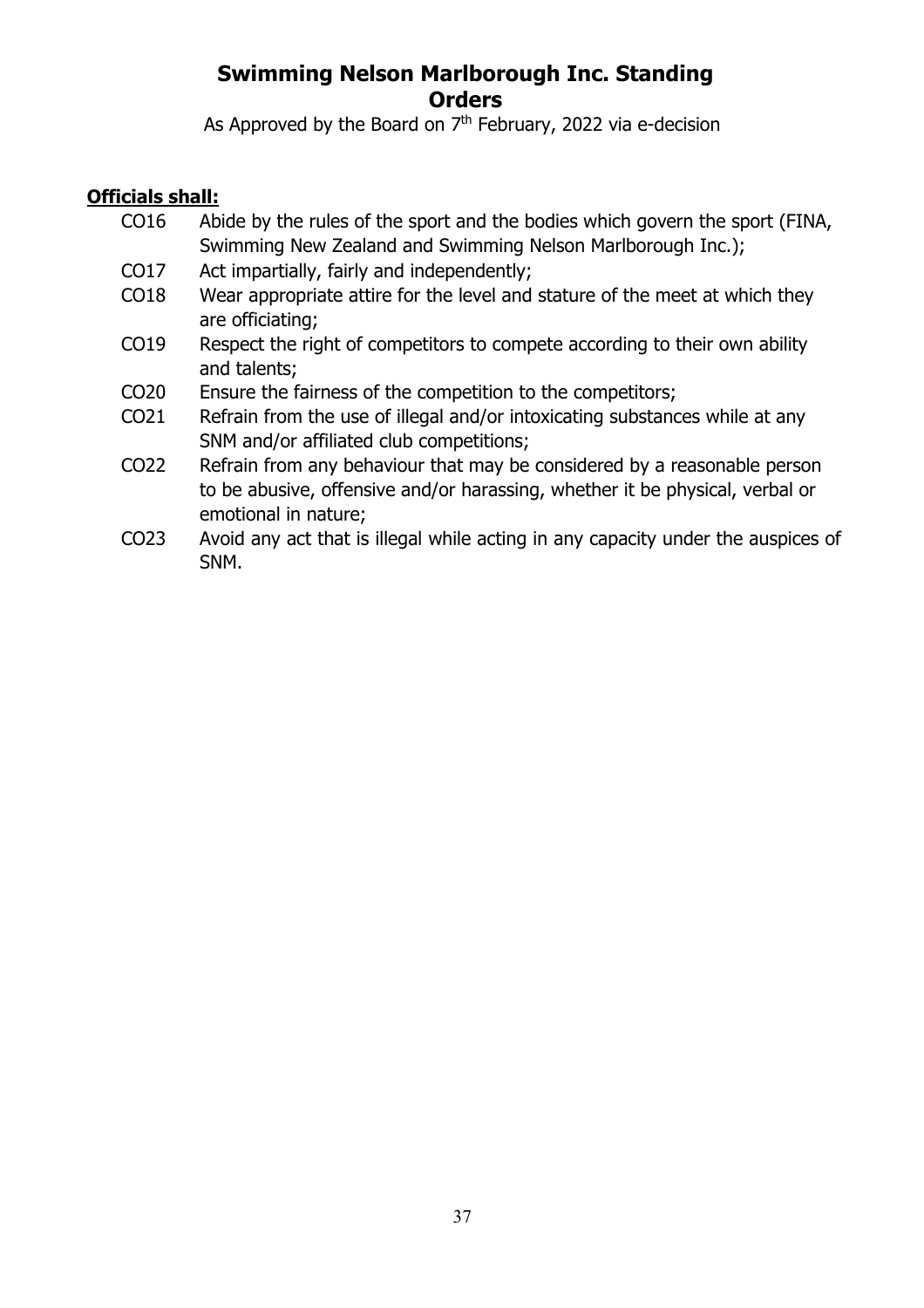As Approved by the Board on  $7<sup>th</sup>$  February, 2022 via e-decision

# **Third Schedule. Nomination form for Awards**

**Recommendation for Service, Honours & Life Membership** 

(Please refer to Rule 16 for Awards and Criteria)

| <b>AWARD:</b> A MARINE AND A MARINE AND A MARINE AND A MARINE AND A MARINE AND A MARINE AND A MARINE AND A MARINE AND A MA                                                                                                     |    |                    |
|--------------------------------------------------------------------------------------------------------------------------------------------------------------------------------------------------------------------------------|----|--------------------|
| <b>Full Name of</b>                                                                                                                                                                                                            |    |                    |
|                                                                                                                                                                                                                                |    |                    |
| <b>Address Address</b>                                                                                                                                                                                                         |    |                    |
| <b>Club Club Club Club Club</b>                                                                                                                                                                                                |    |                    |
|                                                                                                                                                                                                                                |    |                    |
| Length of Service at Club Level _____ years Position/s held                                                                                                                                                                    |    |                    |
|                                                                                                                                                                                                                                |    |                    |
|                                                                                                                                                                                                                                |    |                    |
|                                                                                                                                                                                                                                |    |                    |
|                                                                                                                                                                                                                                |    |                    |
|                                                                                                                                                                                                                                |    |                    |
| 6. vears of the set of the set of the set of the set of the set of the set of the set of the set of the set of the set of the set of the set of the set of the set of the set of the set of the set of the set of the set of t |    | (If not continuous |
| please indicate)                                                                                                                                                                                                               |    |                    |
|                                                                                                                                                                                                                                |    |                    |
| Length of Service at Regional Level _____ years Position/s held                                                                                                                                                                |    |                    |
| 1. Vears                                                                                                                                                                                                                       |    |                    |
| 2. Note a property of the set of the set of the set of the set of the set of the set of the set of the set of the set of the set of the set of the set of the set of the set of the set of the set of the set of the set of th |    |                    |
|                                                                                                                                                                                                                                |    |                    |
|                                                                                                                                                                                                                                |    |                    |
|                                                                                                                                                                                                                                |    |                    |
|                                                                                                                                                                                                                                |    | (If not continuous |
| please indicate)                                                                                                                                                                                                               |    |                    |
|                                                                                                                                                                                                                                |    |                    |
| Length of Service at National Level Position/s held                                                                                                                                                                            | 1. |                    |
|                                                                                                                                                                                                                                |    |                    |
|                                                                                                                                                                                                                                |    |                    |
| 3. Note a set of the set of the set of the set of the set of the set of the set of the set of the set of the s                                                                                                                 |    |                    |
|                                                                                                                                                                                                                                |    |                    |
|                                                                                                                                                                                                                                |    |                    |

**Special Service at any Level** 

**\_\_\_\_\_\_\_\_\_\_\_\_\_\_\_\_\_\_\_\_\_\_\_\_\_\_\_\_\_\_\_\_\_\_\_\_\_\_\_\_\_\_\_\_\_\_\_\_\_\_\_\_\_\_\_\_\_\_\_\_\_\_**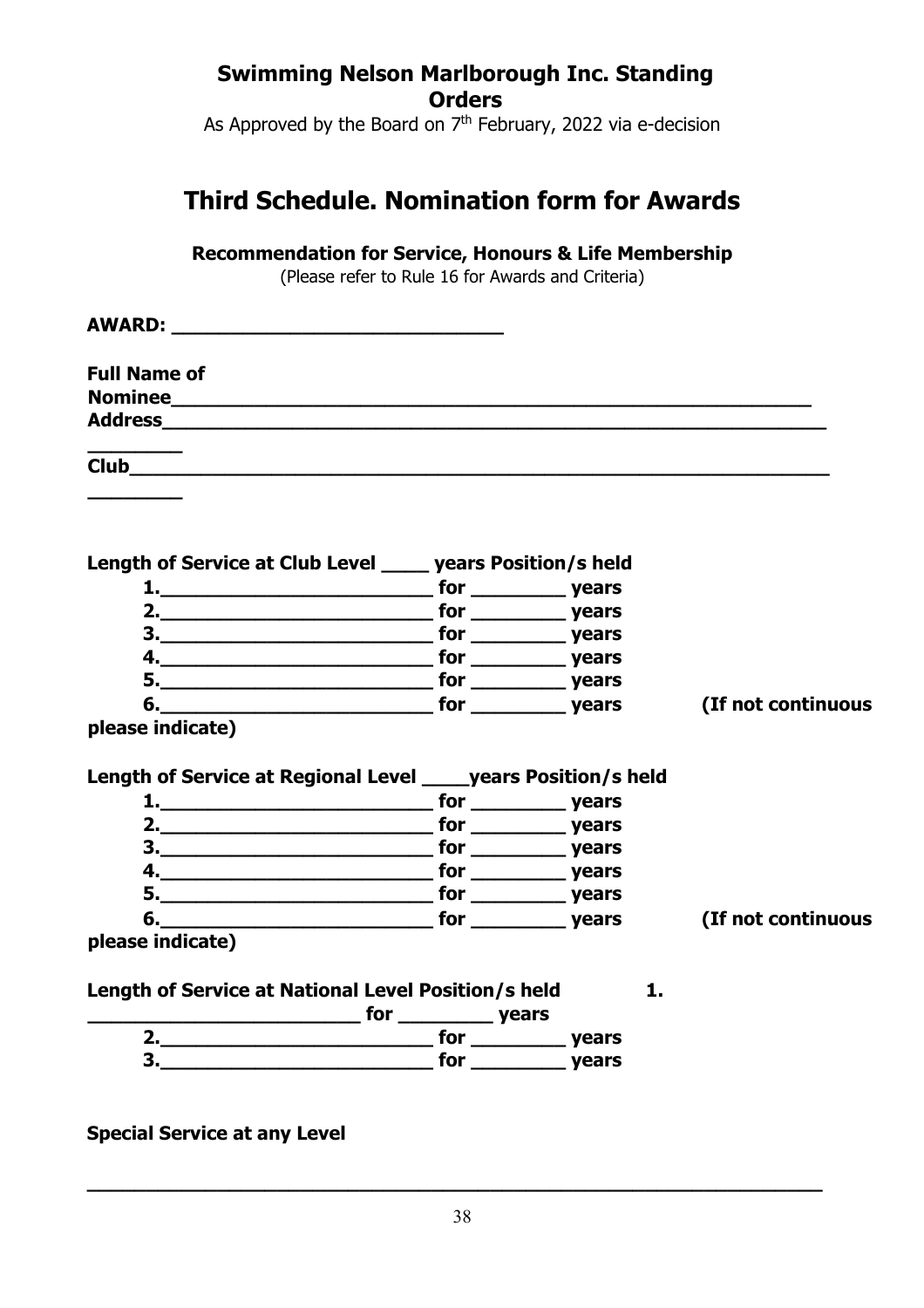As Approved by the Board on  $7<sup>th</sup>$  February, 2022 via e-decision

| <b>Comments</b> |  |
|-----------------|--|
|                 |  |
|                 |  |
|                 |  |
|                 |  |
| Date __________ |  |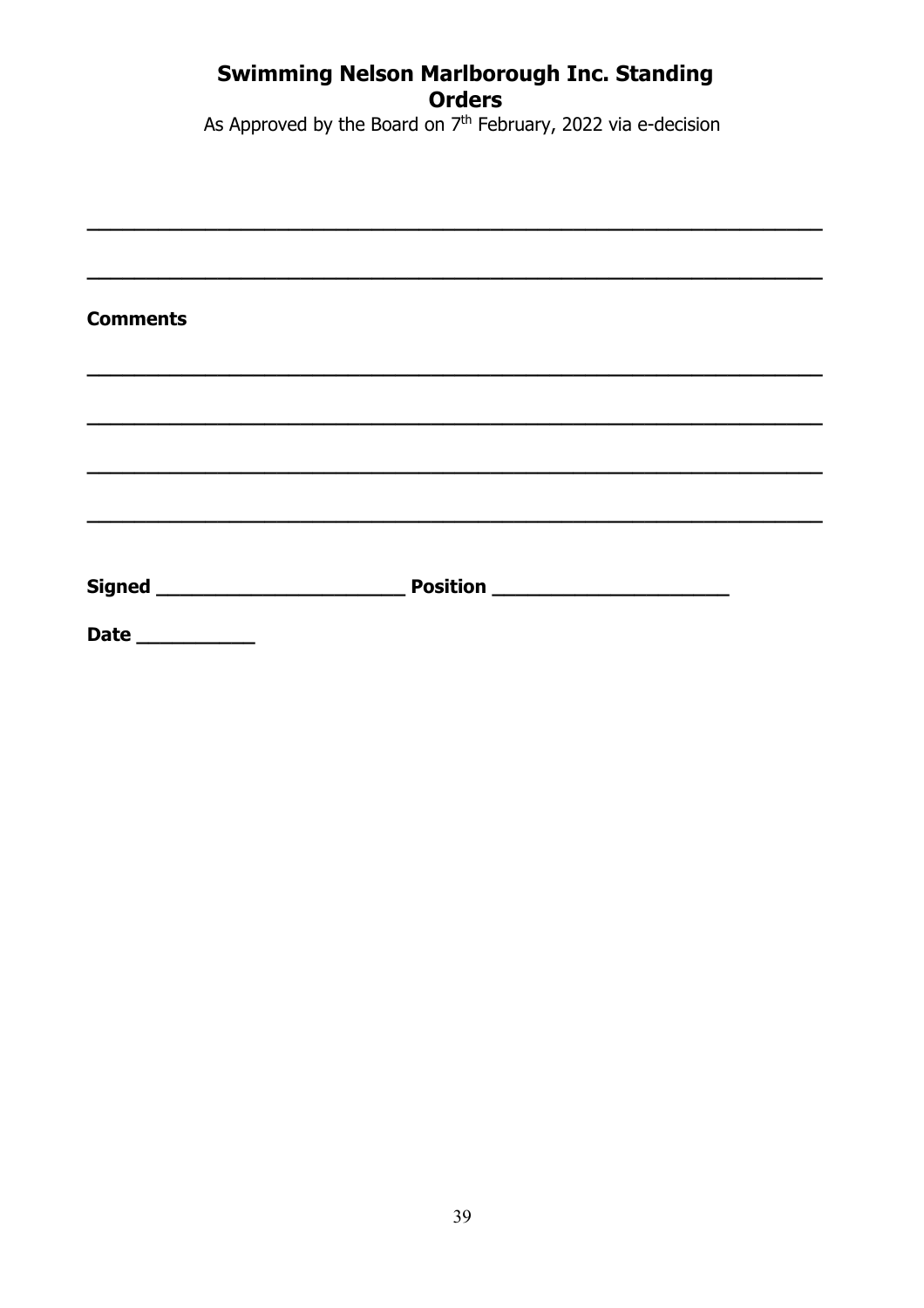As Approved by the Board on  $7<sup>th</sup>$  February, 2022 via e-decision

## **Fourth Schedule. Swimmers Fund**

#### **TERMS OF REFERENCE AND APPLICATION FORM**

- SFR 1 Applications are to be made to the Swimming Nelson Marlborough Inc. Swimmers Fund 1-31 July each year for the preceding swimming season  $(1 \text{ July} - 30 \text{ June})$ .
- SFR 2 Applications close 31st July each year.
- SFR 3 Applicants must be competitive swimmers who were registered with Swimming Nelson Marlborough Inc. during the period for which funding is sought.
- SFR 4 One application per swimmer per year.
- SFR 5 Funding applications can be made for any of the following:
	- (a) International Events where swimmers have been selected to represent New Zealand (Travel Only)
	- (b) National Opens, NZ Age Group Championships and NZ Short Course Championships (Travel Only) (does not include NZ Division II Championships) (c) Swim camps or squads under the auspices of Swimming New Zealand (camp/squad fees & travel only).
- SFR 6 A maximum of up to \$500.00 per swimmer from the fund will be distributed each year.
	- (a) Priority will be given to participants in events in the order listed in SFR 5, and then to the highest place getters.
	- (b) The committee shall maintain a capital reserve of not less than \$18,000 in the Fund.
- SFR 7 The applicant will provide details of their accomplishments relating to their application using the form at SFR 15.
- SFR 8 All applications to be forwarded to the "Swimming Nelson Marlborough Inc. Swimmers Fund Committee," via email to the SNM Secretary, at secretary@snm.org.nz.
- SFR 9 An application must be signed by the swimmer and their parent/guardian.
- SFR 10 An acknowledgement of receipt of the application will be forwarded. All applicants will be advised of the outcome of their application no later than the 30<sup>th</sup> of September.

SFR 10.1 Applicants are not to make contact with the committee at any stage.

- SFR 11 There can be no expectation of payment of any money. Amount of payment will be at the sole discretion of the "Swimming Nelson Marlborough Inc. Swimmers Fund Committee". No further correspondence will be entered into.
- SFR 12 Applications will be returned if requested, otherwise applications will be destroyed at the completion of the funding allocation each year.
- SFR 13 Successful recipients (names only) of money from the Swimming Nelson Marlborough Inc. Swimmers Fund will be noted in the following:
	- (a) SNM Board Minutes
	- (b) SNM Annual Report
	- (c) SNM Social Media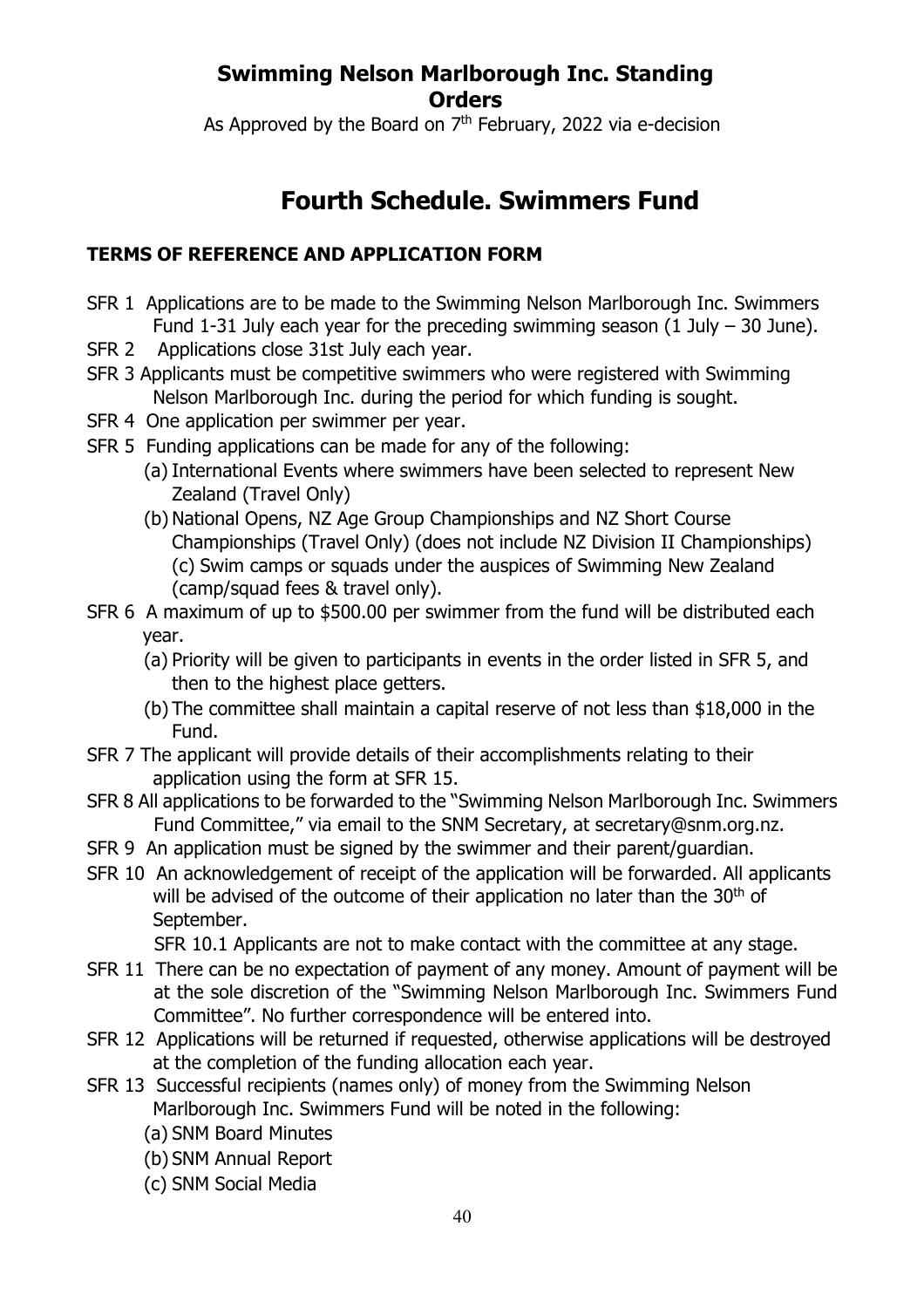As Approved by the Board on  $7<sup>th</sup>$  February, 2022 via e-decision

SFR 14 The committee for determining applications is the "SNM Life Membership and Awards Committee" plus the SNM Chairperson.

SFR.15. By applying to this Fund, the applicant, by submitting an application, grants SNM permission, if the application is successful, to use the Swimmers Name, and any other information SNM deem appropriate to disclose, in publications such as SNM Board Minutes, SNM Annual Report, SNM Social Media, or any other purpose that SNM see fit, in the promotion of the sport.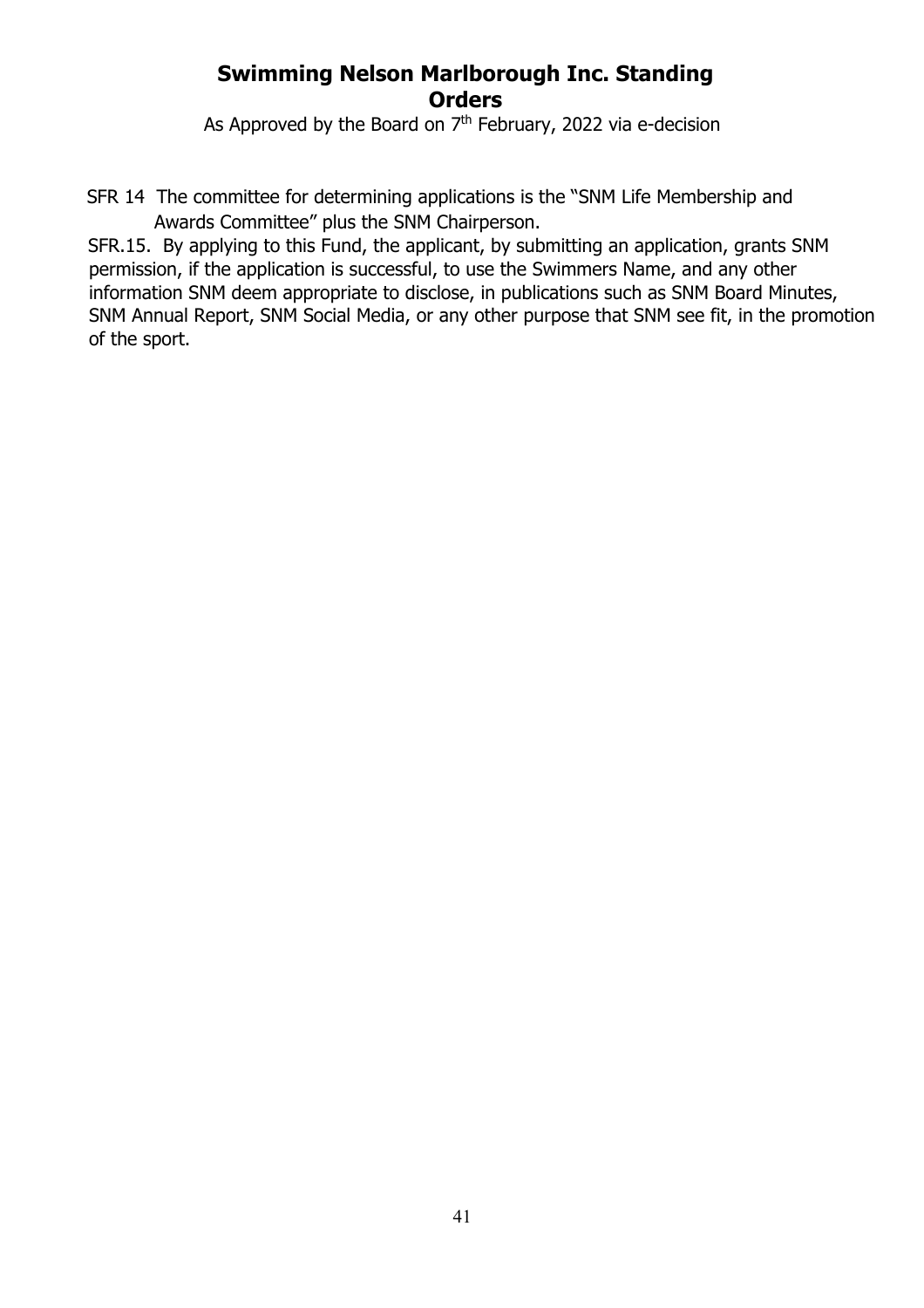As Approved by the Board on  $7<sup>th</sup>$  February, 2022 via e-decision

#### **Swimmers Application Form**

Applications are invited for some financial assistance as a reimbursement of travel expenses only. Eligible events are:

- International Events to which a swimmer has been selected by SNZ to represent New Zealand;
- NZ Open Championships, NZ Age Group Championships and NZ Short Course Championships; and
- Travel and camp/squad fees for Swim Camps or Squads under the auspices of Swimming New Zealand.

Expenses of managers and coaches are not eligible for funding.

#### **1. One application per swimmer per year.**

#### **2. Priority will be given to applications relating to events in the following order – International Events, NZ Opens, NZ Age Group, NZ Short Course, NZ Swim Camps – and within these events to the highest place getters.**

Please refer to the Terms of Reference for further details with regards to applying for reimbursement of expenses from the Swimming Nelson Marlborough Inc. Swimmers Fund.

#### **Applications close 31July each year and shall be emailed to:**

SNM Secretary at secretary@snm.org.nz

| Full<br>of<br>name<br>Applicant: |               |  |
|----------------------------------|---------------|--|
| Address:                         |               |  |
| Phone:                           | DOB:          |  |
| Email:                           | SNZ Reg $#$ : |  |
| Coach:                           | Club:         |  |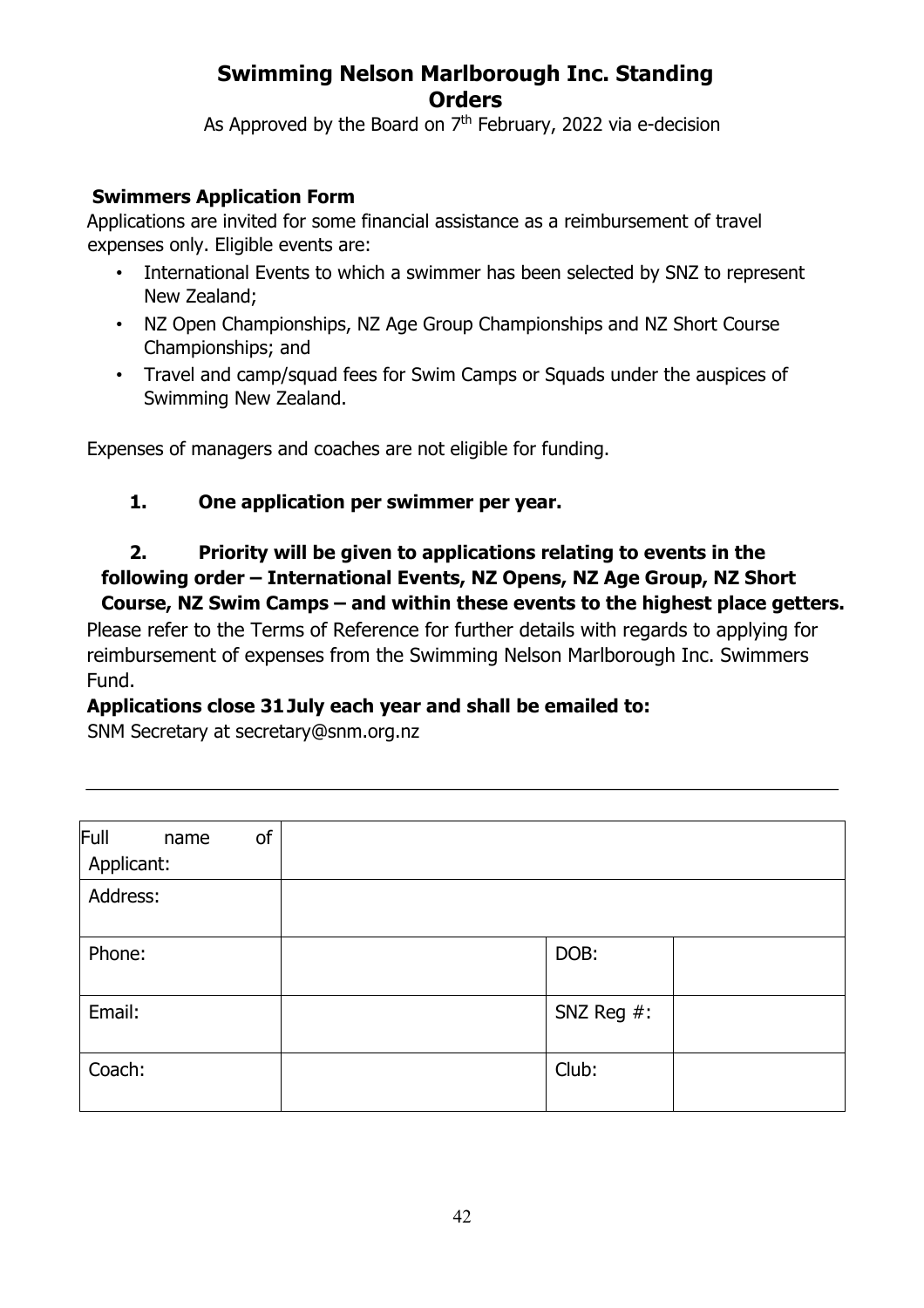As Approved by the Board on  $7<sup>th</sup>$  February, 2022 via e-decision

#### **Application Details:**

Receipts for tickets and all other travel costs must be provided or your application may be declined. Please list the receipts included with this application.

How much are you requesting for reimbursement (maximum of \$500):

Please list your best **three** achievements in the last 12 months: (e.g. Date/Event/Time/Placing of best swimming performance or performance achieved to reach a SNZ Camp)

Please give details of NZ Squad status (if any) e.g. Youth/National/Elite:

Please identify your main targets/goals for the next year:

Have you received any financial assistance, sponsorship, or funding from any other source for the expenses included in this application? YES /NO

If yes, please state how much received: \$

\_\_\_\_\_\_\_\_\_\_\_\_\_\_\_\_\_\_\_\_\_\_\_\_\_\_\_\_\_\_\_\_\_\_\_\_\_\_\_\_\_\_\_\_\_\_\_\_\_\_\_\_\_\_\_\_

#### **Signature of Applicant:**

#### **Signature Parent/Guardian of Applicant:**

\_\_\_\_\_\_\_\_\_\_\_\_\_\_\_\_\_\_\_\_\_\_\_\_\_\_\_\_\_\_\_\_\_\_\_\_\_\_\_\_

Please note: Applications will be returned if requested, otherwise applications will be destroyed at the completion of the funding allocation each year.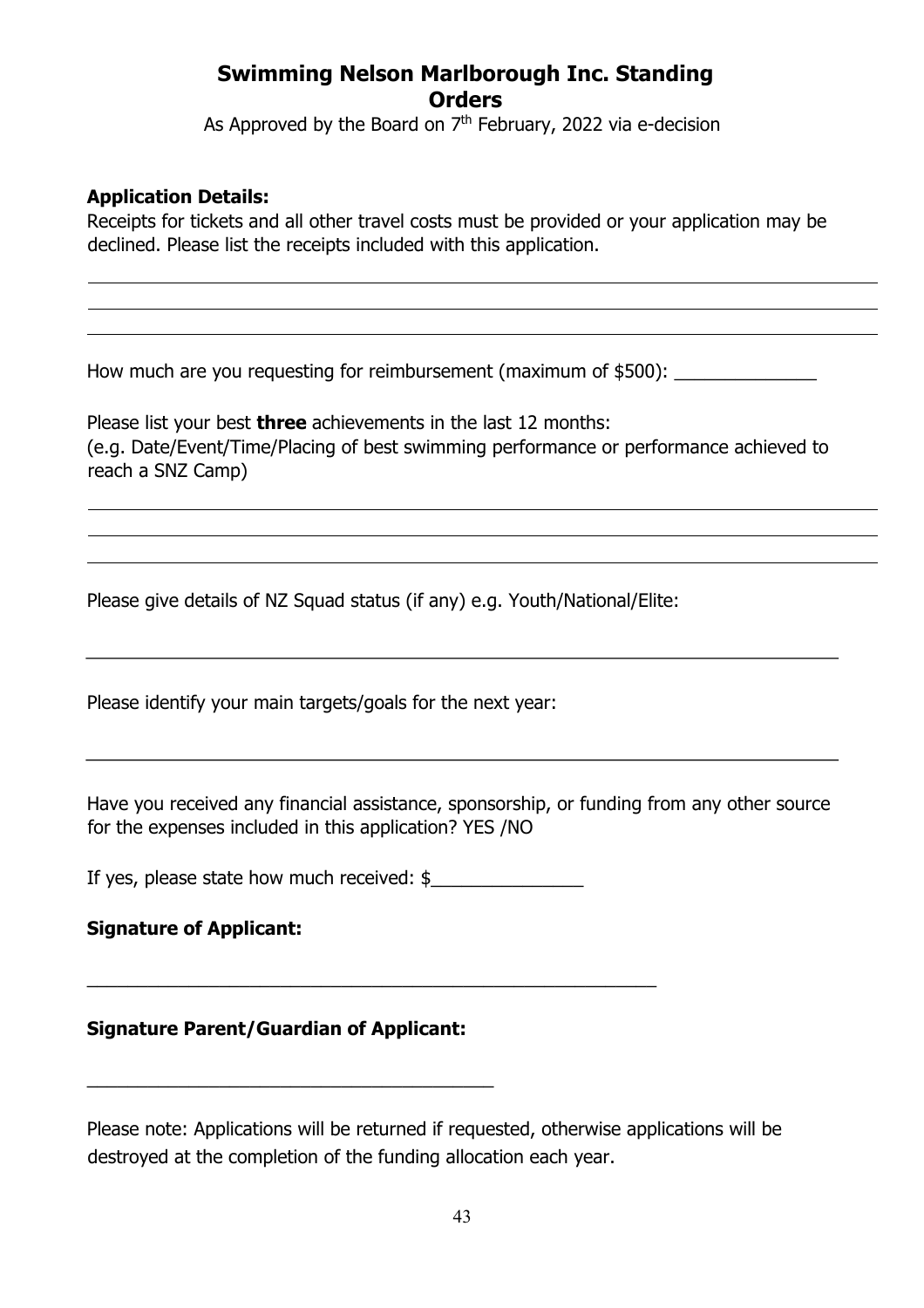As Approved by the Board on  $7<sup>th</sup>$  February, 2022 via e-decision

# **Appendix 1. SNM Forms For Hosting Meets**

## **SNM FORM 6A**

#### **Application form for designated meet:**

Please use this form to submit your club's application to host one of the designated meets in the SNM Region. You may make as many submissions for designated meets as your club requires. Submissions should be emailed, 7 Days prior to the April Meeting of the SNM Management Committee, to snmregistrar@gmail.com

The meet date and meet course Short/Long course cannot be changed.

Please note that the submission of this form in no way guarantees that your club will have the hosting of this meet sanctioned by SNM.

SMN Management Committee Shall Advise Successful Hosting Applications to Clubs by May of the year preceding the Calendars beginning

#### **Submission by:** (Club Name)

| <b>Meet</b>                  | <b>Proposed</b> | <b>Number Of</b> | <b>Pool Size</b> | <b>Request to</b>       |
|------------------------------|-----------------|------------------|------------------|-------------------------|
| <b>Number/Name</b>           | Date(s)         | <b>Sessions</b>  | (SC/LC)          | <b>Host</b>             |
| <b>Designated Meet 1</b>     |                 |                  |                  | <b>NO</b><br><b>YES</b> |
| <b>Designated Meet 2</b>     |                 |                  |                  | <b>NO</b><br><b>YES</b> |
| <b>Designated Meet 3</b>     |                 |                  |                  | <b>NO</b><br><b>YES</b> |
| <b>Designated Meet 4</b>     |                 |                  |                  | <b>YES</b><br><b>NO</b> |
| <b>Designated Meet 5</b>     |                 |                  |                  | <b>YES</b><br><b>NO</b> |
| <b>Designated Meet 6</b>     |                 |                  |                  | <b>NO</b><br><b>YES</b> |
| <b>Designated Meet 7</b>     |                 |                  |                  | <b>YES</b><br><b>NO</b> |
| <b>Designated Meet 8</b>     |                 |                  |                  | <b>YES</b><br><b>NO</b> |
| <b>Designated Meet 9</b>     |                 |                  |                  | <b>YES</b><br><b>NO</b> |
| <b>Designated Meet</b><br>10 |                 |                  |                  | <b>YES</b><br><b>NO</b> |
| <b>SNM Long Course</b>       |                 |                  |                  | <b>YES</b><br><b>NO</b> |
| <b>SNM Short Course</b>      |                 |                  |                  | <b>NO</b><br><b>YES</b> |

#### **Office use only:**

| <b>Date Received</b>       |  | <b>Notes:</b> |
|----------------------------|--|---------------|
| <b>Criteria Met</b>        |  |               |
| <b>Added to draft</b>      |  |               |
| calendar                   |  |               |
| Form saved to file pathway |  |               |